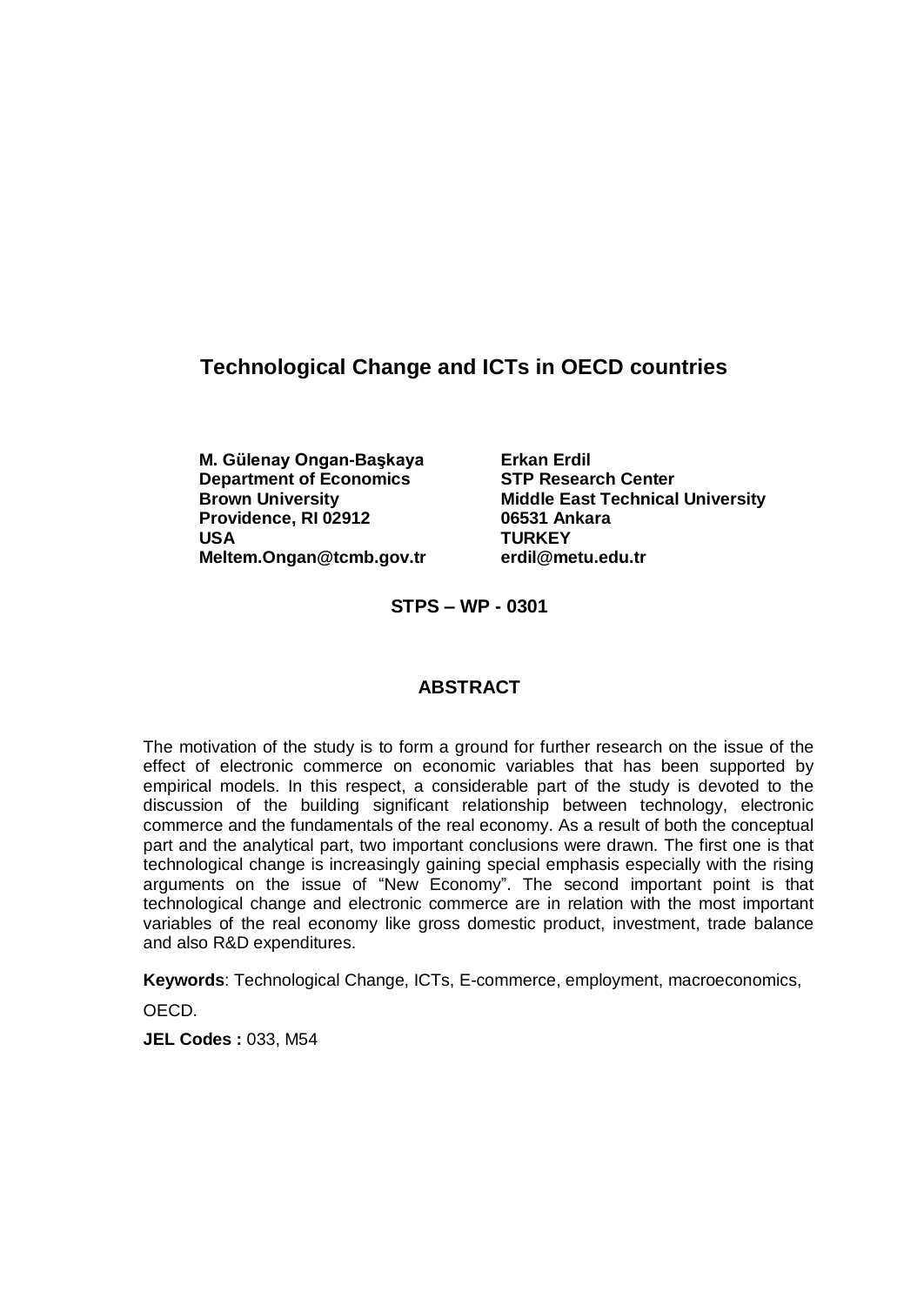#### **1. INTRODUCTION**

Growth of electronic commerce and especially Information and Communication Technologies (ICT), which formed an infrastructure for the progress of usage of electronic commerce, has become an important interest area especially for the OECD countries and subsequently for the developing countries. This stems from the fact that evolution of information technologies plays an important role for the development dynamics and the basic macroeconomic fundamentals of the countries that utilize these technologies. Macroeconomic fundamentals refer to the variables that affect the working of the whole economy. Examples to some of those variables are; growth rate of GDP, unemployment, investment, exports, imports, inflation and productivity. However, there is a problem related with the difficulties of the measurement of the net effect of these technologies on the macroeconomic fundamentals in question. The reason why this measurement is so difficult is that, newly developing technologies are at a very early stage and therefore researchers could not form acoherent statistical background for the purpose of developing valid relationships between the impacts of these new technologies and the variables of economic sphere. The insufficiency of measurement is notably evident for the case of electronic commerce usage.

The economic literature specifically related to the results of the technological change that has been evolved especially in the second half of 1990s puts considerable emphasis on the effects of electronic commerce and Information and Communication Technologies (ICT) on the productivity, growth, unemployment, and in general, market economy of the specific countries that utilizes these technologies intensively. Especially, when electronic commerce is considered, as the concept is historically not too old for most of the OECD countries, there are various studies trying to determine the measurement process related to the usage of electronic commerce and the impacts that can be observed along with the wider usage of this technology. It is not surprising to see insufficient amount of studies that try to test the impacts of electronic commerce on economy utilizing econometric tools, as statistics related with electronic commerce differ with the source and may fail to be accurate at this early stage. However, there are recent studies, which try to measure the effect of widening usage of electronic commerce especially on price competitiveness related with the widening usage of business-toconsumer electronic commerce, as business-to-consumer electronic commerce is most commonly used in online retail shopping.

2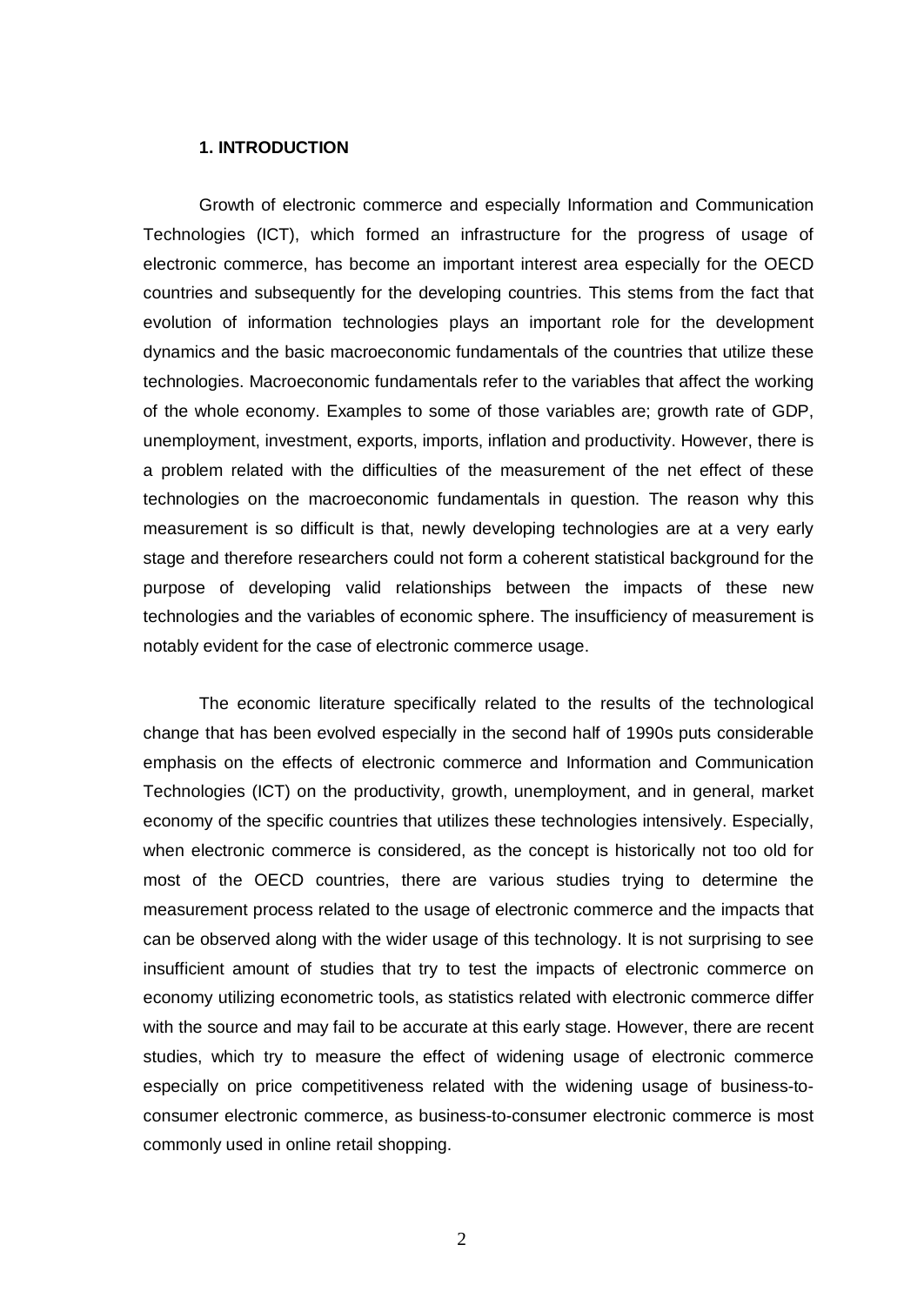There are various empirical studies based on the possible effects of newtechnologies on the skill-composition of labor and the effects on productivity, growth and other economic variables especially for the manufacturing industry. The reason why these studies are generally applied for the manufacturing industry is related with the availability of data for the manufacturing sector and difficulty of measurement in the services industry. This study also aims to measure the effects of technological change and the usage of electronic commerce on the economic variables like productivity, growth and trade, for the manufacturing industry and the telecommunications sector.

The literature on the relation between technology and employment situation can be analyzed through various channels. The first channel was related to the concept of skill-biased technological change.<sup>1</sup> Accordingly many studies have found that technological change has increased skill demand and required new work practices. This change will have an effect on the labor market so that in some sectors where new skills are required with the adoption of new technologies there will be job creation. On the other hand, in sectors that do not use high technology it is most probable that there will be job destruction. In this framework, what is most important is the net effect of the gross job creation and gross job destruction.

The second channel of the literature survey was related to the issue of the effect of technological change on wages.<sup>2</sup> Recent studies suggested that wage increases for workers using advanced technology are much greater than workers that do not use high technology. Most studies considered above found out that skill-biased technological change leads to an increase in the relative demand for high-skilled workers and in this framework pushes the wages of workers in the high-tech industry.

Short-run impacts of the skill-biased technological change on the labor and product markets with the assumption of perfect competition have been listed briefly in Brown and Campbell (2000). Accordingly, the most effect is related to rising returns to skill. The authors explained this phenomena as; if a firm experiences a technological shock that increases the demand for high-skilled workers relative to the supply of highskilled workers in the economy, then wages for high-skilled workers increase relative to that of low-skilled workers. In this way, the return to education will have increased, and

<sup>1</sup> For <sup>a</sup> detailed discussion of this literature see for example Nelson and Phelps (1966), Wallace (1989), Berman, Bound and Griliches (1994), Colecchia and Papaconstantinou (1996), Bresnahan, Brynjolfsson and Hitt (1999), Berman, Bound and Machin (1998), Sanders and Weel (2000), Berman and Machin (2000), Roed and Nordberg (2000), Greenan, Mairesse and Bensaid (2001).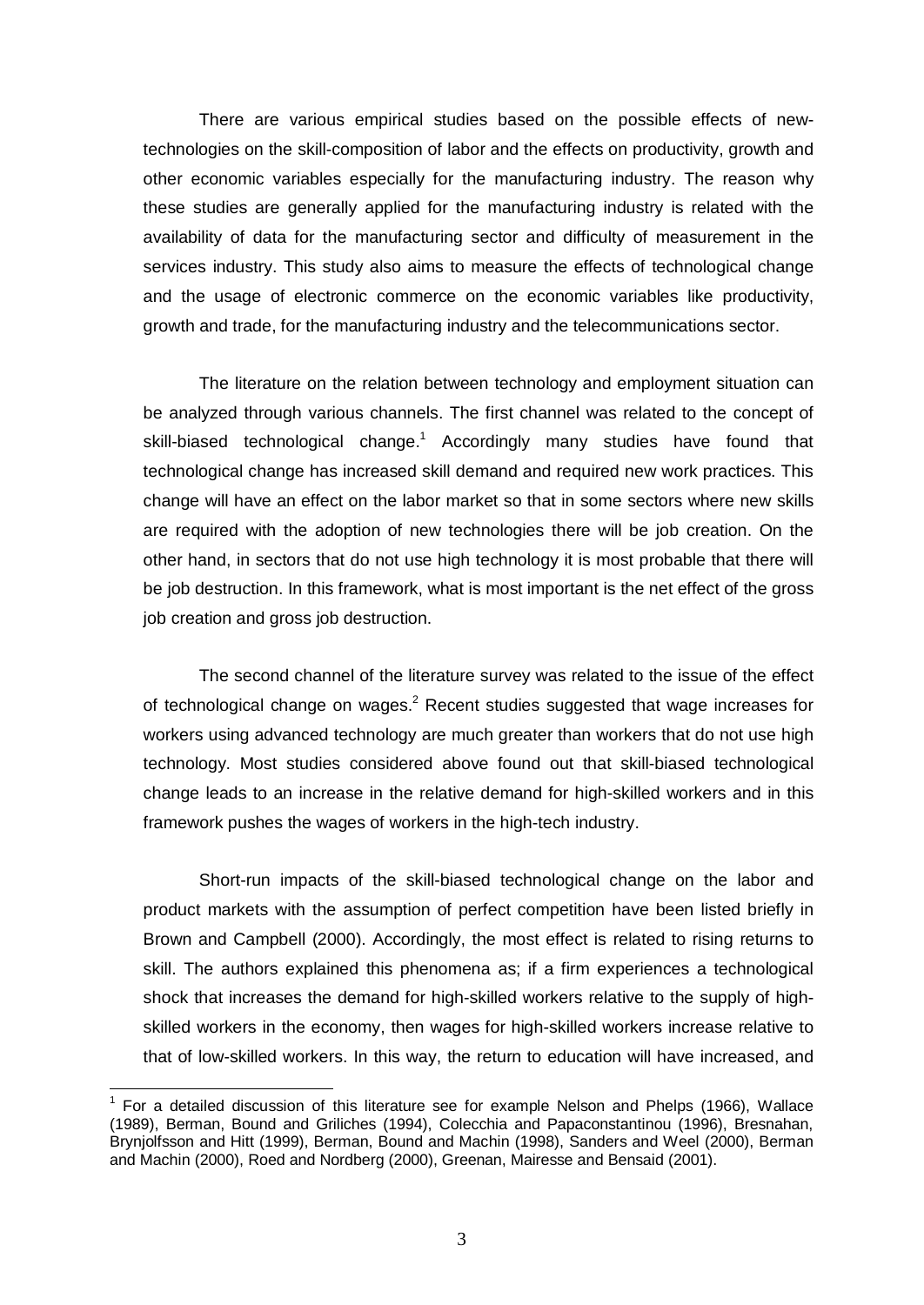even high-skilled workers in other firms that do not experience a technological shock will receive higher wages in the short run (Brown and Campbell, 2000:4).

To sum up, it is commonly accepted that in the short run technological change has an effect on the skill requirements of the workers, that causes job flows between different industries. These job flows are more volatile in the high-tech sectors especially when the manufacturing industry is concerned. Also these shifts create wages of the workers that uses advanced technology to increase. However, although short-run effects are signals gross shifts in the employment levels, long-term net effects needs further study which is beyond the scope of this study.

Within this framework, the motivation of the study is to form a ground for further research on the issue of the effect of electronic commerce on economic variables that has been supported by empirical models. In this respect, a considerable part of the study is devoted to the discussion of the building significant relationship between technology, electronic commerce and the fundamentals of the real economy.

# **2. Technological Change, E-Commerce, and Macroeconomic Fundamentals in OECD Countries**

The main objective of the empirical part of this study is twofold. The first one is to test whether there is a significant relationship between different types of technological change indicators and macroeconomic fundamentals of the OECD countries, and the second objective is to test if there is a relationship between information technology or more specifically electronic commerce usage variables and the macroeconomic fundamentals in question. These macroeconomic fundamentals cover variables like productivity, growth, trade, investment, which have an effect on the working of the whole economy in general. Within this framework, if a significant relationship between the technological change, electronic commerce and economic variables is set properly, and then comes the examination of the direction of this relationship. In this chapter of the study, for the objective of setting a clear relationship between the electronic commerce and technological change indicators, and variables like productivity, growth, trade and R&D expenditure, data of total manufacturing industry for a panel of OECD countries is utilized for the period between 1970 to 1997. The relationship is set within the framework

 $2$  The examples of such studies are Krueger (1993), Goldin and Katz (1998), Murphy, Riddell and Romer (1998), Chennells and Reenen (1999), Bartel and Sicherman (1999), Galor and Moav (2000)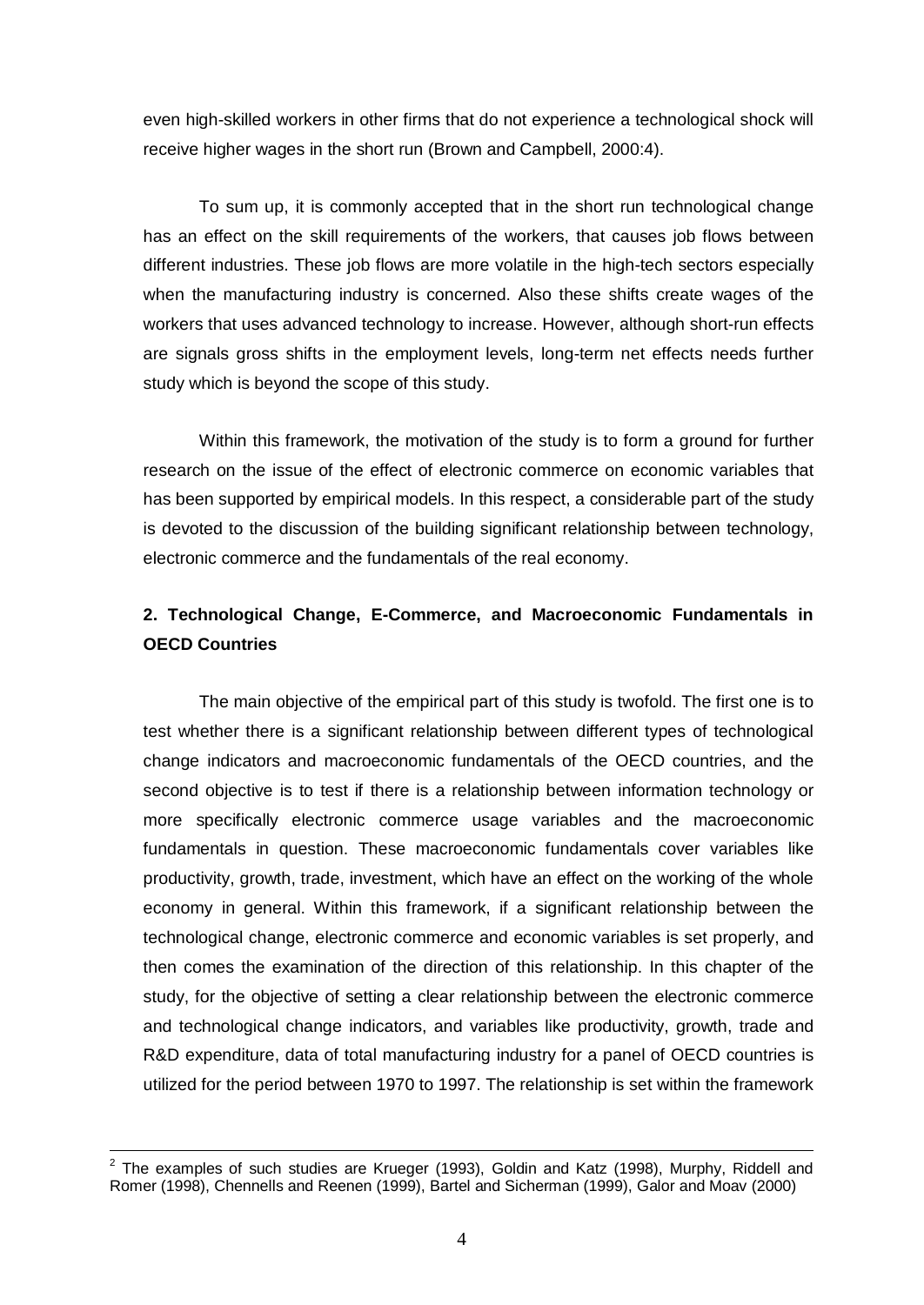of two Ordinary Least Square (OLS) models and panel data estimation procedure has been utilized for the regression equations.

#### **2.1. The Data, Variables, and the Models**

Three data source is utilized within the framework of this study. What is common to all three databases is that, they are in annual frequency and belong to selected OECD countries. These data sets are ANBERD (Analytical Business Enterprise Research and Development) database, which aims to provide a consistent dataset for the international comparison of official business enterprise R&D. The database is designed by OECD Secretariat to supply researchers time-series data on industrial R&D expenditures for 14 of the largest R&D performing OECD countries for the 1973-1998 period. One of the most important characteristic of this dataset is that, the time-series data is compatible with the data provided by OECD, STAN database, which is the second data source utilized within the framework of this paper.

• STAN database aims at providing researchers with time-series data that is compatible with national accounts of 22 OECD countries. It covers 49 manufacturing industries for six variables with annual data for the period 1970 and 1997.

The third important database for the empirical part of this study is OECD Telecommunications Database, which provides time-series data covering 29 OECD countries, from 1970-97 where available. Telecommunications database contains both telecommunication and economic indicators such as telecommunications infrastructure, revenues, expenses and trade in telecommunications equipment. The indicators that have been exploited from this database are access lines per total staff in telecommunications services, Internet hosts per total staff in telecommunications services, total PTO revenue per employee in US dollars, total PTO investment per employee in US dollars, trade balance in telecommunications equipment per total staff and GDP per capita in US dollars.

In this section of the study variables of the two models will be explained in detail. $3$ Starting with the first model, it can be noted that first model aims to build a relationship between two different technological change variables and productivity, trade, investment, and R&D variables.

 $3$  Explanations for the variables of both models has been illustrated in Appendix.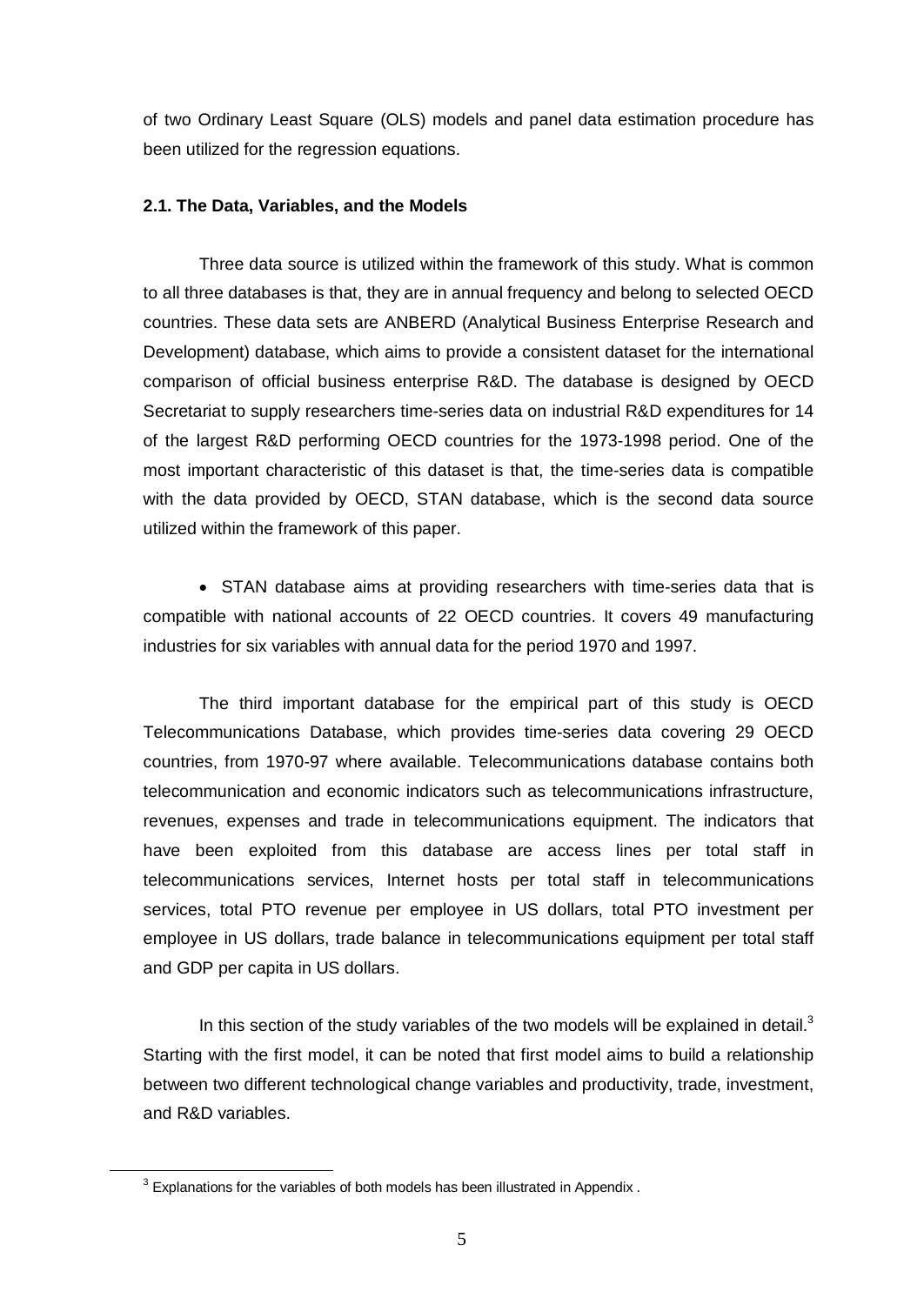#### **The first model can be specified as:**

$$
\Delta PT_{it} = \alpha_0 + \alpha_1 \Delta PT_{i,t-1} + \alpha_2 \Delta I_{it} + \alpha_3 \Delta I_{i,t-1} + \alpha_4 \Delta T_{it} + \alpha_5 \Delta T_{i,t-1} + \alpha_6 \Delta RD_{it} + \alpha_7 \Delta RD_{i,t-1} + \alpha_8 \Delta PR_{it} + \alpha_9 \Delta PR_{i,t-1} + \varepsilon_{it}
$$

Taking into consideration the technological change variables, which are dependent variables of the model, the first dependent variable is the number of national patent applications according to the relationship of the patentee to patent office that can be considered as partial proxy measures of the output of R&D in the form of inventions (OECD, 2001). Second dependent variable is the inventiveness coefficient that is found by dividing number of resident patent applications by population. In the equation that has been specified above, the dependent variable is set as patents. However, as will be considered in the coming parts of this chapter, inventiveness ratio is the other dependent variable of the first model.

When the independent variables are pondered, the first variable, investment, is defined as gross fixed capital formation per number engaged. Productivity variable is defined as value added per number engaged. R&D variable is defined as R&D expenditures for the total manufacturing industry per number engaged. The last variable is trade balance that can be defined as exports minus imports per number engaged for the total manufacturing industry.<sup>4</sup>

The expected relationship between the dependent variables of the first model, namely the patents and inventiveness ratio, and the independent variables can be summarized briefly. Considering the relationship between the technological change and investment, it is expected that the two variables have a positive relationship. The same positive relationship is again expected between the technological change variables and productivity and R&D expenditures. Considering the relationship between trade balance and technological change, it can be stated that, the expected sign is dependent on the position of balance of net exports and net imports. In other words, the relationship between the technological change and the trade balance of a country very much depends on whether the country is a net exporter or a net importer of the technology in question.

<sup>&</sup>lt;sup>4</sup> All the variables related to the first model are for the total manufacturing industry.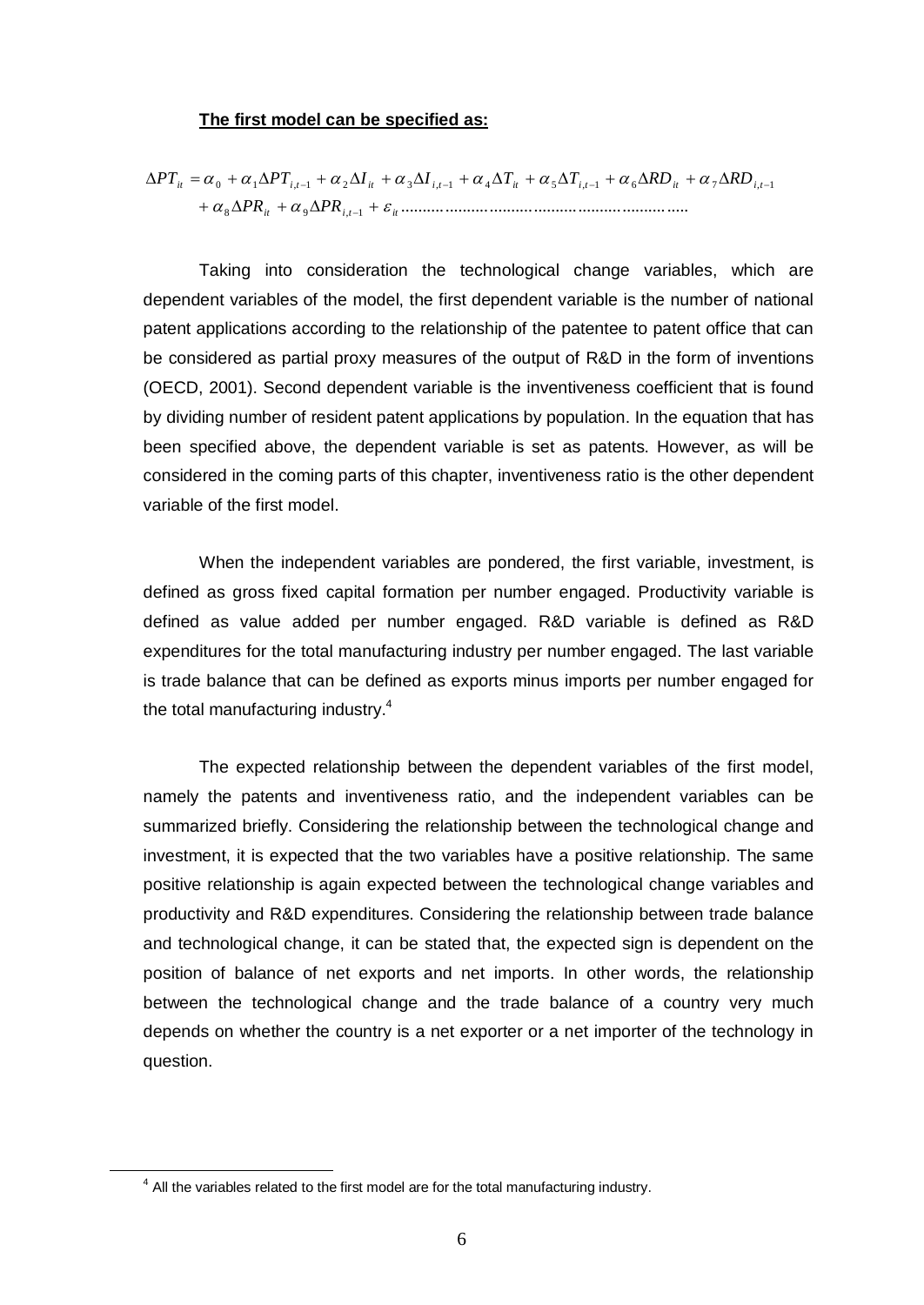|                       |            | <b>INV</b> | <b>PR</b>  | PТ       | <b>RD</b> | т          |
|-----------------------|------------|------------|------------|----------|-----------|------------|
|                       |            |            |            |          |           |            |
| Mean                  | 516402.5   | 392.7      | 3191190.0  | 56152.9  | 1310.9    | 336631.8   |
| Median                | 17673.8    | 272.0      | 102365.3   | 29073.0  | 1015.9    | 4745.0     |
| Maximum               | 10278991.0 | 2715.4     | 67298762.0 | 383926.0 | 5021.3    | 14589261.0 |
| <b>Minimum</b>        | 451.8      | 39.3       | 3613.4     | 3761.0   | 99.2      | -1326689.0 |
| Std. Dev.             | 1652182.0  | 492.2      | 10386725.0 | 73639.5  | 1038.9    | 1274133.0  |
| <b>Std.Dev/Mean</b>   | 3.2        | 1.3        | 3.3        | 1.3      | 0.8       | 3.8        |
| <b>Skewness</b>       | 4.3        | 3.4        | 4.4        | 2.7      | 1.3       | 6.4        |
| <b>Kurtosis</b>       | 22.2       | 14.9       | 22.7       | 10.8     | 4.7       | 63.0       |
|                       |            |            |            |          |           |            |
| <b>Observations</b>   | 266.0      | 266.0      | 266.0      | 266.0    | 266.0     | 266.0      |
| <b>Cross sections</b> | 14.0       | 14.0       | 14.0       | 14.0     | 14.0      | 14.0       |

**Table 1:** Descriptive Statistics of the Variables of First Model<sup>5</sup>, Covering 14 OECD Countries, 1977-1973 (in US dollars)

In Table 1, descriptive statistics of the variables of the first model are given in detail for panel of countries.<sup>6</sup> There are a total of 266 common observations for 14 countries. It is easily observed that there are huge differences between the minimum and maximum numbers of the variables, which is though to be originating from the long period of the database that includes 19 years. One thing should be noted that, the descriptive statistics above are for balanced data that covers the period utilized in the model according to balanced data estimation. The mean of variables can be observed easily from Figure 1, which graphs time period means of the variables. Another important point related to the descriptive statistics of the variables is that, in the models that has been estimated for analysis, first differences of the series have been utilized in general.

<sup>5</sup> Fourteen industrialized countries that have been utilized for the first model is Australia, Canada, Denmark, Spain, Finland, France, Germany, Italy, japan, Netherlands, Norway, Sweden, United Kingdom and United States.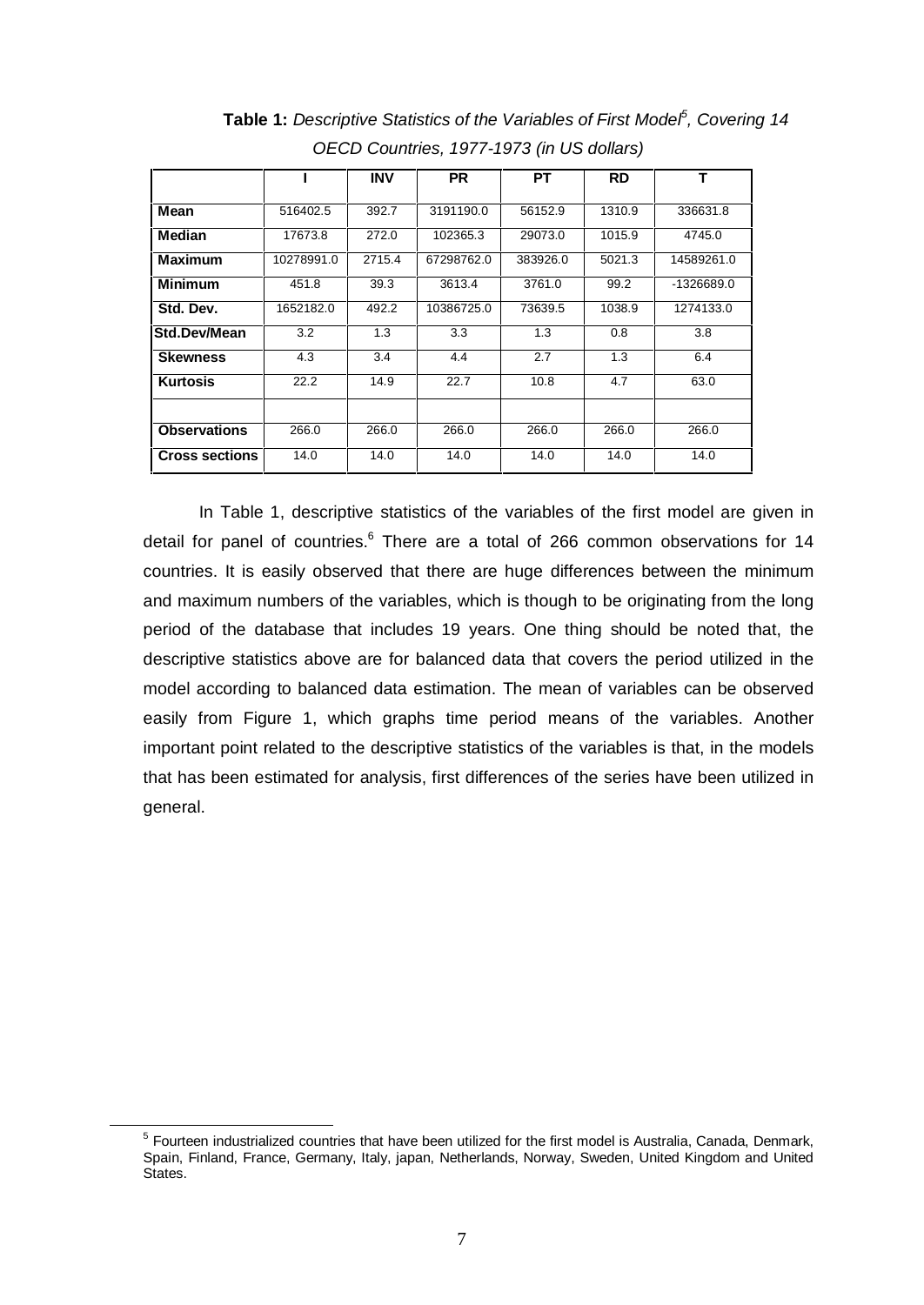

When Figure 1 is examined, it can be observed that for the investment variable, year 1991 is a turning point and after that point investment per number employed stars to show a declining trend for the panel of 14 countries. Except trade variable, this turning point is not obvious in other variables. In general for all the variables there is an upward

Explanations for the variables takes place in Appendix.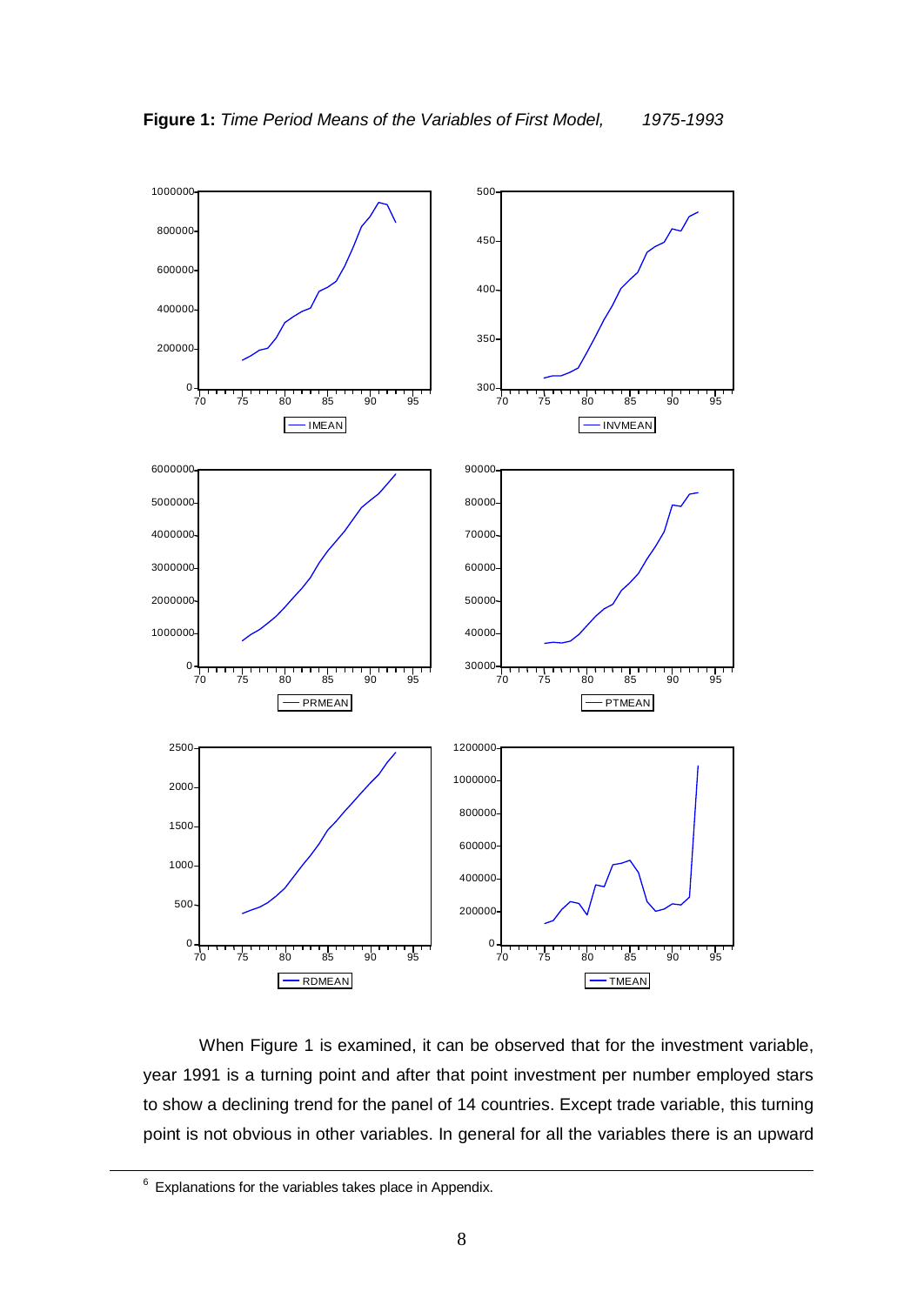trend. Considering the trade data, between the period 1985 and 1992 we observe a declining trend, but after 1992 there is a sharp increase, which can be explained with increasing positive trade balance of the 14 countries for the manufacturing industry.

When we analyze other descriptive statistics for the first model briefly (Table 1), it can be observed that all the series of the first model have positive skewness. The skewness of a symmetric distribution, such as the normal distribution, is zero. Positive skewness means that the distribution has a long right tail. Considering the kurtosis statistics, if the kurtosis exceeds 3, the distribution is peaked (leptokurtic) relative to the normal, and it is clear that for all the series kurtosis statistics are greater than 3.

Another statistics that should be analyzed is the ratio of standard deviation to mean, which shows the volatility of the data. For all of the variables except R&D series, this ratio is greater than 1, which signals to the volatility of the time period data. If all the variables are analyzed within the framework of this ratio, between the years 1973 and 1986 value of this ratio increases for nearly all the variables with the exception of R&D and trade series. This situation points to an increasing variation beginning with the year 1973, till the middle of 1980s. Figure 1 shows that variation decreases starting from 1973 for R&D data and also increases after middle of 1980s for trade data.

|                       |            | <b>INV</b> | <b>PR</b> | <b>RD</b> | т         | PТ       |
|-----------------------|------------|------------|-----------|-----------|-----------|----------|
| Mean                  | 2685398.00 | 190.37     | 47606.52  | 4823.35   | 0.00      | 21440.50 |
| <b>Median</b>         | 80.59      | 5.94       | 66450.34  | 1646.75   | $-0.01$   | 9078.00  |
| <b>Maximum</b>        | 9162378.00 | 639.69     | 75646.67  | 12774.67  | 0.17      | 60575.00 |
| <b>Minimum</b>        | 0.00       | 2.49       | 461.79    | 1156.69   | $-0.13$   | 1226.00  |
| Std. Dev.             | 4218563.00 | 292.37     | 36548.68  | 5301.40   | 0.11      | 25767.96 |
| <b>Std.Dev/Mean</b>   | 1.57       | 1.54       | 0.77      | 1.10      | $-241.96$ | 1.20     |
| <b>Skewness</b>       | 0.79       | 0.79       | $-0.67$   | 0.76      | 0.29      | 0.73     |
| <b>Kurtosis</b>       | 1.74       | 1.74       | 1.50      | 1.68      | 1.74      | 1.73     |
|                       |            |            |           |           |           |          |
| <b>Observations</b>   | 6.00       | 6.00       | 6.00      | 6.00      | 6.00      | 6.00     |
| <b>Cross sections</b> | 3.00       | 3.00       | 3.00      | 3.00      | 3.00      | 3.00     |

**Table 2:** Descriptive Statistics of the Variables of First Model Covering 3 Developing Countries of OECD<sup>7</sup>, 1976-1997 (in US dollars)

In Table 2 descriptive statistics of the variables of the first model are given for 3 developing countries. As can be seen from the table, there are only 6 observations for 3 cross section variables. Mean values of the variables are significantly high with the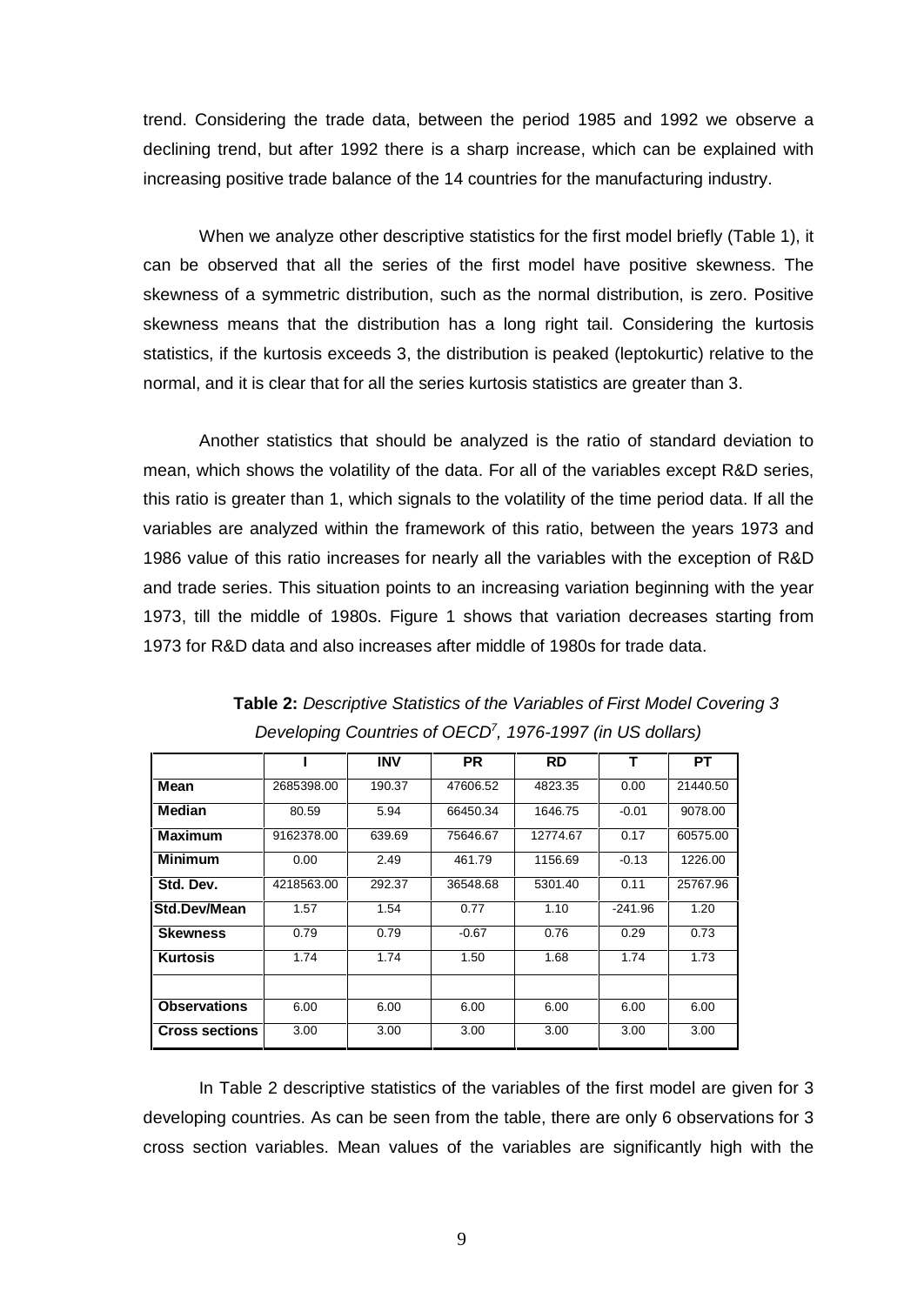exception of trade data. Considering the variation ratio, it can be easily observed that the numbers are slightly higher than 1 with the exception of trade variable, which means that the series do not show great volatility for the period in question.<sup>8</sup>

Within the framework of this study, the second model aims to build a relationship between two different dependent variables, which are substituted as an indicator for the usage of electronic commerce, and economic fundamentals as growth, investment, revenue, trade and R&D.

#### **The second model can be specified as:**

$$
\Delta A_{it} = \alpha_0 + \alpha_1 \Delta A_{i,t-1} + \alpha_2 \Delta I_{it} + \alpha_3 \Delta I_{i,t-1} + \alpha_4 \Delta T_{it} + \alpha_5 \Delta T_{i,t-1} + \alpha_6 \Delta R D_{it} + \alpha_7 \Delta R D_{i,t-1}
$$

$$
+ \alpha_8 \Delta R_{it} + \alpha_9 \Delta R_{i,t-1} + \alpha_{10} \Delta G_{it} + \alpha_{11} \Delta G_{i,t-1} + \varepsilon_{it} \dots \dots \dots \dots \dots \dots \dots \dots \dots \dots \dots \dots
$$

Starting with the dependent variables, in the first part of the study it has been stated that OECD countries have started to collect data for the measurement of first stage of electronic commerce (Figure 2). Within this framework, Internet hosts and number of access lines figures<sup>9</sup> are utilized as dependent variables for this study. In the equation above, access lines has been illustrated as the dependent variable. These two variables, access lines and Internet hosts are related to the telecommunications infrastructure available in a country and indicate the measurement of first stage of electronic commerce.

Considering the independent variables, the first variable, growth, is defined as Gross Domestic product per capita in US dollars. Investment variable in this model can be defined as total postal telecommunication investment per total employee in the telecommunication services in US dollars. Revenue variable is the total postal telecommunication revenue per employee in US dollars. R&D data is total expenditures for the manufacturing industry per number of employees in telecommunication services. The last variable is trade balance in communications equipment.

The expected relationship between the dependent variables of the second model, namely the number of access lines and Internet hosts, and the independent variables can be summarized briefly. Considering the relationship between the access

Three developing countries in question are, Korea, Mexico and Turkey.<br><sup>8</sup> But, this low level of volatility may be related to the short span of data available for the developing countries. Therefore, interpretations on th

preformation. Therefore, interpretations on the consideration ratio is extracted from OECD Telecommunications database.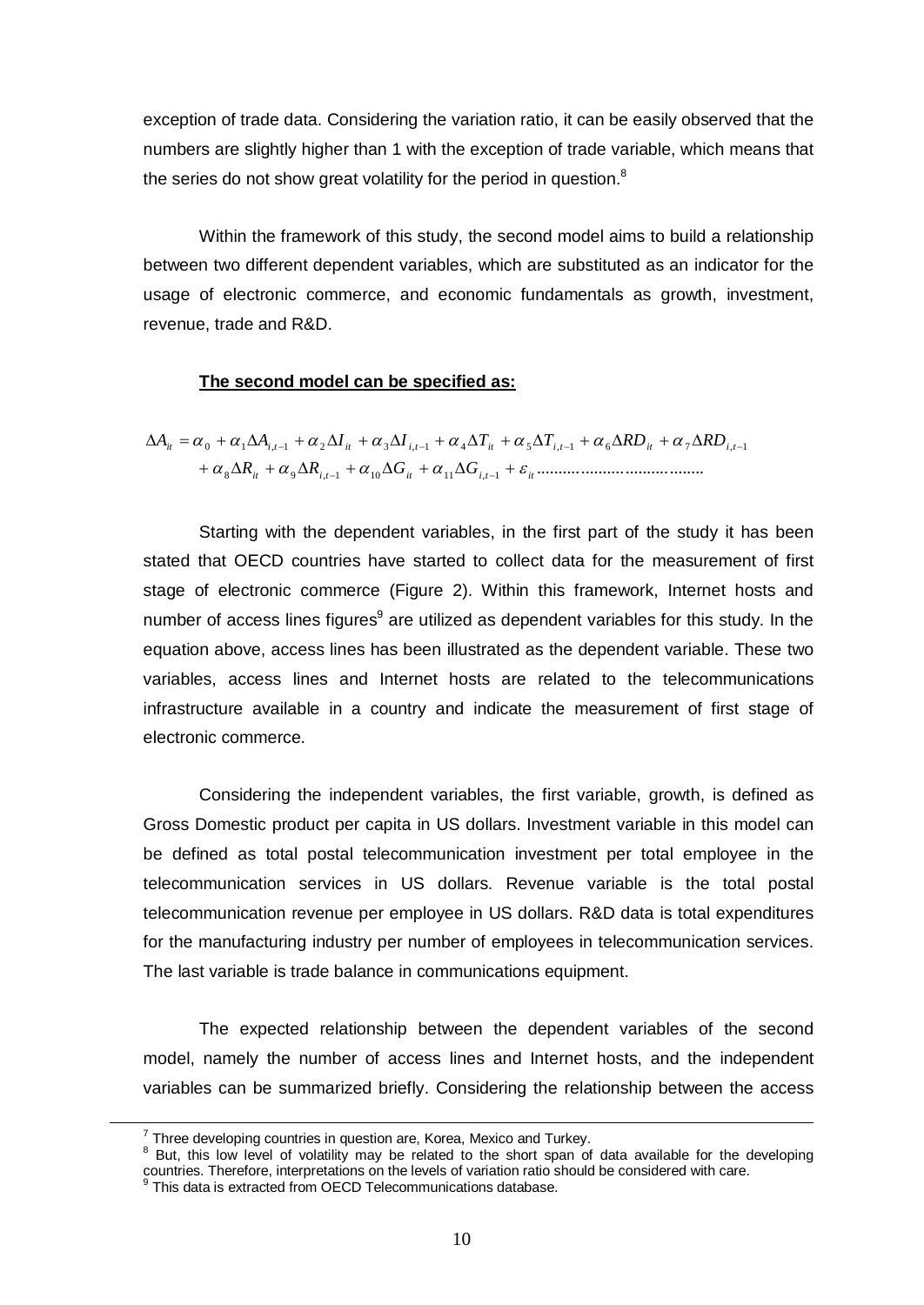lines, Internet hosts and GDP, it is expected that the two variables have a positive relationship. It is expected that the growth of the economy requires more infrastructure related with the usage of telephone lines, which will increase the number of access lines. Internet usage will also increase with growing economy. In the model GDP per capita is utilized as a proxy as this proxy is a better measure of wealth of the country. The same positive relationship is again expected between access lines, Internet hosts and productivity and R&D expenditures. Considering the relationship between trade balance and access lines and Internet hosts, again it can be stated that, the expected sign is dependent on whether the country is a net exporter or net importer of goods in the telecommunications sector.

|                       | A     | G       |         | ΙH   | R        | <b>RD</b> | т          |
|-----------------------|-------|---------|---------|------|----------|-----------|------------|
| Mean                  | 167.1 | 21440.1 | 41411.0 | 0.4  | 148384.4 | 64529.9   | 2142.6     |
| <b>Median</b>         | 168.3 | 21226.6 | 32782.2 | 0.3  | 137722.8 | 54955.8   | -5116.7    |
| Maximum               | 259.4 | 34331.9 | 97859.7 | 1.8  | 287780.8 | 194011.9  | 70970.9    |
| Minimum               | 77.4  | 12217.4 | 16913.7 | 0.0  | 93665.4  | 13359.1   | $-31379.7$ |
| Std. Dev.             | 45.5  | 5076.0  | 22180.0 | 0.4  | 39186.7  | 45293.6   | 22718.8    |
| Std.Dev/Mean          | 0.3   | 0.2     | 0.5     | 1.0  | 0.3      | 0.7       | 10.6       |
| <b>Skewness</b>       | 0.0   | 0.3     | 1.1     | 1.3  | 1.1      | 1.3       | 1.5        |
| <b>Kurtosis</b>       | 2.3   | 2.6     | 3.2     | 3.9  | 4.9      | 4.5       | 4.4        |
|                       |       |         |         |      |          |           |            |
| <b>Observations</b>   | 45.0  | 45.0    | 45.0    | 45.0 | 45.0     | 45.0      | 45.0       |
| <b>Cross sections</b> | 15.0  | 15.0    | 15.0    | 15.0 | 15.0     | 15.0      | 15.0       |

**Table 3:** Descriptive Statistics of the Variables of Second Model Covering 15 Industrialized Countries of OECD<sup>10</sup>, 1982-1993 (in US dollars)

In Table 3 descriptive statistics of the variables for the second model are given in detail for a panel of 15 OECD countries. There are a total of 45 common observations for 15 countries.

<sup>&</sup>lt;sup>10</sup> To 14 countries of the first model, Ireland is included.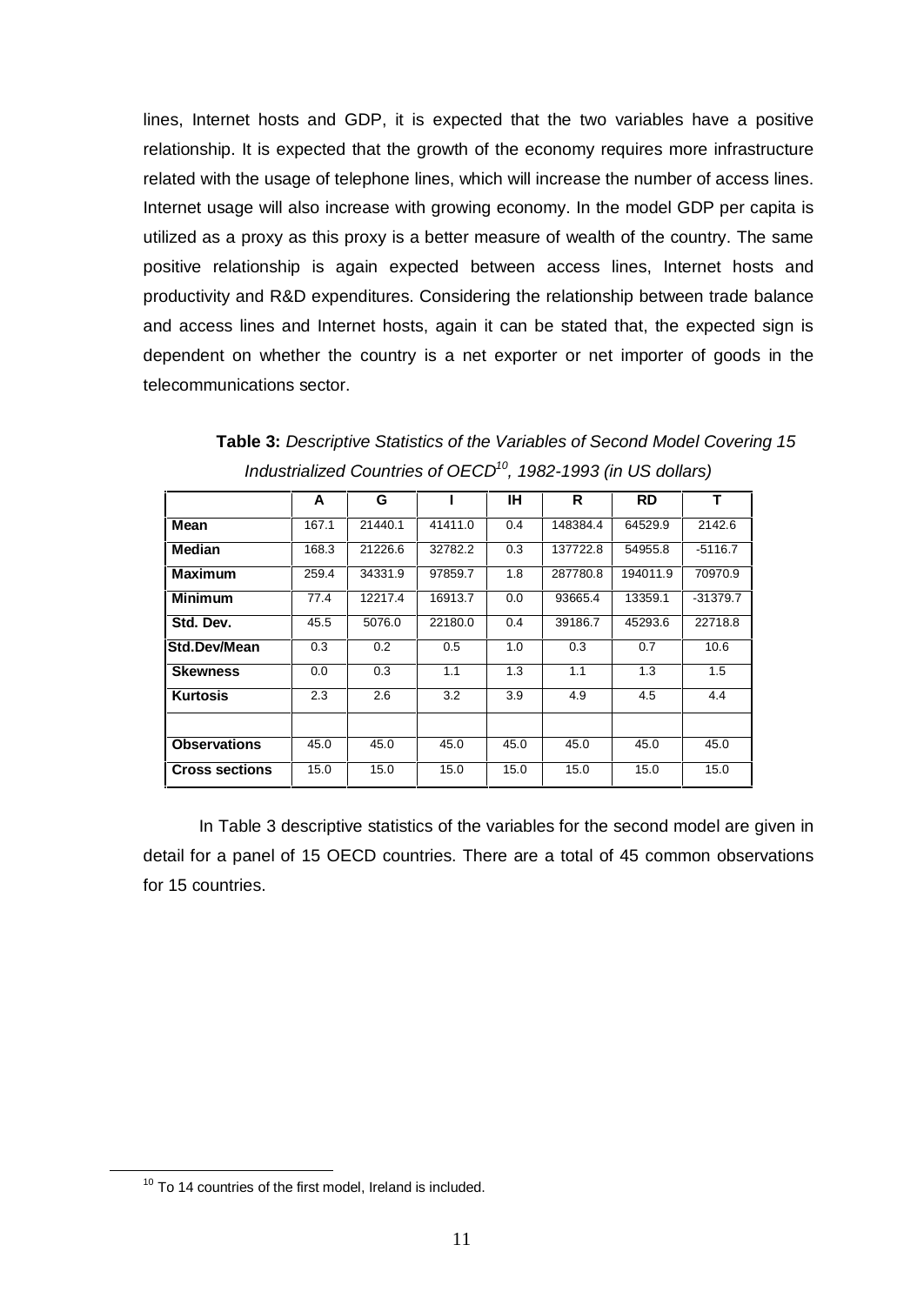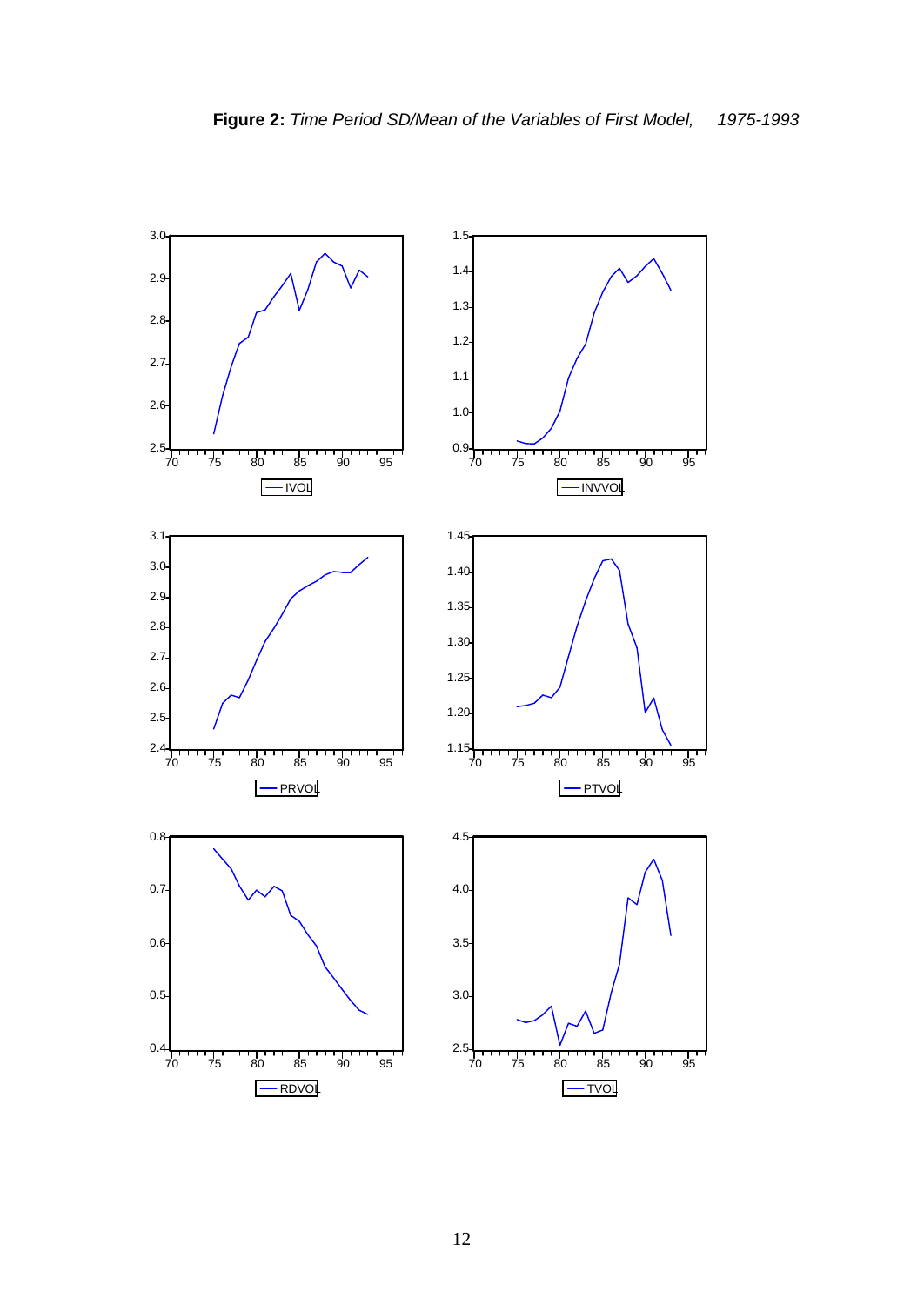Considering the descriptive statistics of the second model, it can be observed that the differences between the minimum and maximum numbers of the variables are not so big as the first model, which is thought to be related to the shorter span of time for the second model. The database of the second model is form the OECD telecommunications data, for this reason it covers the period between 1980 and 1997. Again, the descriptive statistics above are for balanced data that covers the period utilized in the estimation of the model.

When we analyze other descriptive statistics briefly, it can be observed that, except number of access lines and growth variable, all the series of the second model has positive skewness. Considering the kurtosis statistics, if the kurtosis exceeds 3, the distribution is peaked (leptokurtic) relative to the normal, and it is clear that, with the exception of number of access lines and growth variables, kurtosis statistics are greater than 3. Considering coefficient of variation, except trade balance series, this ratio is smaller or equal to 1 signaling to the stability of time period data.

|                       | A     | G       |         | <b>IH</b> | R        | <b>RD</b> | т      |
|-----------------------|-------|---------|---------|-----------|----------|-----------|--------|
| Mean                  | 233.5 | 5152.5  | 29162.1 | 0.5       | 107906.7 | 2996.4    | 16.6   |
| Median                | 209.7 | 3558.9  | 17284.7 | 0.4       | 124070.7 | 244.9     | 4.9    |
| <b>Maximum</b>        | 324.5 | 10253.3 | 79197.9 | 1.8       | 202293.2 | 9467.1    | 56.8   |
| <b>Minimum</b>        | 152.8 | 2787.8  | 5753.6  | 0.0       | 24410.6  | 12.1      | $-1.1$ |
| Std. Dev.             | 72.3  | 3054.7  | 27143.1 | 0.5       | 60955.1  | 4324.1    | 21.6   |
| <b>Std.Dev/Mean</b>   | 0.3   | 0.6     | 0.9     | 1.1       | 0.6      | 1.4       | 1.3    |
| <b>Skewness</b>       | 0.4   | 1.0     | 0.9     | 1.8       | $-0.1$   | 0.7       | 0.9    |
| <b>Kurtosis</b>       | 1.4   | 2.3     | 2.3     | 5.1       | 1.9      | 1.6       | 2.4    |
|                       |       |         |         |           |          |           |        |
| <b>Observations</b>   | 9.0   | 9.0     | 9.0     | 9.0       | 9.0      | 9.0       | 9.0    |
| <b>Cross sections</b> | 3.0   | 3.0     | 3.0     | 3.0       | 3.0      | 3.0       | 3.0    |

**Table 4:** Descriptive Statistics of the Variables of Second Model Covering 3 Developing Countries of OECD<sup>11</sup>, 1987-1996 (in US dollars)

If the descriptive statistics for 3 developing countries are examined in detail, it can be observed that, data is much smoother and the statistics are more stable, that is though to be related to the restricted number of observations covering only three years, this can be monitored from Table 4.

<sup>&</sup>lt;sup>11</sup> Mexico, Korea and Turkey.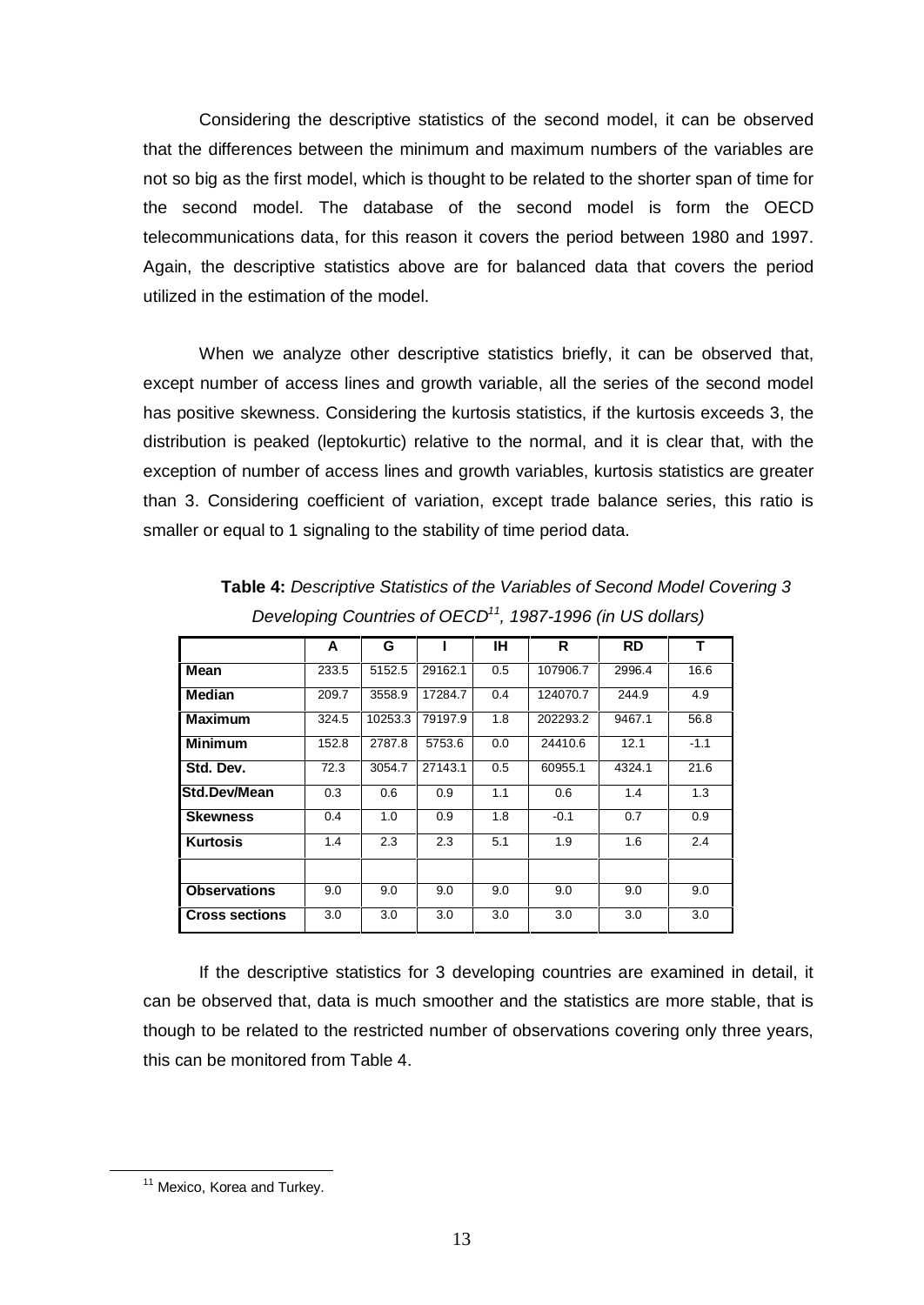|                       | A     | G       |          | IН    | R        | <b>RD</b> | т          |
|-----------------------|-------|---------|----------|-------|----------|-----------|------------|
| Mean                  | 181.0 | 20037.4 | 41739.1  | 1.8   | 162796.5 | 60190.1   | 6833.4     |
| Median                | 177.5 | 20619.3 | 37041.0  | 0.7   | 158734.7 | 52108.2   | $-1190.9$  |
| <b>Maximum</b>        | 324.5 | 41059.1 | 156325.0 | 19.5  | 461387.3 | 237293.1  | 177823.5   |
| <b>Minimum</b>        | 77.4  | 2181.1  | 5508.8   | 0.0   | 24298.7  | 8.5       | $-36045.3$ |
| Std. Dev.             | 52.2  | 8780.8  | 25572.4  | 3.2   | 70079.2  | 50148.6   | 36986.9    |
| Std.Dev/Mean          | 0.3   | 0.4     | 0.6      | 1.8   | 0.4      | 0.8       | 5.4        |
| <b>Skewness</b>       | 0.5   | $-0.3$  | 1.8      | 3.4   | 1.3      | 1.3       | 3.0        |
| <b>Kurtosis</b>       | 3.2   | 2.9     | 8.1      | 16.0  | 7.5      | 5.0       | 12.6       |
|                       |       |         |          |       |          |           |            |
| <b>Observations</b>   | 107.0 | 107.0   | 107.0    | 107.0 | 107.0    | 107.0     | 107.0      |
| <b>Cross sections</b> | 18.0  | 18.0    | 18.0     | 18.0  | 18.0     | 18.0      | 18.0       |
|                       |       |         |          |       |          |           |            |

**Table 5:** Descriptive Statistics o the Variables of Second Model Covering 18 Countries of OECD<sup>12</sup>, 1982-1997 (in US dollars)

In Table 5 descriptive statistics of the variables are given in detail for all the countries in question. There are a total of 107 common observations for 18 countries. For the second model covering all of the countries, balanced data could not be utilized as developing countries lack data needed to be common with the industrialized countries. Therefore, when the descriptive statistics are calculated, common data is utilized for the 18 countries.

When we analyze all descriptive statistics briefly, again it can be observed that, except the trade balance variable, all the series are smooth and seems stable over the period of 1970s till the end of 1990s.

#### **2.2. Cross Correlations and Scatter plots for both Models**

In this section of the study, preliminary empirical evidence on the relationship between technological change, investment, productivity, trade balance and R&D expenditures, within the framework of the first model, is provided. This analysis is also prepared for the second model with variables of electronic commerce usage and growth, revenue, investment, trade balance and R&D expenditures.

Before considering the analysis for the both models, both of the models will be illustrated with all of the dependent variables. In this respect first model is

 $12$  15 industrialized countries and 3 developing countries together.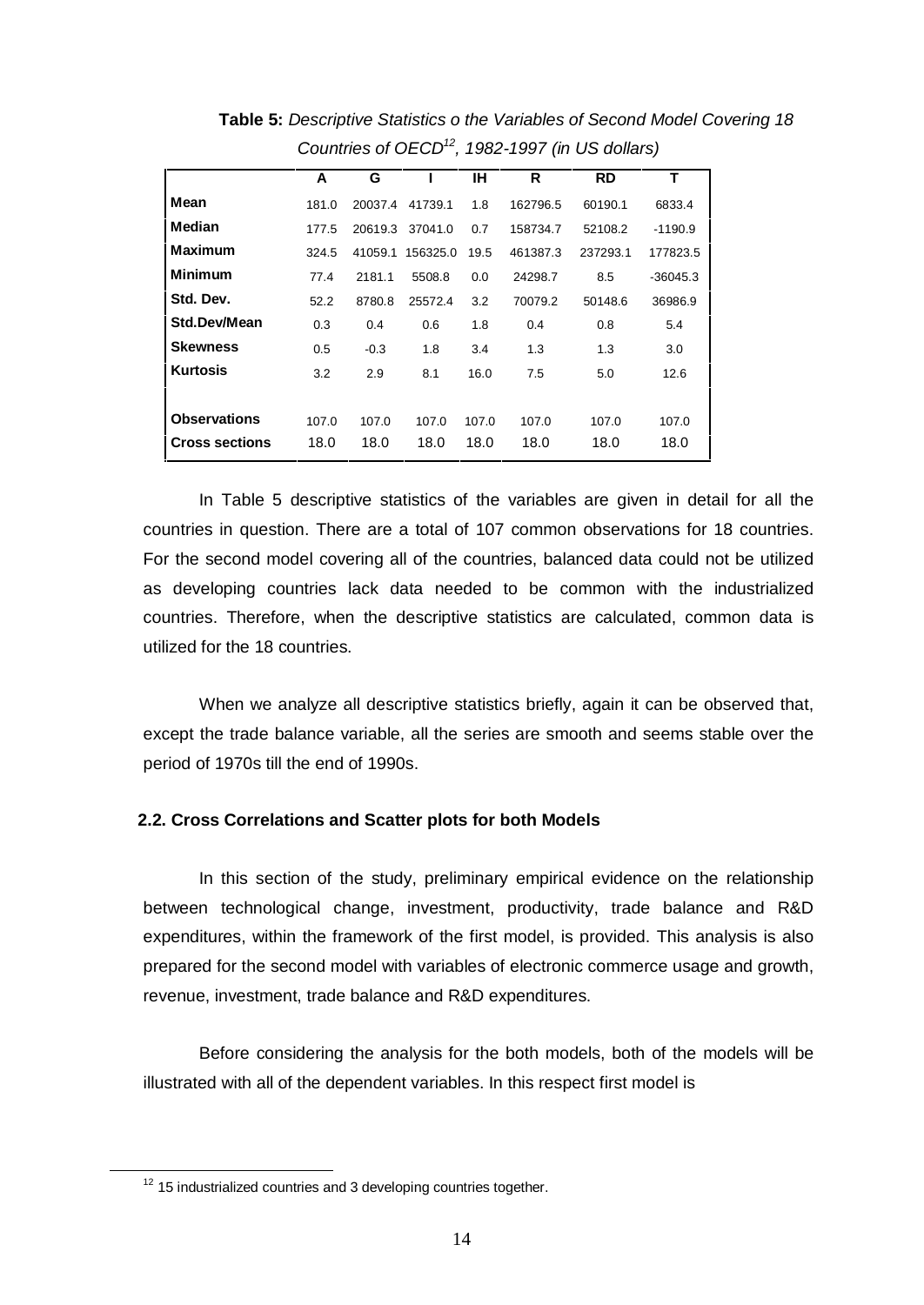$$
\Delta PT_{ii} = \alpha_0 + \alpha_1 \Delta PT_{i,t-1} + \alpha_2 \Delta I_{it} + \alpha_3 \Delta I_{i,t-1} + \alpha_4 \Delta T_{it} + \alpha_5 \Delta T_{i,t-1} + \alpha_6 \Delta RD_{it} + \alpha_7 \Delta RD_{i,t-1} + \alpha_8 \Delta PR_{it} + \alpha_9 \Delta PR_{i,t-1} + \varepsilon_{it}
$$

where the dependent variable is patents. If first model is illustrated with the dependent variable of inventiveness ratio, the model becomes,

$$
\Delta INV_{ii} = \alpha_0 + \alpha_1 \Delta INV_{i,t-1} + \alpha_2 \Delta I_{it} + \alpha_3 \Delta I_{i,t-1} + \alpha_4 \Delta T_{it} + \alpha_5 \Delta T_{i,t-1} + \alpha_6 \Delta RD_{it} + \alpha_7 \Delta RD_{i,t-1} + \alpha_8 \Delta PR_{it} + \alpha_9 \Delta PR_{i,t-1} + \varepsilon_{it}
$$

For the first model, the data related to all the variables have been utilized from the OECD STAN database, and the R&D data is from the ANBERD database. For the second model, the database is from the OECD telecommunications data, and the second model can be written as,

$$
\Delta A_{it} = \alpha_0 + \alpha_1 \Delta A_{i,t-1} + \alpha_2 \Delta I_{it} + \alpha_3 \Delta I_{i,t-1} + \alpha_4 \Delta T_{it} + \alpha_5 \Delta T_{i,t-1} + \alpha_6 \Delta R D_{it} + \alpha_7 \Delta R D_{i,t-1} + \alpha_8 \Delta R_{it} + \alpha_9 \Delta R_{i,t-1} + \alpha_{10} \Delta G_{it} + \alpha_{11} \Delta G_{i,t-1} + \varepsilon_{it}
$$

$$
\Delta IH_{it} = \alpha_0 + \alpha_1 \Delta IH_{i,t-1} + \alpha_2 \Delta I_{it} + \alpha_3 \Delta I_{i,t-1} + \alpha_4 \Delta T_{it} + \alpha_5 \Delta T_{i,t-1} + \alpha_6 \Delta RD_{it} + \alpha_7 \Delta RD_{i,t-1}
$$

$$
+ \alpha_8 \Delta R_{it} + \alpha_9 \Delta R_{i,t-1} + \alpha_{10} \Delta G_{it} + \alpha_{11} \Delta G_{i,t-1} + \varepsilon_{it} \dots \dots \dots \dots \dots \dots \dots \dots \dots \dots \dots
$$

where Access Lines is the dependent variable of the first equation, and the Internet Hosts is the dependent variable of the second equation. The independent variables do not change.

Starting with the first model, Table 6 provides an overview of the relationships between the six variables for the 14 OECD countries (see footnote 22) that has been mentioned above. When patent applications are regarded as dependent variable, it can be observed that there is a strong positive correlation between production and R&D expenditures. In Table 6, the values in parenthesis are the t-values related with the cross correlations, and for investment also, the correlations are quite strong. Negative correlations are only observed with the trade balance variable. For the inventiveness ratio, which is the other dependent variable of the first model, the correlations are a bit lower than the first dependent variable, but when the t-values are considered, these correlations are again strongly significant for all of the 14 countries. Only trade balance variable is insignificant for some of the countries.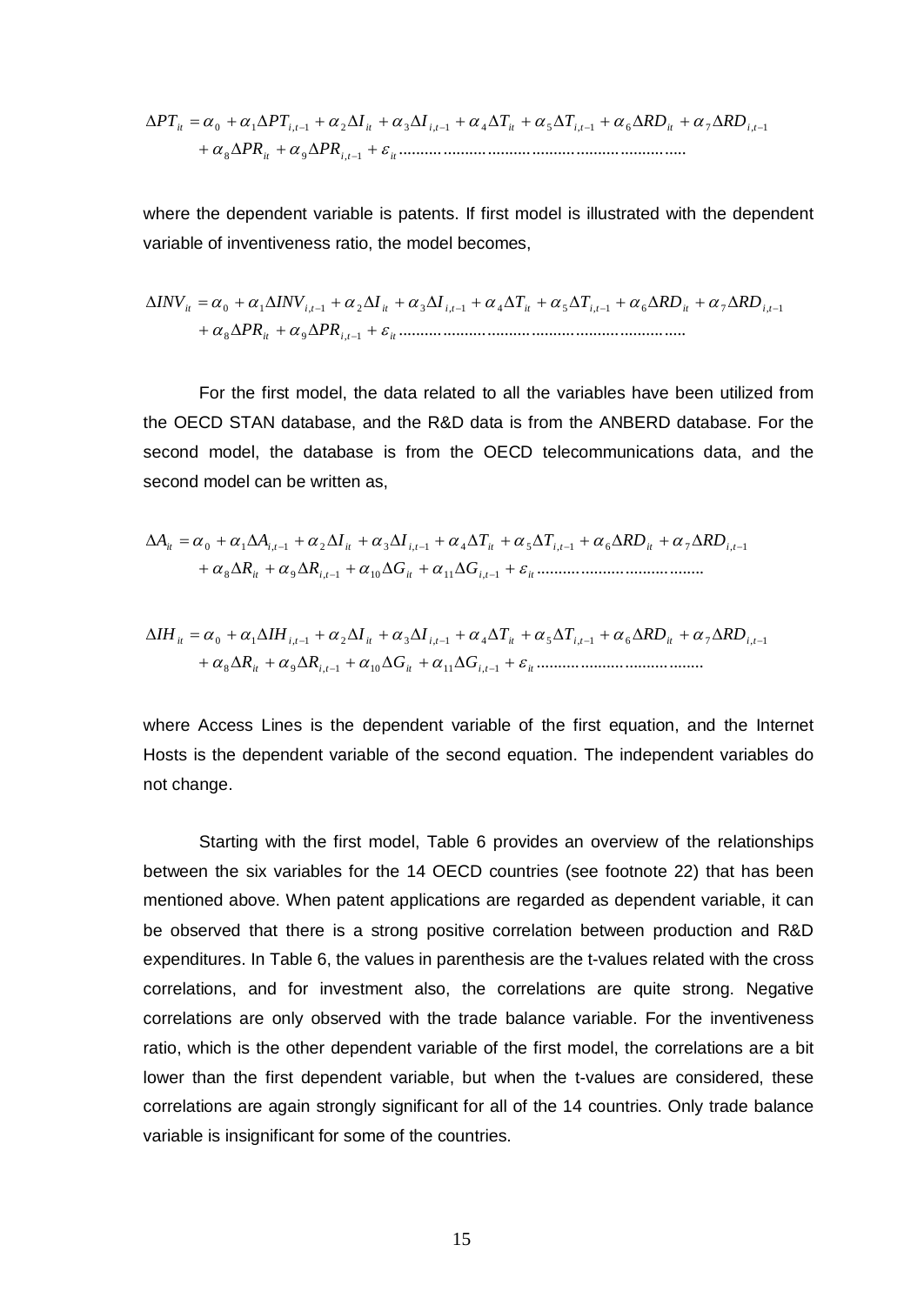|                                         | Australia           | Canada           | Denmark         | Spain              | Finland         | France             | Germany         | talv            |                             | Japan Netherlands Norway |                   | Sweden                      | UK                          | US                             |
|-----------------------------------------|---------------------|------------------|-----------------|--------------------|-----------------|--------------------|-----------------|-----------------|-----------------------------|--------------------------|-------------------|-----------------------------|-----------------------------|--------------------------------|
| Dependent Variable= Patent Applications |                     |                  |                 |                    |                 |                    |                 |                 |                             |                          |                   |                             |                             |                                |
| Patent Applications-Productivity        | 0.93<br>(11.59)     | 0.89<br>(8.94)   | 0.88<br>(8.29)  | 0.92<br>(10.50)    | 0.73<br>(4.89)  | 0.97<br>(18.28)    | 0.97<br>(18.28) | 0.88            | 0.98<br>$(8.49)$ $(22.57)$  | 0.97<br>(18.28)          | 0.89<br>(8.94)    | 0.94<br>(12.63)             | 0.97                        | 0.96<br>$(18.28)$ $(15.71)$    |
| Patent Application-Investment*          | 0.92<br>(10.50)     | 0.74<br>(4.92)   | 0.71<br>(4.39)  | 0.97<br>(17.39)    | 0.72<br>(4.64)  | 0.91<br>(10.06)    | 0.93<br>(10.73) | 0.95            | 0.93<br>$(12.91)$ $(10.73)$ | 0.83<br>(6.31)           | 0.78<br>(5.71)    | 0.96<br>(14.55)             | 0.98<br>$(21.47)$ $(13.61)$ | 0.95                           |
| Patent Applications-Trade Balance*      | $-0.95$<br>(-13.61) | -0.25<br>(.1.15) | 0.86<br>(7.54)  | $-0.87$<br>(.7.89) | 0.77<br>(5.40)  | 0.09<br>(0.40)     | 0.55<br>(2.95)  | 0.84<br>(6.92)  | 0.36<br>(1.73)              | 0.22<br>(1.01)           | -0.76<br>(5.23)   | 0.89<br>(8.73)              | -0.79                       | $-0.78$<br>$(.5.76)$ $(.5.57)$ |
| Patent Applications-R&D*                | 0.95<br>(13.94)     | 0.93<br>(11.59)  | 0.93<br>(11.32) | 0.96<br>(15.33)    | 0.86<br>(7.72)  | 0.99<br>(31.39)    | 0.98<br>(20.30) | 0.81            | 0.97<br>$(6.33)$ $(18.28)$  | 0.96<br>(15.33)          | 0.82<br>(6.57)    | 0.97<br>$(17.39)$ $(11.59)$ | 0.93                        | 0.9<br>(9.46)                  |
| Dependent Variable= Inventiveness Ratio |                     |                  |                 |                    |                 |                    |                 |                 |                             |                          |                   |                             |                             |                                |
| <b>Inventiveness Ratio-Productivity</b> | 0.66<br>(4.03)      | 0.62<br>(3.62)   | 0.83<br>(6.65)  | 0.49<br>(2.51)     | 0.94<br>(12.63) | 0.47<br>(2.44)     | 0.81<br>(6.33)  | 0.88            | 0.97<br>$(8.49)$ $(18.28)$  | 0.03<br>(0.14)           | 0.84<br>(7.09)    | $-0.55$<br>(.3.02)          | $-0.86$<br>(7.72)           | 0.84<br>(7.09)                 |
| Ilnventiveness Ratio-Investment*        | 0.66<br>(3.93)      | 0.59<br>(3.27)   | 0.66<br>(3.83)  | 0.53<br>(2.72)     | 0.89<br>(8.73)  | 0.51<br>(2.72)     | 0.57<br>(2.94)  | 0.95<br>(12.91) | 0.92<br>(9.96)              | 0.2<br>(0.87)            | 0.74<br>(5.04)    | $-0.85$<br>(6.85)           | -0.79<br>(5.61)             | 0.84<br>(6.92)                 |
| linventiveness Ratio-Trade Balance*     | $-0.62$<br>(3.53)   | $-0.5$<br>(2.58) | 0.85<br>(7.22)  | $-0.57$<br>(.3.10) | 0.69<br>(4.26)  | $-0.28$<br>(.1.30) | 0.58<br>(3.18)  | 0.83<br>(6.65)  | 0.42<br>(2.07)              | -0.19<br>(-0.87)         | $-0.74$<br>(4.92) | $-0.28$<br>(130)            | 0.54<br>(2.87)              | $-0.62$<br>(3.53)              |
| linventiveness Ratio-R&D*               | 0.61<br>(3.53)      | 0.6<br>(3.44)    | 0.82<br>(6.41)  | 0.6<br>(3.35)      | 0.87<br>(8.09)  | 0.41<br>(2.01)     | 0.74<br>(4.54)  | 0.81            | 0.94<br>$(6.33)$ $(12.63)$  | 0.14<br>(0.63)           | 0.79<br>(5.90)    | $-0.61$<br>(.3.36)          | $-0.82$<br>(.6.57)          | 0.75<br>(5.20)                 |
| per PTO employee                        |                     |                  |                 |                    |                 |                    |                 |                 |                             |                          |                   |                             |                             |                                |
| Source: OECD, STAN database.            |                     |                  |                 |                    |                 |                    |                 |                 |                             |                          |                   |                             |                             |                                |

**Table 6:** Correlation Coefficients of the Variables of First Model Covering 14 Countries of OECD, 1970-1997

**Table 7:** Correlation Coefficients of the Variables of Second Model Covering 15 Countries of OECD, 1980-1997

|                                                | <b>Astralia</b>  | Canada   | Denmark | Scein   | Finland | France                   | Gemany           | <b>Inland</b>    | ltaly          | Jacan   | <b>Natrenlands</b> | Noway           | Sweden           | UK               | ιs.       |
|------------------------------------------------|------------------|----------|---------|---------|---------|--------------------------|------------------|------------------|----------------|---------|--------------------|-----------------|------------------|------------------|-----------|
| Letendent Vanade=AccessLines                   |                  |          |         |         |         |                          |                  |                  |                |         |                    |                 |                  |                  |           |
| Acces Lines Total Revente <sup>1</sup> n=18    | 096              | 095      | 094     | QSP     | Q9      | 094                      | 097              | œ                | 097            | 094     | QB                 | QQB             | Qæ               | 097              | 099       |
|                                                | (137)            | (1217)   | (11.02) | (93)    | (826)   | (11.02)                  | (1596)           | (2807)           | 1596)          | (11.02) | (1012)             | (1012)          | (7.71)           | (1596)           | (2807)    |
| AccessLines-Total Investment <sup>1</sup> n=18 | 085              | 074      | 073     | QŒ      | 081     | 078                      | 077              | 081              | 066            | 094     | 079                | 061             | 086              | 081              | Q9        |
|                                                | (645)            | (440)    | (427)   | (371)   | (553)   | (499)                    | (483)            | (553)            | (351)          | (11.02) | (515)              | (308)           | (674)            | (553)            | (826)     |
|                                                | Q9               | 081      | 089     | Qæ      | 072     | 092                      | 0 <sub>3</sub> B | Q99              | 09             | QB      | 086                | 084             | 072              | 087              | 099       |
| AccessLines-CIP per capita n=18                | (826)            | (553)    | (7.81)  | (7.41)  | (415)   | (93)                     | (1012)           | (2807)           | (826)          | (1970)  | (674)              | (619)           | (415)            | (706)            | (2807)    |
| Acces Lines R&D n=18                           | 097              | 097      | Q97     | 096     | Q9      | Q99                      | 094              | 096              | 096            | QB      | 086                | Qœ              | 092              | 099              | 097       |
|                                                | (1596)           | (1596)   | (1596)  | (137)   | (826)   | (Z7.18)                  | (954             | (137)            | (137)          | (1970)  | (653               | (1970)          | (878)            | (2807)           | (1596)    |
|                                                | -093             | $-022$   | -078    | -06     | 077     | $0\overline{\mathbb{Z}}$ | -017             | 077              | -068           | Q59     | -081               | -073            | 05B              | 076              | $-0.39$   |
| AmesLinesTradeBalance n=18                     | (87)             | (090)    | (48)    | (30)    | (483    | (112)                    | (069)            | (483)            | (371)          | (283)   | (53)               | (427)           | (29)             | (468)            | $(-1.69)$ |
| Denerdent Variable=Internet Hosts              |                  |          |         |         |         |                          |                  |                  |                |         |                    |                 |                  |                  |           |
| Internet Hosts-Total Revenue n=7               | Q <sub>9</sub> B | 095      | Q9      | Qæ      | 092     | 074                      | 08               | 096              | 0 <sub>c</sub> | 072     | 081                | 081             | 06               | 095              | 098       |
|                                                | (566)            | (680)    | (462)   | (414)   | (525)   | (24)                     | (29)             | (7.67)           | (525)          | (232)   | (309)              | (309)           | (168)            | (680)            | (11.01)   |
| Internet Hosts-Total Investment n=7            | 095              | $\alpha$ | 083     | $-0.19$ | 087     | -032                     | -037             | Q <sub>9</sub> B | -046           | 064     | $-005$             | <b>Q</b>        | -069             | Q <sub>3</sub> B | 099       |
|                                                | (680)            | (219)    | (33)    | (043)   | (395)   | (-076)                   | (08)             | (11.01)          | $+110$         | (186)   | (-0.11)            | (213)           | (213)            | (11.01)          | (156)     |
|                                                | 082              | 04       | 076     | 013     | 048     | 056                      | 052              | Q <sub>3</sub> B | 027            | 014     | 066                | 084             | 014              | 094              | 097       |
| Internet Hosts-GDPpercapita n=7                | (320)            | (09)     | (262)   | (02)    | (122)   | (151)                    | (13)             | (566)            | (063)          | (032)   | (1.93)             | (346)           | (032)            | (616)            | (892)     |
| Internet HostsR&D n=7                          | Q <sub>5</sub> B | QSB      | 091     | 091     | 094     | -053                     | $-08$            | Q9               | Q8B            | QB      | 095                | $-005$          | 083              | 074              | 099       |
|                                                | (159)            | (566)    | (49)    | (491)   | (616)   | (-125)                   | (13)             | (462)            | (414)          | (566)   | (609)              | (-011)          | (25)             | (24)             | (1560)    |
|                                                | -099             | 024      | -096    | $-012$  | 085     | Q9                       | QB               | 065              | $-0.51$        | -098    | $-047$             | $0\overline{Z}$ | Q <sub>9</sub> B | Q <sub>3</sub> B | 045       |
| Internet Hosts-Tradebalance n=7                | (702)            | (05)     | (680)   | (027)   | (361)   | (462)                    | (11.01)          | (191)            | (13)           | (50)    | (4.06)             | (063)           | (11.01)          | (11.01)          | (1.13)    |

**<sup>1</sup>perPTOemployee**

In Table 7, correlations between the variables of the second model, electronic commerce usage and growth, revenue, investment, trade balance and R&D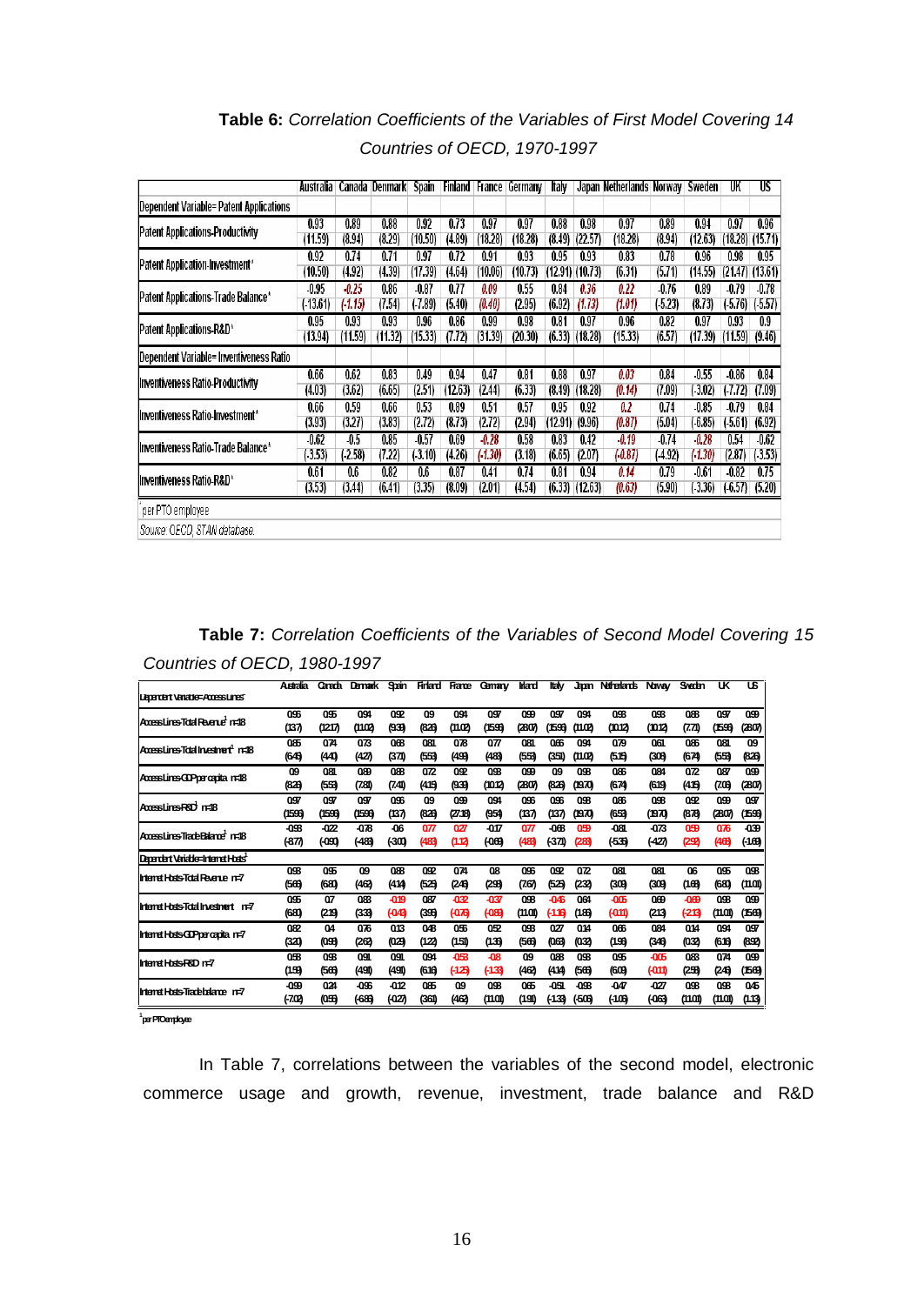expenditures are demonstrated.<sup>13</sup> When we consider first dependent variable that is the access lines, correlations between the dependent variable and total revenue, total investment and GDP is quite high and positive. The t values in the parenthesis are also significant for nearly all of the countries. Only the correlations between access lines and trade balance is negative for most of the countries. Again the t-values are significant at the 0.95 level. For the Internet hosts variable, which is the other dependent variable of the second model, the correlations are again strongly significant for all of the 14 countries, but this time negative correlations are observed between the Internet hosts and total investment and R&D for some countries. However, these negative correlations, which can be observed from Table 7, are statistically insignificant at the 0.95 level.

#### **2.3. Estimation of Models and Diagnostic Tests**

In this study, to scrutinize the effects of technological change and usage of electronic commerce on various macroeconomic variables, two models are estimated that is in line with the panel data estimation techniques. Within the framework of this study, the term "panel data" refers to the pooling of observations on a cross-section of selected OECD countries over a time period of around 20 years. Advantages and disadvantages of panel data can be listed as follows (Baltagi, 1995).

Starting with the benefits of using panel data, the first one is related to the controlling for individual heterogeneity. Panel data suggest that individuals, firms, states or countries are heterogeneous. Time series and cross-section studies not controlling for this heterogeneity run the risk of obtaining biased-results (Baltagi, 1995:3). The second benefit is that, panel data give more informative data, more variability, less collinearity among the variables, more degrees of freedom and more efficiency.

The third advantage is the argument that panel data are better to study the dynamics of adjustment. For example, in measuring unemployment, cross-sectional data can estimate what proportion of the population is unemployed at a point in time. Repeated cross-sections can show how this proportion changes over time. Only panel data can estimate what proportion of those who are unemployed in one period remain unemployed in another period (1995:5). Last two benefits of the panel data as described in Baltagi (1995) are related to the identification and measurement superiority of panel data and the models with panel data allowing construction and testing of more

 $13$  These variables are the variables of the second model, which examines the relationship between two proxies for the electronic commerce usage and the macroeconomic fundamentals like GDP, trade and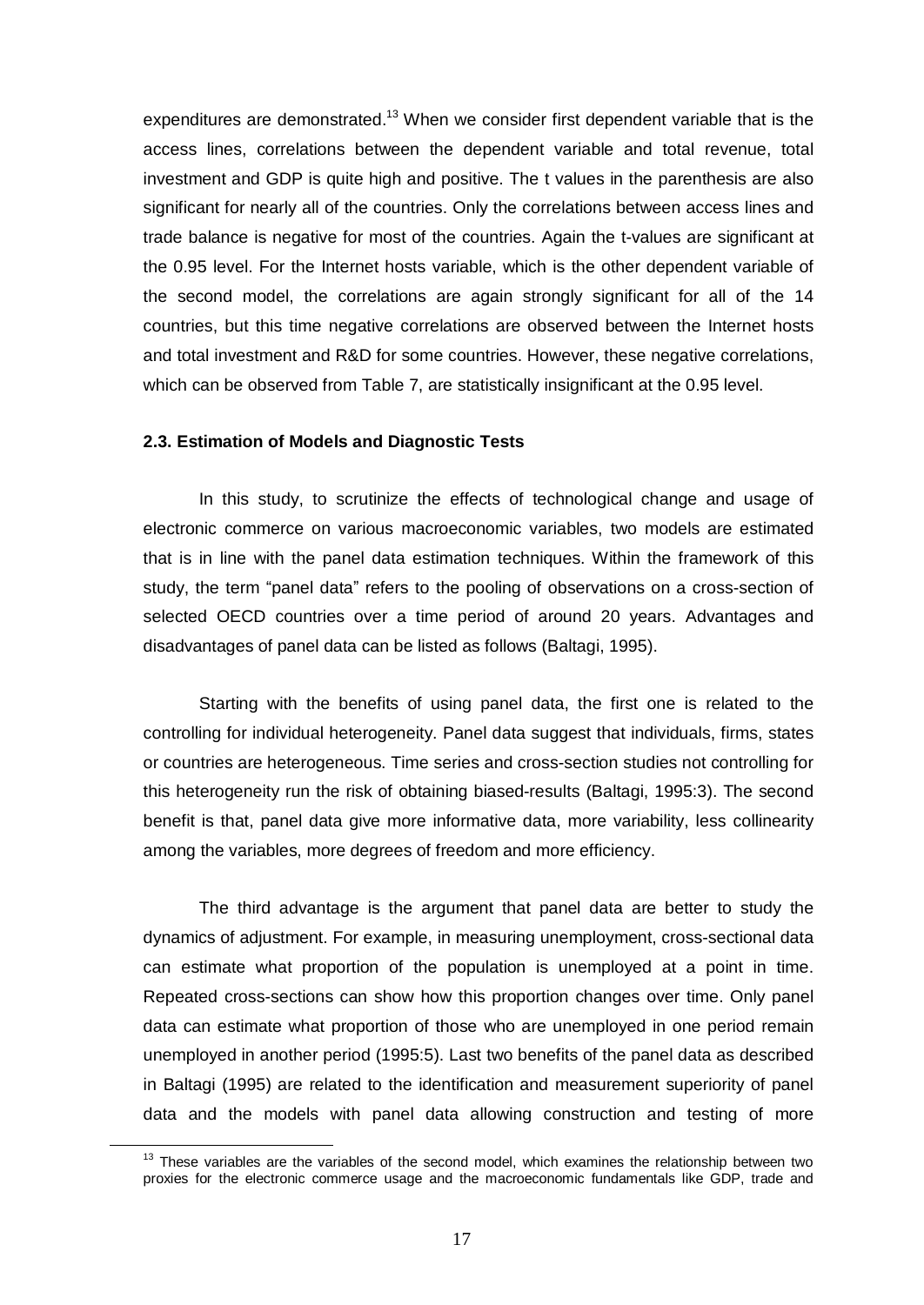complicated behavioral modals when compared with purely cross-section or time series data.

The most important limitation related to the panel data includes the problem of data collection and designing the panel surveys. To give an example, there was a data problem in this study especially with the data related to the estimation of second model, which is related to the telecommunications database of OECD. If explained in detail, when the Internet hosts data is included in the second model as a dependent variable, it is not possible to make a balanced panel estimation, especially when three developing countries are included as cross-section, due to lack of data on annual terms. To make balanced estimation every cross-section has to have same number of common observations.

If the panel data regression is explained theoretically, it can be shown that the regression has a double subscript on its variables, i.e.

$$
y_{it} = \alpha + X_{it}^{\dagger} \beta + u_{it} \qquad i = 1,..., N; \quad t = 1,..., T \qquad (1)
$$

with *i* denoting households, individuals, firms, countries, etc., and *t* denoting time. In other words, the  $i$  subscript denotes the cross-section dimension whereas  $t$  denotes the time-series dimension.  $\alpha$  is a scalar,  $\beta$  is  $K \times 1$  and  $X_i$  is the *it* th observation on *K* explanatory variables. Most of the panel data applications utilize a one-way error component model for the disturbances, with

$$
u_{it} = \mu_i + \nu_{it} \tag{2}
$$

where  $\mu_i$  denotes the unobservable individual specific effect and  $v_i$  denotes the remainder disturbance. One thing should be noted that,  $\mu_i$  is time-invariant and it accounts for any individual specific effect that is not included in the regression. The remainder  $v_{it}$  varies with individuals and time and can be thought of as the usual disturbance in the regression (Baltagi, 1995:9).

In vector form (1) can be written as

investment.

 $\overline{\phantom{0}}$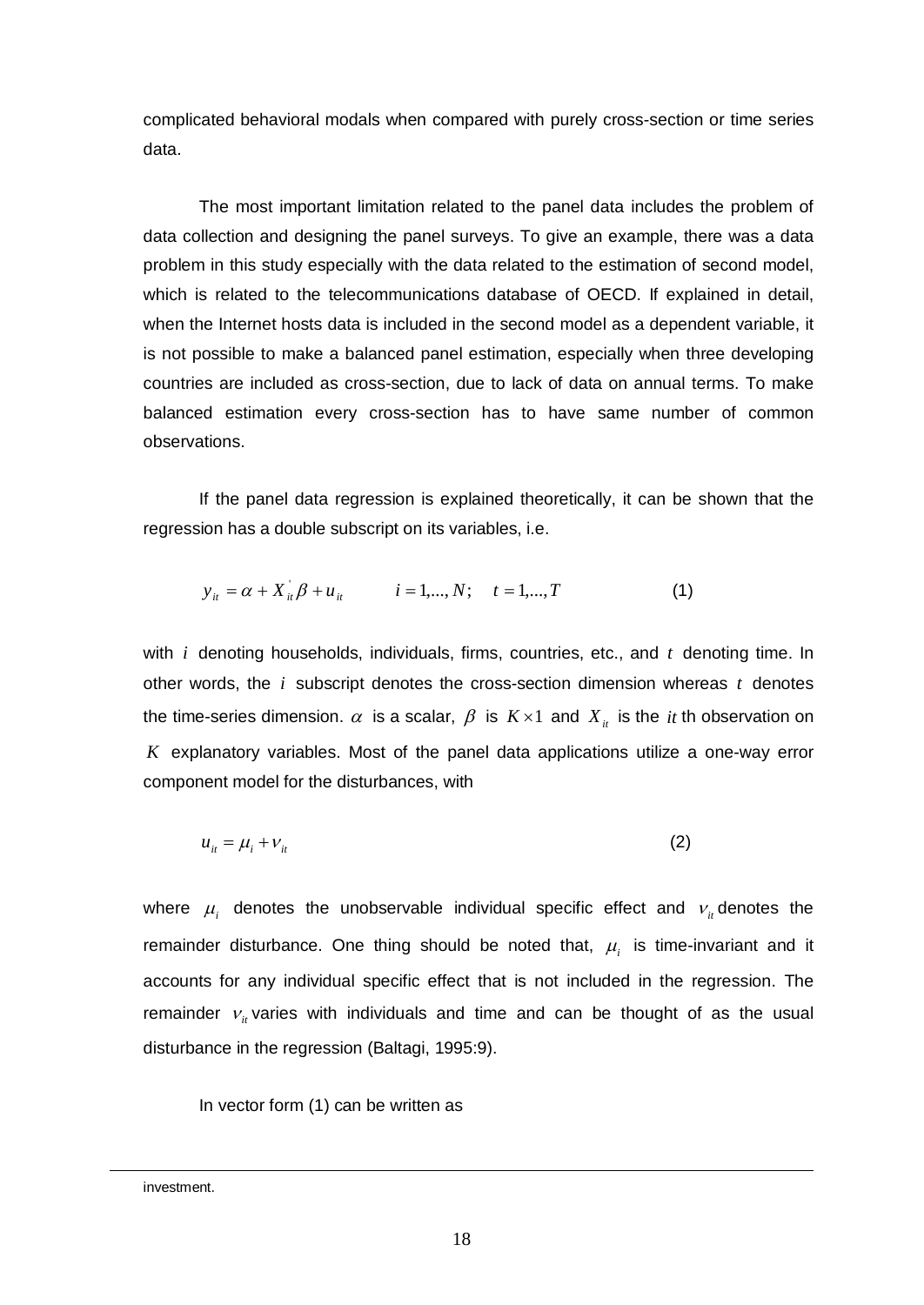$$
y = \alpha t_{NT} + X\beta + u = Z\delta + u \tag{3}
$$

where  $y$  is  $NT \times 1$ ,  $X$  is  $NT \times K$ ,  $Z = \left[ t_{NT} X \right], \; \delta^{'} = \left( \alpha^{'}, \beta^{'} \right)$  and  $t_{NT}$  is a vector of ones of dimension *NT* **.** Also, (2) can be written as

$$
u = Z_{\mu}\mu + \nu \tag{4}
$$

where  $u^{'} = (u_{11},...,u_{1T}, u_{21},...,u_{2T},...,u_{N1},...,u_{NT})$  with the observations stacked such that the slower index is over individuals and the faster index is over time (Baltagi, 1995:10).

For the fixed effects model case, the  $\mu_i$  are assumed to be fixed parameters to be estimated and the remainder disturbances stochastic with  $v_{it}$  independent and identically distributed IID  $(0, \sigma_{\nu}^2)$  . The  $X_{it}$  are assumed independent of the  $v_{it}$  for all *i* and *t* **.** For example, any panel which is made up of time series observations over a group of countries which are brought together either through membership to an organization like the OECD or geographical designation, such as the Middle East countries, may be investigated by using a fixed effects model (Erlat, 1997:11).

The disturbances given by (6.4) can be substituted into (3) to get

$$
y = \alpha t_{NT} + X\beta + Z_{\mu}\mu + \nu = Z\delta + Z_{\mu}\mu + \nu
$$
\n(5)

and then perform ordinary least squares to get estimates of  $\alpha$ ,  $\beta$  and  $\mu$ .

Within the framework of the theoretical analysis of panel data that has been illustrated above two models will be scrutinized in detail in the remaining part of this section.

#### **Estimation and Diagnostic Tests of the First Model (Without Dummies)**

The model related to the variables effecting technological change can be specified as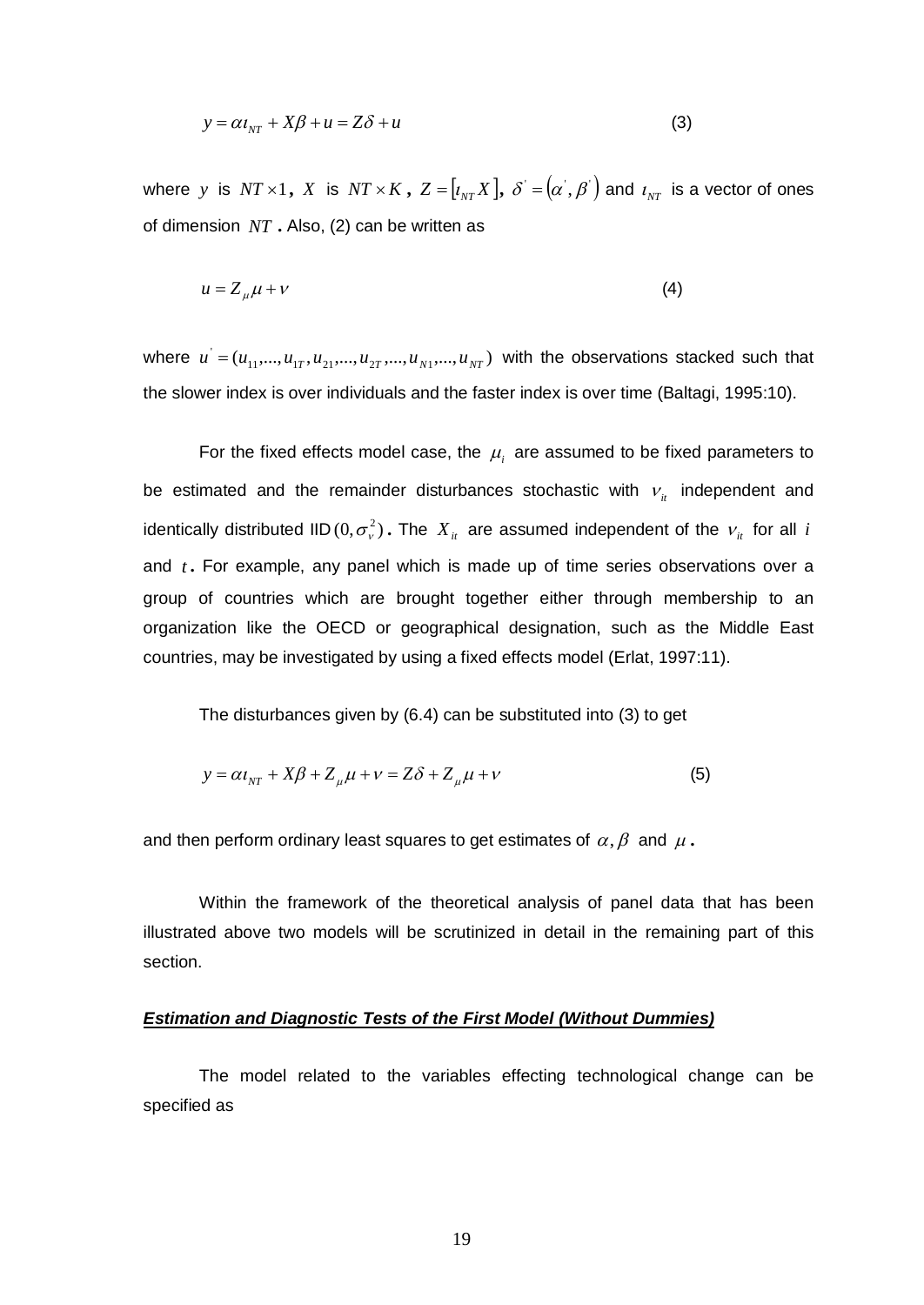$$
\Delta PT_{ii} = \alpha_0 + \alpha_1 \Delta PT_{i,t-1} + \alpha_2 \Delta I_{it} + \alpha_3 \Delta I_{i,t-1} + \alpha_4 \Delta T_{it} + \alpha_5 \Delta T_{i,t-1} + \alpha_6 \Delta RD_{it} + \alpha_7 \Delta RD_{i,t-1} + \alpha_8 \Delta PR_{it} + \alpha_9 \Delta PR_{i,t-1} + \varepsilon_{it}
$$
 (6)

where all the variables are listed in Appendix. As stated before, in the first model, data from the OECD STAN database has been employed. For the first model 4 different estimations have been realized. The first estimation covers 14 industrialized countries of the OECD and all the variables are included in the model that can be seen in equation 6. In this model the dummies related to the panel of 14 countries are not included, in other words, this first estimation is not fixed effects model. The results of the estimation are given in Table 8.

Dependent Variable: APT

Method: Pooled Least Squares

Sample(adjusted): 1977 1993

Included observations: 17 after adjusting endpoints

Balanced sample

Total panel observations 238

White Heteroskedasticity-Consistent Standard Errors & Covariance

| Variable             | Coefficient | Std. Error              | Prob.       |          |
|----------------------|-------------|-------------------------|-------------|----------|
| С                    | 684.5781    | 393.7843                | 1.738460    | 0.0835   |
| $\Delta PT(-1)$      | 0.553444    | 0.123347                | 4.486874    | 0.0000   |
| <b>ARD</b>           | 9.031394    | 3.366628                | 2.682623    | 0.0078   |
| $\triangle$ RD(-1)   | -4.957325   | 4.595603                | -1.078710   | 0.2819   |
| $\wedge$ T           | $-0.000412$ | 0.000589                | $-0.700506$ | 0.4843   |
| $\Delta T$ (-1)      | 0.001011    | 0.001135                | 0.891121    | 0.3738   |
| <b>APR</b>           | 0.001267    | 0.001072                | 1.182171    | 0.2384   |
| $\Delta PR(-1)$      | $-0.001900$ | 0.001522<br>$-1.248741$ |             | 0.2130   |
| $\overline{\Lambda}$ | $-0.002329$ | 0.003330                | -0.699473   | 0.4850   |
| $\Delta I(-1)$       | 0.006443    | 0.004470                | 1.441256    | 0.1509   |
| R-squared            | 0.343780    | Mean dependent var      |             | 2698.895 |
| Adjusted R-squared   | 0.317876    | S.D. dependent var      |             | 4898.165 |
| S.E. of regression   | 4045.433    | Sum squared resid       |             | 3.73E+09 |
| Log likelihood       | -1957.033   | F-statistic             |             | 13.27159 |
| Durbin-Watson stat   | 2.453559    | Prob(F-statistic)       |             | 0.000000 |

According to the t values of the results, only two variables are significant at the 5 percent level. These variables are the first lag of the dependent variable and the R&D

**Table 8:** Estimation Results of the Variables of First Model Covering 14 Countries of OECD, 1977-1993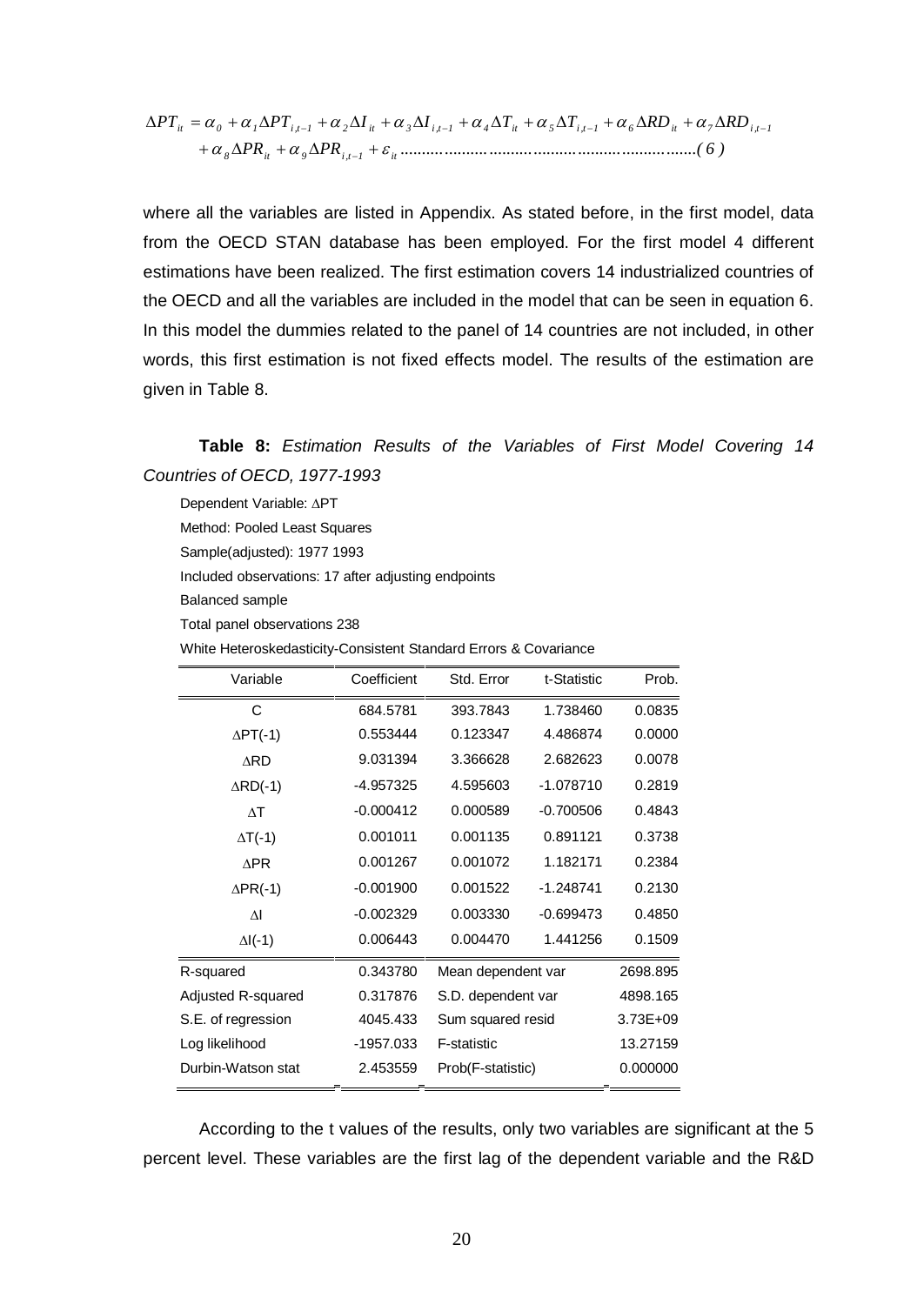expenditures. Accordingly, the number of patents at period  $t$  is determined by the number of patents that has been realized one year before  $(t-1)$ . The positive relationship between the first lag of patents and the variable itself signals a first order autoregressive process. When the result of the estimation that has been demonstrated in Table 8 is examined, it is observed that R&D expenditures are significant also. The positive relationship between the number of patents and the R&D expenditures is expected. The number of patents is a proxy for the level of technological change. In this respect high levels of R&D expenditures should cause an improvement in the level of technological change.

For the reliability of the estimation results diagnostic tests of the regression should be analyzed statistically. Within the framework of statistical significance three different diagnostic tests should be taken into consideration. These three diagnostic tests can be described as:

- 1. Tests for serial collinearity
- 2. Tests for heteroskedasticity
- 3. Tests for serial correlation

The program that has been utilized for the estimation of the parameters of the first and the second model<sup>14</sup> does not give estimation results if the variables of the model has serious collinearity problem. In this respect, as long as the coefficients can be estimated, it is for sure that the estimation does not have a serious collinearity problem. One of the most common problems that can be observed for the panel data is the heteroskedasticity problem. The model given by equations (1) and (2) assumes that the regression disturbances are homoskedastic with the same variance across time and individuals. This may be a restrictive assumption for panels, where the cross-sectional units may be of varying size and as a result may exhibit different variation. Assuming homoskedastic disturbances when heteroscedasticity is present will still result in consistent estimates of the regression coefficients, but these estimates will not be efficient (Baltagi, 1995:77).

For the estimation equation that has been demonstrated in Table 8 and also for the coming equations that will be analyzed in the remaining part of this chapter the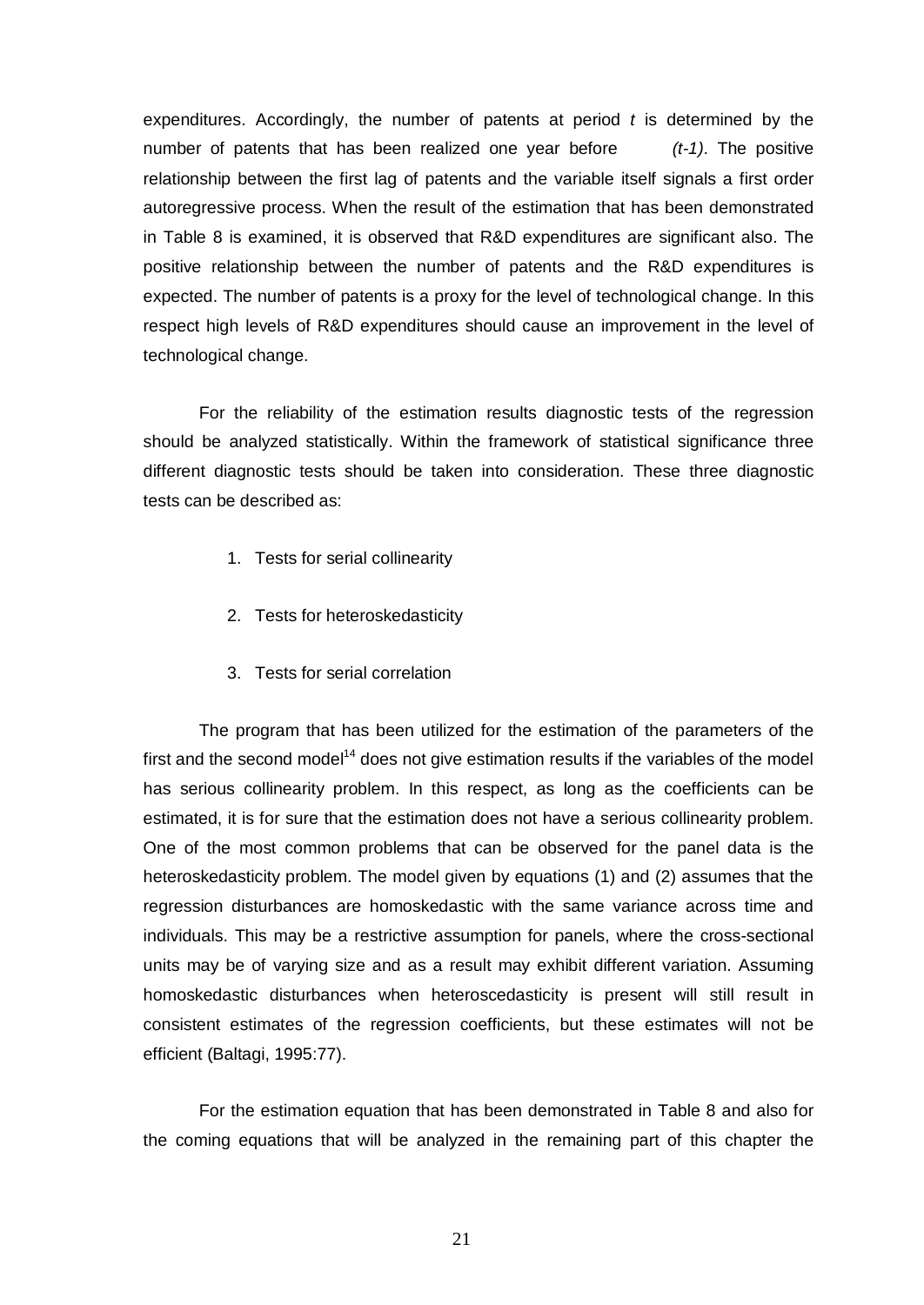heteroskedasticity problem has been solved by White Heteroskedasticity-Consistent Standard Errors & Covariance estimation, which is one of the properties of the program utilized for the estimation. In this respect, all the estimation equations that will be considered in the remaining part will not include the problem of heteroskedasticity.

The last diagnostic test, namely the serial correlation problem will not be considered for the equations due to the fact that autocorrelation is not so common for the panel data. It is assumed that the equations do not have autocorrelation problem. Despite this assumption the Durbin Watson statistics are illustrated at the end of each table that covers the estimation results.

**Table 9:** Estimation Results of the Variables of First Model Covering 14 Countries of OECD, 1977-1993 (Only the Significant Variables)

Dependent Variable: APT Method: Pooled Least Squares Sample(adjusted): 1977 1993 Included observations: 17 after adjusting endpoints Balanced sample Total panel observations 238

White Heteroskedasticity-Consistent Standard Errors & Covariance

| Variable           | Coefficient | Std. Error         | t-Statistic | Prob.        |
|--------------------|-------------|--------------------|-------------|--------------|
| С                  | 502.6355    | 354.6602           | 1.417231    | 0.1577       |
| $\Delta PT(-1)$    | 0.536149    | 0.118895           | 4.509414    | 0.0000       |
| <b>ARD</b>         | 6.391379    | 2.742905           | 2.330150    | 0.0206       |
| R-squared          | 0.325126    | Mean dependent var | 2698.895    |              |
| Adjusted R-squared | 0.319382    | S.D. dependent var |             | 4898.165     |
| S.E. of regression | 4040.965    | Sum squared resid  |             | $3.84E + 09$ |
| Log likelihood     | $-1928.830$ | <b>F-statistic</b> | 56.60651    |              |
| Durbin-Watson stat | 2.466202    | Prob(F-statistic)  | 0.000000    |              |

The second estimation that is demonstrated in Table 9 shows only the relationship between dependent variable, which is again patents and the significant variables<sup>15</sup>. This time, again it seems that there is a relation between the dependent variable and the first lag of it, and R&D expenditures.

 $14$  Eviews Version 3.0 has been exploited for the estimation results.

<sup>&</sup>lt;sup>15</sup> In the framework of all the estimations considered above, the significance is related to the t-values that has been listed in Table 8. Here all the variables that are considered significant at the 90 percent level have been analyzed.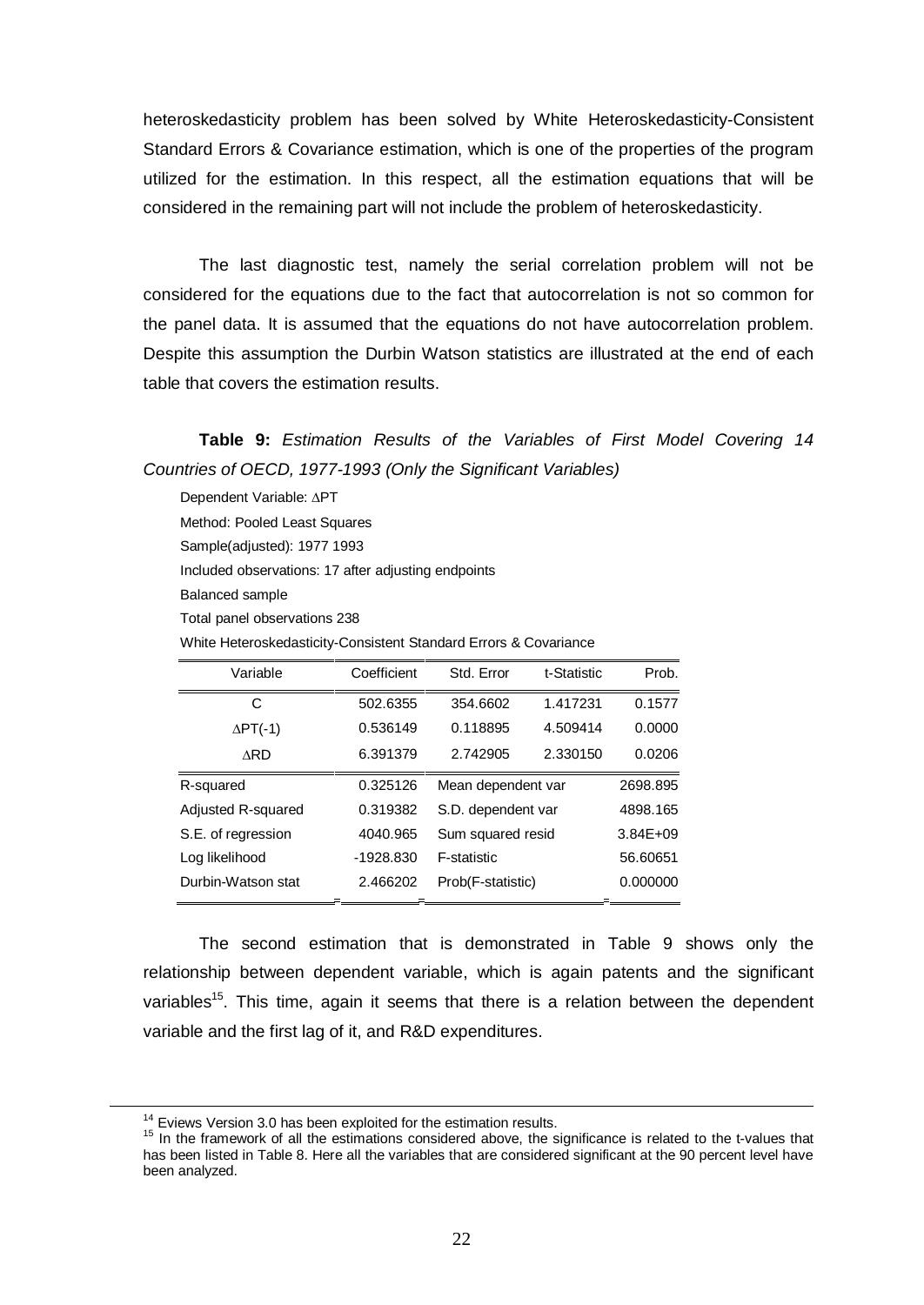The result of the estimation, which has been put forward by Table 9 signals that technological change should increase with increasing R&D expenditures of the manufacturing sector. If we consider the relationship of unemployment with the result of this estimation we may say that, the employment level should increase in sectors of manufacturing industry in which the level of R&D expenditures are relatively high. But according to the preliminary analysis that has been carried out in the fourth chapter of the study, in sectors of manufacturing industry, where the levels of R&D expenditures are high relatively, the employment has fallen significantly between the years 1973 and 1997.

The third estimation is realized for 3 developing countries, i.e. Mexico, Turkey and South Korea and with all of the variables of equation (6). The results of the estimation are again listed in Table 10.

Due to the result of the estimation covering three countries, technological change is not related with any of the variables considered above. This result can be easily observed with the help of Table 10, as the t-values of all the variables are insignificant.

**Table 10:** Estimation Results of the Variables of First Model Covering 3 Developing Countries of OECD, 1991-1997

Dependent Variable: APT

Method: Pooled Least Squares

Sample(adjusted): 1991 1997

Included observations: 7 after adjusting endpoints

Total panel observations 11

| White Heteroskedasticity-Consistent Standard Errors & Covariance |
|------------------------------------------------------------------|
|------------------------------------------------------------------|

| Variable           | Coefficient | Std. Error         | t-Statistic       | Prob.    |  |  |
|--------------------|-------------|--------------------|-------------------|----------|--|--|
| C                  | 3005.386    | 6436.574           | 0.466923          | 0.6865   |  |  |
| $\Delta PT(-1)$    | 0.306141    | 0.261651           | 1.170034          | 0.3625   |  |  |
| APR                | $-0.516849$ | 1.629668           | $-0.317150$       | 0.7812   |  |  |
| $\Delta PR(-1)$    | $-1.354801$ | 0.960707           | $-1.410213$       | 0.2939   |  |  |
| ΛI                 | 0.000295    | 0.014528           | 0.020316          | 0.9856   |  |  |
| $\Delta$ I(-1)     | 0.017376    | 0.022136           | 0.784948          | 0.5147   |  |  |
| <b>ARD</b>         | 7.884235    | 16.90202           | 0.466467          | 0.6868   |  |  |
| $\wedge$ T         | 43373.89    | 91195.96           | 0.475612          | 0.6812   |  |  |
| $\Delta T$ (-1)    | $-26618.06$ | 52225.65           | $-0.509674$       | 0.6610   |  |  |
| R-squared          | 0.875707    | Mean dependent var |                   | 8667.364 |  |  |
| Adjusted R-squared | 0.378537    | S.D. dependent var |                   | 11626.39 |  |  |
| S.E. of regression | 9165.429    |                    | Sum squared resid |          |  |  |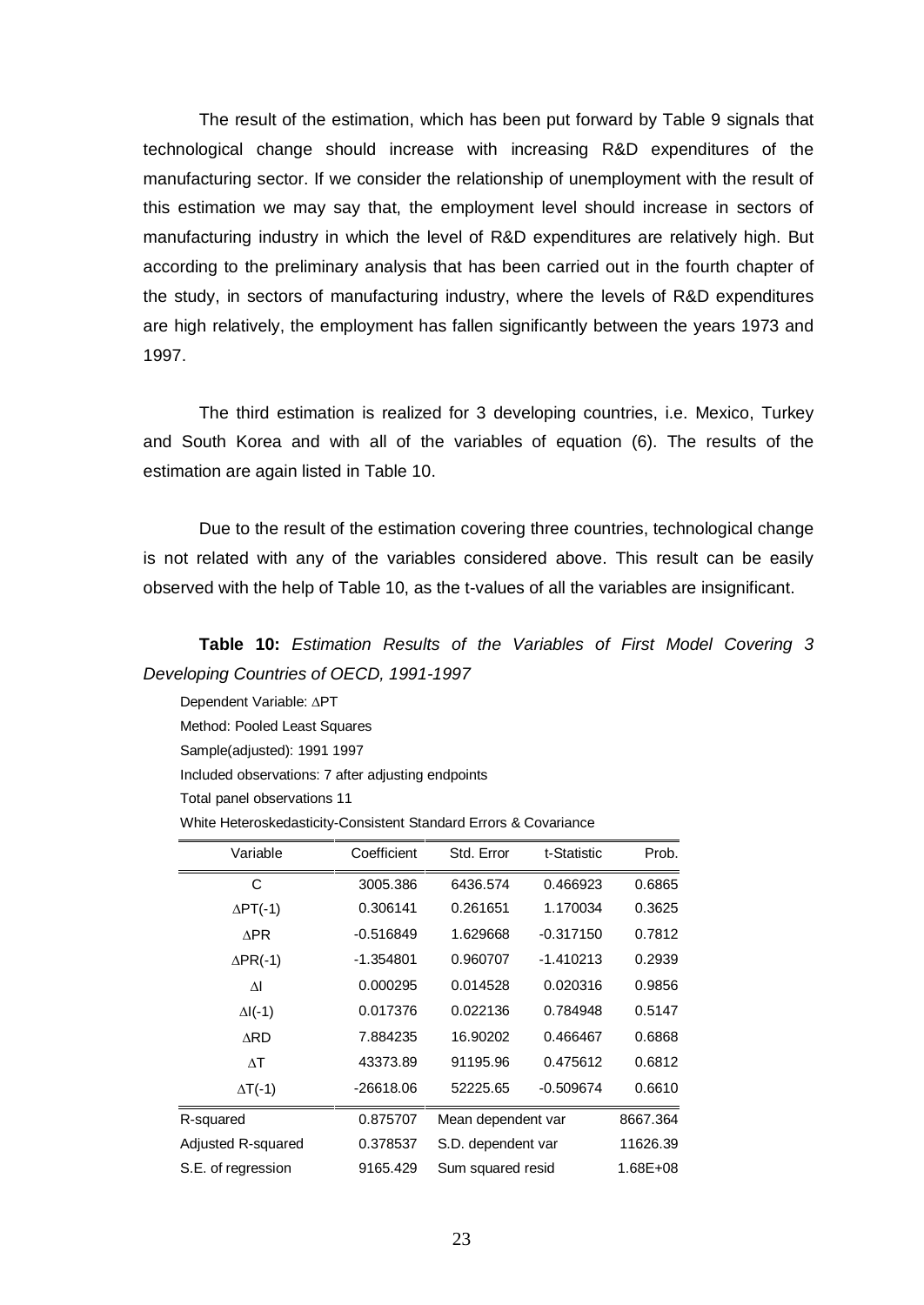| Log likelihood     | -144.2396 | F-statistic                | 1.761381 |
|--------------------|-----------|----------------------------|----------|
| Durbin-Watson stat |           | 2.992854 Prob(F-statistic) | 0.411921 |

When the insignificant variables are eliminated one by one from the estimated model that takes place in Table 10, it can be observed that only the first difference of the dependent variable and productivity is left (Table 11).

It can be declared that the model with three developing countries shows an autoregressive process, that is, the level of technological change is related with the previous periodsí level of technological change. Also there is a positive relationship between the number of patents and the level of productivity and the first lag of productivity. However, one thing should be noted that the relationship between the number of patents and the productivity at time t-1 is negative. This result is to say that last year's productivity has a negative effect on this year's technological progress.

**Table 11:** Estimation Results of the Variables of First Model Covering 3 Developing Countries of OECD, 1977-1997 (Only the Significant Variables)

| Dependent Variable: ∆PT                                          |             |                           |             |          |  |  |
|------------------------------------------------------------------|-------------|---------------------------|-------------|----------|--|--|
| Method: Pooled Least Squares                                     |             |                           |             |          |  |  |
| Sample(adjusted): 1977 1997                                      |             |                           |             |          |  |  |
| Included observations: 21 after adjusting endpoints              |             |                           |             |          |  |  |
| Total panel observations 27                                      |             |                           |             |          |  |  |
| White Heteroskedasticity-Consistent Standard Errors & Covariance |             |                           |             |          |  |  |
| Variable                                                         | Coefficient | Std. Error<br>t-Statistic |             | Prob.    |  |  |
| C                                                                | 786.7770    | 904.3493                  | 0.869992    | 0.3933   |  |  |
| $\Delta PT(-1)$                                                  | 0.594309    | 0.180517<br>3.292255      |             | 0.0032   |  |  |
| <b>APR</b>                                                       | 0.686367    | 0.197920                  | 3.467905    | 0.0021   |  |  |
| $\Delta PR(-1)$                                                  | $-0.724116$ | 0.208331                  | $-3.475791$ | 0.0020   |  |  |
| R-squared                                                        | 0.745995    | Mean dependent var        |             | 4318.667 |  |  |
| Adjusted R-squared                                               | 0.712864    | S.D. dependent var        |             | 8576.548 |  |  |
| S.E. of regression                                               | 4595.753    | Sum squared resid         |             | 4.86E+08 |  |  |
| Log likelihood                                                   | -536.4268   | F-statistic               |             | 22.51643 |  |  |
| Durbin-Watson stat                                               | 2.222562    | Prob(F-statistic)         |             | 0.000000 |  |  |

Above, first model has been estimated and analyzed with patents employed as dependent variable. Next, the first model will be estimated, but this time the dependent variable changes to inventiveness ratio coefficient that is found by dividing number of resident patent applications by population. The model is specified as: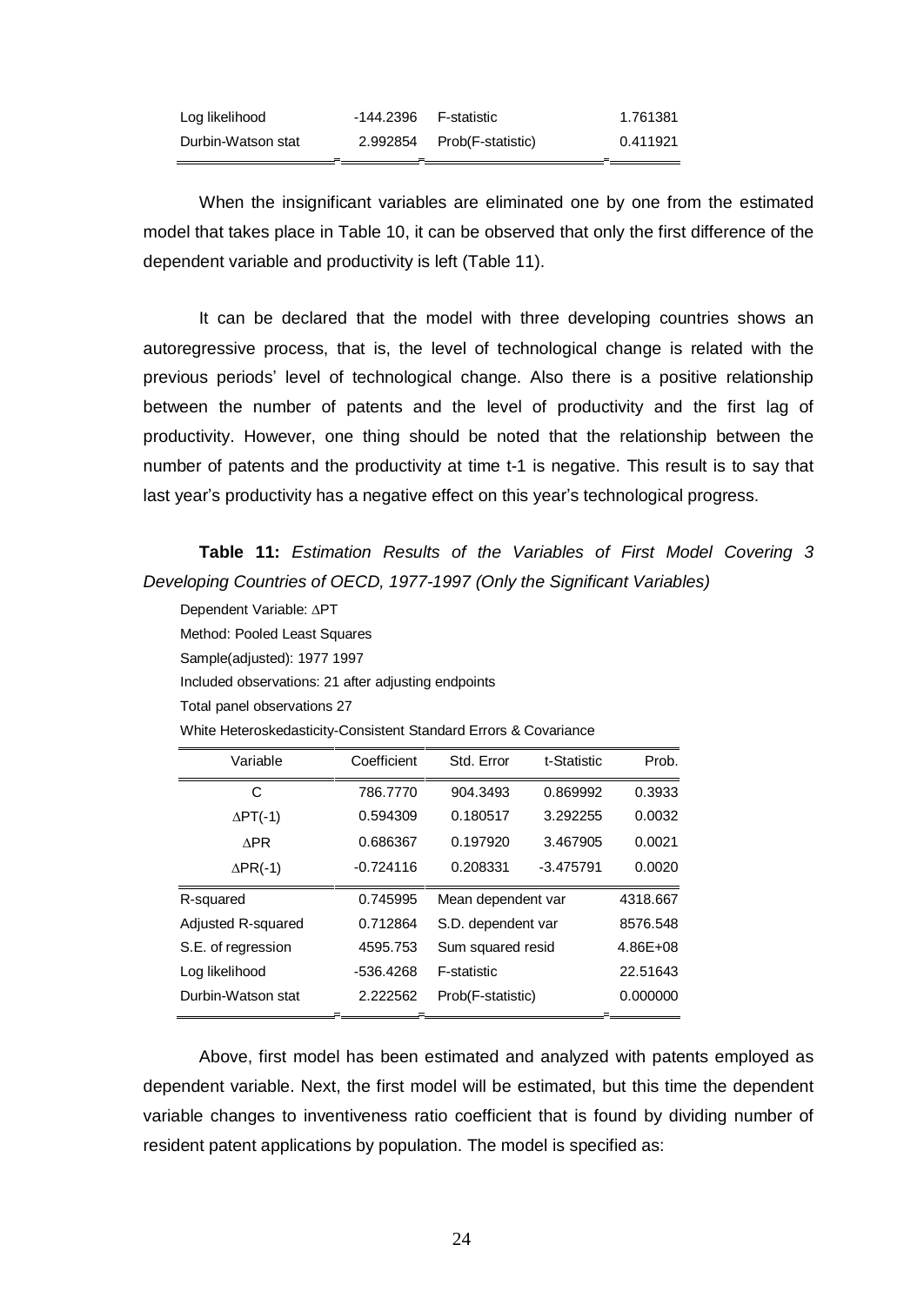$$
\Delta INV_{it} = \alpha_o + \alpha_1 \Delta INV_{i,t-1} + \alpha_2 \Delta I_{it} + \alpha_3 \Delta I_{i,t-1} + \alpha_4 \Delta T_{it} + \alpha_5 \Delta T_{i,t-1} + \alpha_6 \Delta RD_{it} + \alpha_7 \Delta RD_{i,t-1} + \alpha_8 \Delta PR_{it} + \alpha_9 \Delta PR_{i,t-1} + \varepsilon_{it}
$$

where all the variables are listed in Appendix. For this model again 4 different estimations have been realized. The first estimation covers 14 industrialized countries of the OECD and all the variables are included in the model that can be seen in equation 7. In this model the dummies related to the panel of 14 countries are not included, in other words, this first estimation is not fixed effects model. The results of the estimation are given in Table 12. According to the t values of the results, only one variable is significant at the 5 percent level of significance.

# **Table 12:** Estimation Results of the Variables of First Model Covering 14 Countries of OECD, 1977-1993

Dependent Variable: AINV Method: Pooled Least Squares Sample(adjusted): 1977 1993 Included observations: 17 after adjusting endpoints Balanced sample Total panel observations 238

White Heteroskedasticity-Consistent Standard Errors & Covariance

| Variable            | Coefficient   | Std. Error         | t-Statistic | Prob.    |
|---------------------|---------------|--------------------|-------------|----------|
| C                   | $-0.719067$   | 3.169994           | $-0.226836$ | 0.8208   |
| $\triangle INV(-1)$ | 0.511838      | 0.123123           | 4.157143    | 0.0000   |
| $\Delta I$          | $-3.73E - 05$ | 3.71E-05           | $-1.006418$ | 0.3153   |
| $\Delta I(-1)$      | 6.88E-05      | 5.25E-05           | 1.309813    | 0.1916   |
| $\wedge$ T          | $-9.02E - 06$ | 6.24F-06           | $-1.444184$ | 0.1501   |
| $\Delta T$ (-1)     | 1.01E-05      | 1.21E-05           | 0.834112    | 0.4051   |
| <b>ARD</b>          | 0.044038      | 0.023220           | 1.896520    | 0.0592   |
| $\triangle RD(-1)$  | $-0.007225$   | 0.024913           | $-0.290016$ | 0.7721   |
| <b>APR</b>          | 2.39E-05      | 1.82E-05           | 1.315292    | 0.1897   |
| $\Delta PR(-1)$     | $-2.48E - 05$ | 2.08E-05           | $-1.194998$ | 0.2333   |
| R-squared           | 0.321245      | Mean dependent var |             | 9.829148 |
| Adjusted R-squared  | 0.294452      | S.D. dependent var |             | 36.73179 |
| S.E. of regression  | 30.85356      | Sum squared resid  |             | 217042.8 |
| Log likelihood      | $-869.0465$   | F-statistic        |             | 11.98992 |
| Durbin-Watson stat  | 2.387644      | Prob(F-statistic)  |             | 0.000000 |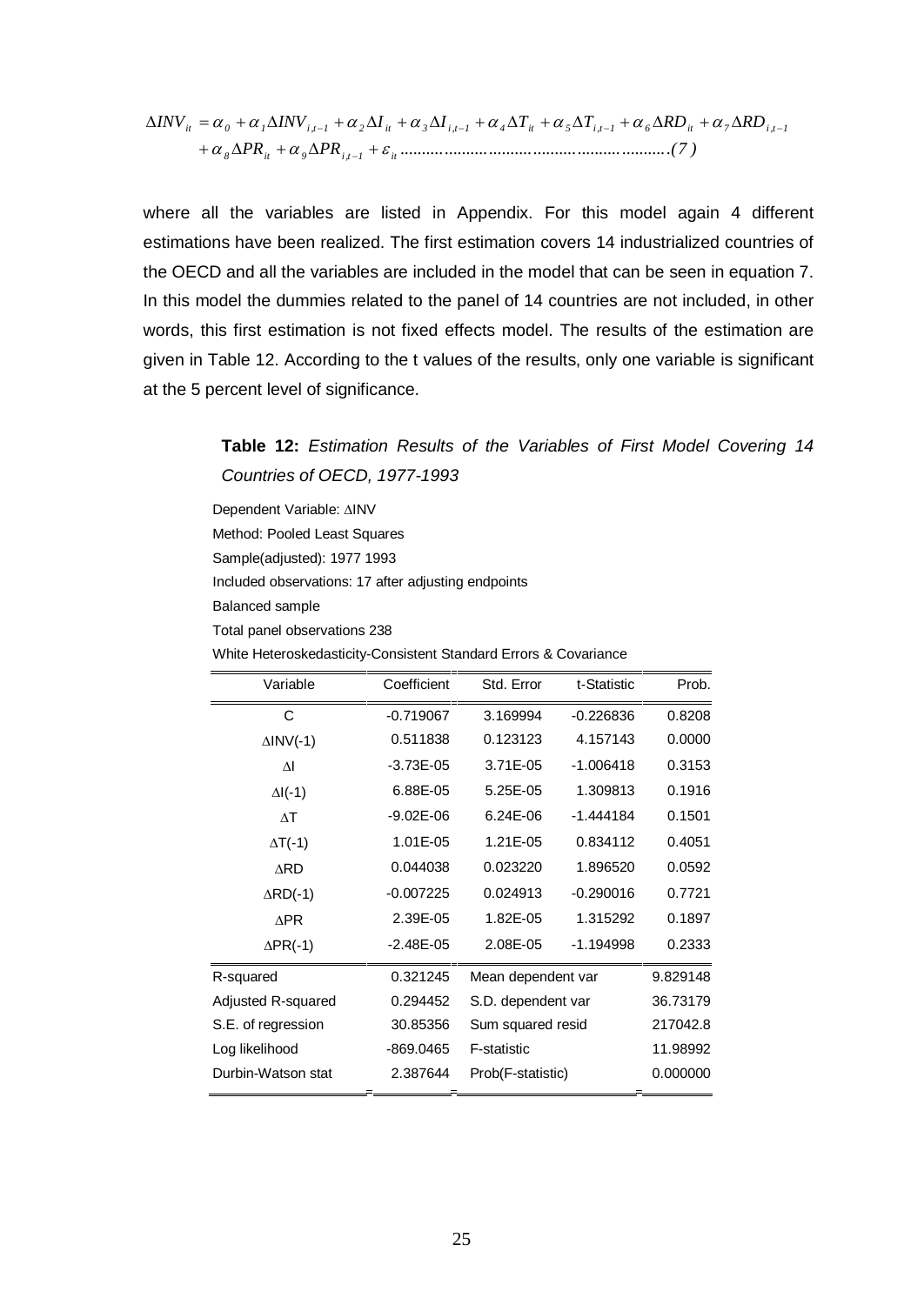There is a positive and significant relationship between inventiveness coefficient and first lag of inventiveness ratio, which is the dependent variable. Again there seems an autoregressive process. Technological change at time t is explained by the technological change at time t-1. In the estimated equation that has been illustrated in Table 12, the R&D expenditures are significant at the 10 percent significance level. The relationship between the inventiveness ratio and the R&D expenditures is positive which is expected.

The second estimation shows only the relationship between dependent variable, which is again inventiveness ratio and the significant variables. This time, only R&D expenditures seem significance in the equation (Table 13).

### **Table 13:** Estimation Results of the Variables of First Model Covering 14 Countries of OECD, 1977-1993 (Only the Significant Variables)

Dependent Variable: AINV Method: Pooled Least Squares Sample(adjusted): 1977 1993 Included observations: 17 after adjusting endpoints Balanced sample Total panel observations 238 White Heteroskedasticity-Consistent Standard Errors & Covariance

| Variable            | Coefficient | Std. Error         | t-Statistic | Prob.    |
|---------------------|-------------|--------------------|-------------|----------|
| С                   | 0.094087    | 2.927578           | 0.032138    | 0.9744   |
| $\triangle INV(-1)$ | 0.501077    | 0.121555           | 4.122218    | 0.0001   |
| <b>ARD</b>          | 0.041173    | 0.019348           | 2.127993    | 0.0344   |
| R-squared           | 0.269398    | Mean dependent var |             | 9.829148 |
| Adjusted R-squared  | 0.263180    | S.D. dependent var |             | 36.73179 |
| S.E. of regression  | 31.52991    | Sum squared resid  |             | 233621.7 |
| Log likelihood      | $-861.9236$ | <b>F-statistic</b> |             | 43.32633 |
| Durbin-Watson stat  | 2.421847    | Prob(F-statistic)  |             | 0.000000 |

The third estimation is realized for 3 developing countries, i.e. Mexico, Turkey and South Korea and with all of the variables of equation (7). The results of the estimation could not be given due to the fact that the equation has a serial multicollienarity problem.

The result of the estimation process that has been considered above resulted with the fact that, in OECD countries the level of technological change is in relation with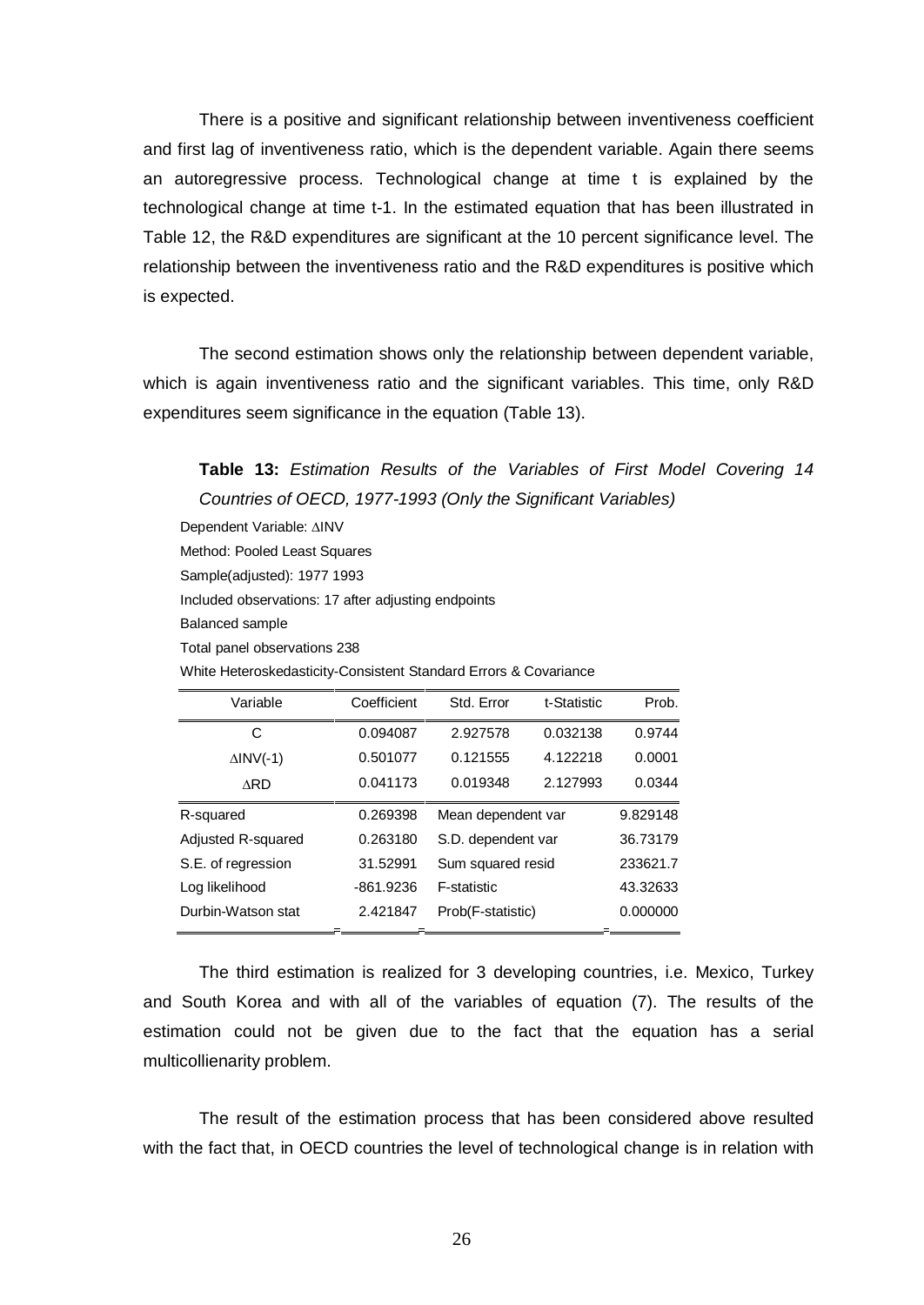only R&D expenditures. For the 3 developing countries productivity level also has got a positive relationship with the level of technology

#### **First Model (With Dummies)**

The model related to the technological change is estimated considering the country-specific dummies. These types of models are named as fixed-effect models in the econometrics literature.

Starting with the model that takes patents as the dependent variable, we can specify the model as:

$$
\Delta PT_{ii} = \alpha_0 + \alpha_1 \Delta PT_{i,t-1} + \alpha_2 \Delta I_{it} + \alpha_3 \Delta I_{i,t-1} + \alpha_4 \Delta T_{it} + \alpha_5 \Delta T_{i,t-1} + \alpha_6 \Delta RD_{it} + \alpha_7 \Delta RD_{i,t-1} + \alpha_8 \Delta PR_{it} + \alpha_9 \Delta PR_{i,t-1} + d_i + \varepsilon_i
$$
 (8)

Here  $d_i$  refers to the individual country dummies. The only difference between the equation (8) and the before two is that, in equation 8 there are 13 dummies country dummies.

For the first model including country dummy variables 4 different estimations have been realized. The first estimation covers 14 industrialized countries of the OECD and all the variables are included in the model that is included in equation (8). The results of the estimation are given in Table 14. According to the t values of the results, only two variables are significant. There is a positive and significant relationship between patents and R&D expenditures, and first lag of patents, which is the dependent variable. These results are in line with the expected signs of the coefficients of the estimation. It is also observed that the autoregressive process did not change with the inclusion of dummies.

When the dummies for 13 countries are analyzed in detail, it can be observed that individually all of them are significant. On the other hand, these dummies should be jointly significant, that can be measured by Wald test. The Wald test computes the test statistic by estimating the unrestricted regression without imposing the coefficient restrictions specified by the null hypothesis. The Wald statistic measures how close the unrestricted estimates come to satisfying the restrictions under the null hypothesis. If the restrictions are in fact true, then the unrestricted estimates should come close to satisfying the restrictions. In our case, the unrestricted model is the one that has the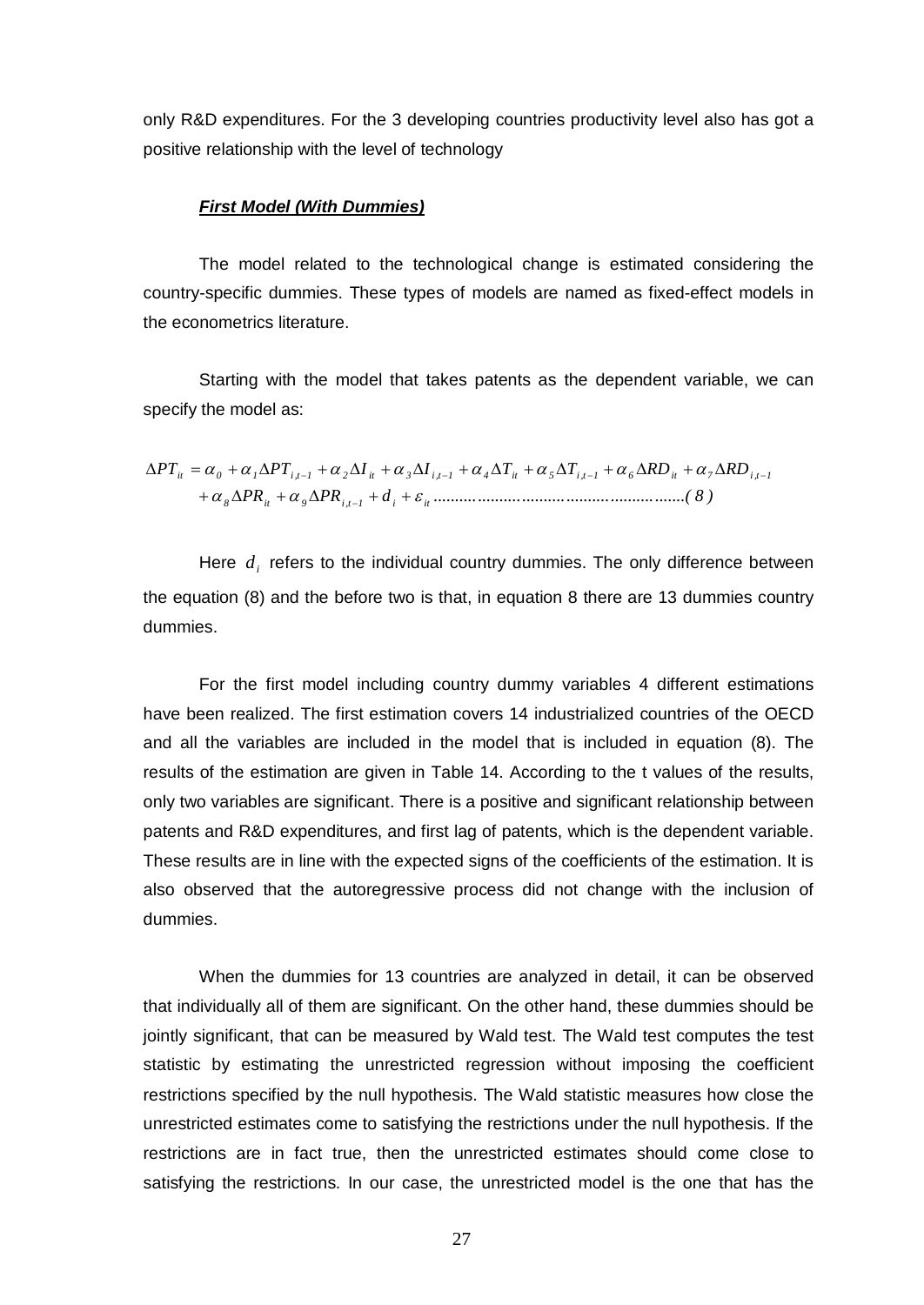country dummies, and the restricted model is the model without dummies. When this restriction is tested, it has been concluded that all the dummies are different then zero, i.e., the null hypotheses is rejected. This result of the Wald test points that fixed effects model is much more suitable for the estimation of the first model.

**Table 14:** Estimation Results of the Variables of First Model Covering 14 Countries of OECD, 1977-1993

Dependent Variable: APT Method: Pooled Least Squares Sample(adjusted): 1977 1993 Included observations: 17 after adjusting endpoints Balanced sample Total panel observations 238

White Heteroskedasticity-Consistent Standard Errors & Covariance

| Variable           | Coefficient | Std. Error         | t-Statistic | Prob.        |
|--------------------|-------------|--------------------|-------------|--------------|
| $\Delta PT(-1)$    | 0.287759    | 0.112410           | 2.559903    | 0.0111       |
| ΔI                 | $-0.001106$ | 0.003758           | $-0.294214$ | 0.7688       |
| $\Delta I(-1)$     | 0.005122    | 0.004718           | 1.085616    | 0.2787       |
| $\Delta T$         | $-0.000167$ | 0.000646           | $-0.258973$ | 0.7959       |
| $DT(-1)$           | 0.000773    | 0.001156           | 0.669262    | 0.5040       |
| <b>ARD</b>         | 8.275103    | 3.444885           | 2.402142    | 0.0171       |
| $\triangle RD(-1)$ | -5.705879   | 4.182963           | -1.364076   | 0.1738       |
| <b>APR</b>         | 0.001861    | 0.001142           | 1.629975    | 0.1044       |
| $\Delta PR(-1)$    | $-0.001489$ | 0.001431           | -1.040335   | 0.2992       |
| R-squared          | 0.450771    | Mean dependent var |             | 2698.895     |
| Adjusted R-squared | 0.394571    | S.D. dependent var |             | 4898.165     |
| S.E. of regression | 3811.230    | Sum squared resid  |             | $3.12E + 09$ |
| Log likelihood     | $-1925.904$ | F-statistic        |             | 22.05721     |
| Durbin-Watson stat | 2.163479    | Prob(F-statistic)  |             | 0.000000     |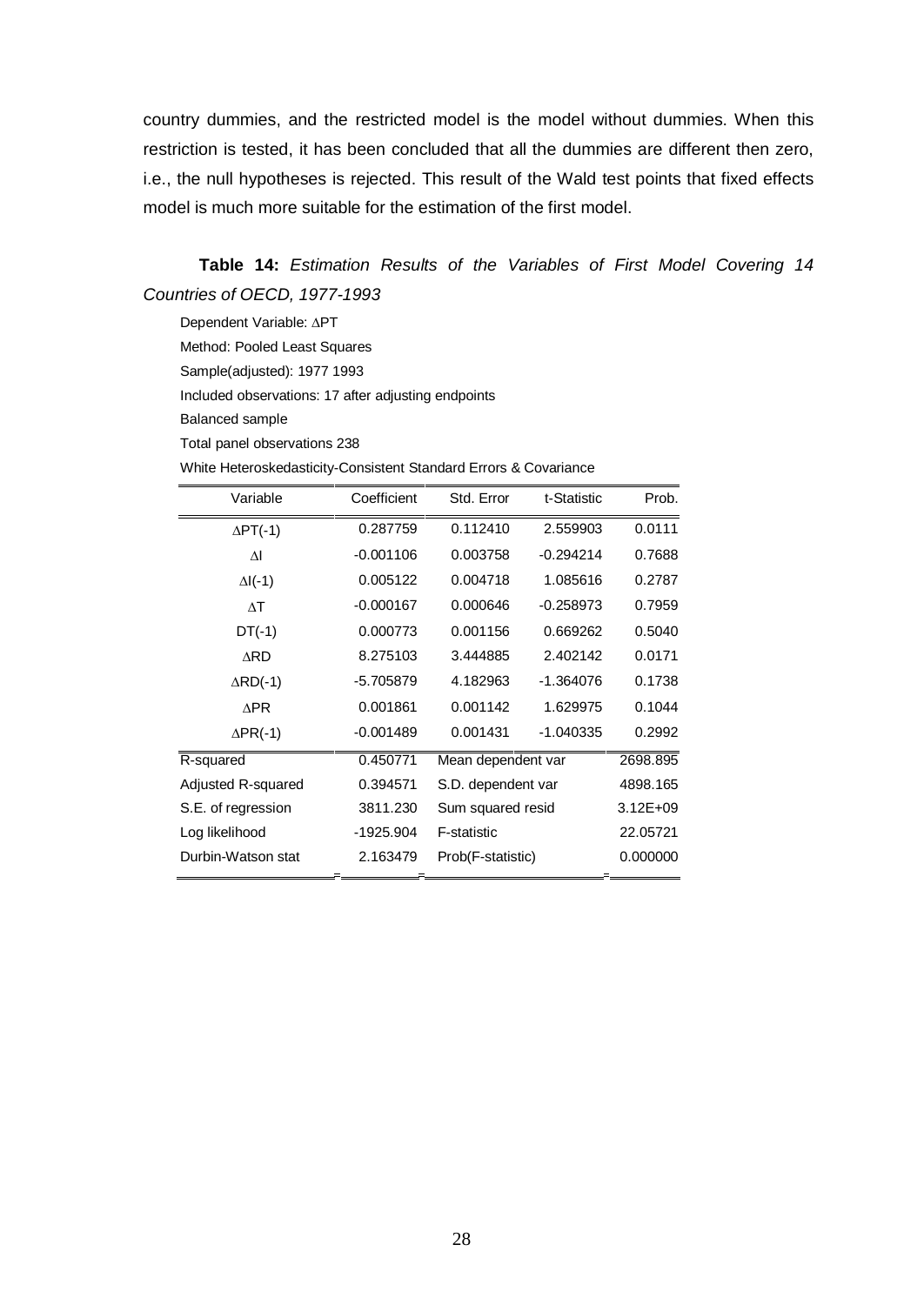**Table 15:** Estimation Results of the Variables of First Model Covering 14 Countries of OECD, 1977-1993 (Only the Significant Variables)

Dependent Variable: APT

Method: Pooled Least Squares Sample(adjusted): 1977 1993

Included observations: 17 after adjusting endpoints

Balanced sample

Total panel observations 238

White Heteroskedasticity-Consistent Standard Errors & Covariance

| Variable                  | Coefficient | Std. Error         | t-Statistic | Prob.        |
|---------------------------|-------------|--------------------|-------------|--------------|
| $\Delta PT(-1)$           | 0.268054    | 0.111536           | 2.403302    | 0.0170       |
| <b>ARD</b>                | 5.956317    | 3.125908           | 1.905468    | 0.0579       |
| R-squared                 | 0.435151    | Mean dependent var |             | 2698.895     |
| <b>Adjusted R-squared</b> | 0.396985    | S.D. dependent var |             | 4898.165     |
| S.E. of regression        | 3803.622    | Sum squared resid  |             | $3.21E + 09$ |
| Log likelihood            | -1897.493   | F-statistic        |             | 171.0253     |
| Durbin-Watson stat        | 2.165128    | Prob(F-statistic)  |             | 0.000000     |

The second estimation shows only the relationship between dependent variable, which is again patents and the significant variables (Table 15). The two significant variables are the R&D expenditures and the first lag of the dependent variable. The result does not differ significantly from the model that has been estimated without the country dummies. On the other hand, according to the results of the Wald test the null hypotheses of all the dummies are equal to zero is rejected.

The third estimation is realized for 3 developing countries, i.e. Mexico, Turkey and South Korea and with all of the variables of equation (8). The results of the estimation are not listed due to insignificance of the t-values The R-square of the estimation is higher than the other estimations. Besides, the t-values and the coefficients of the variables are higher than expected. It is thought that these results are related to the multicollinearity problem resulting from the insufficient number of observations.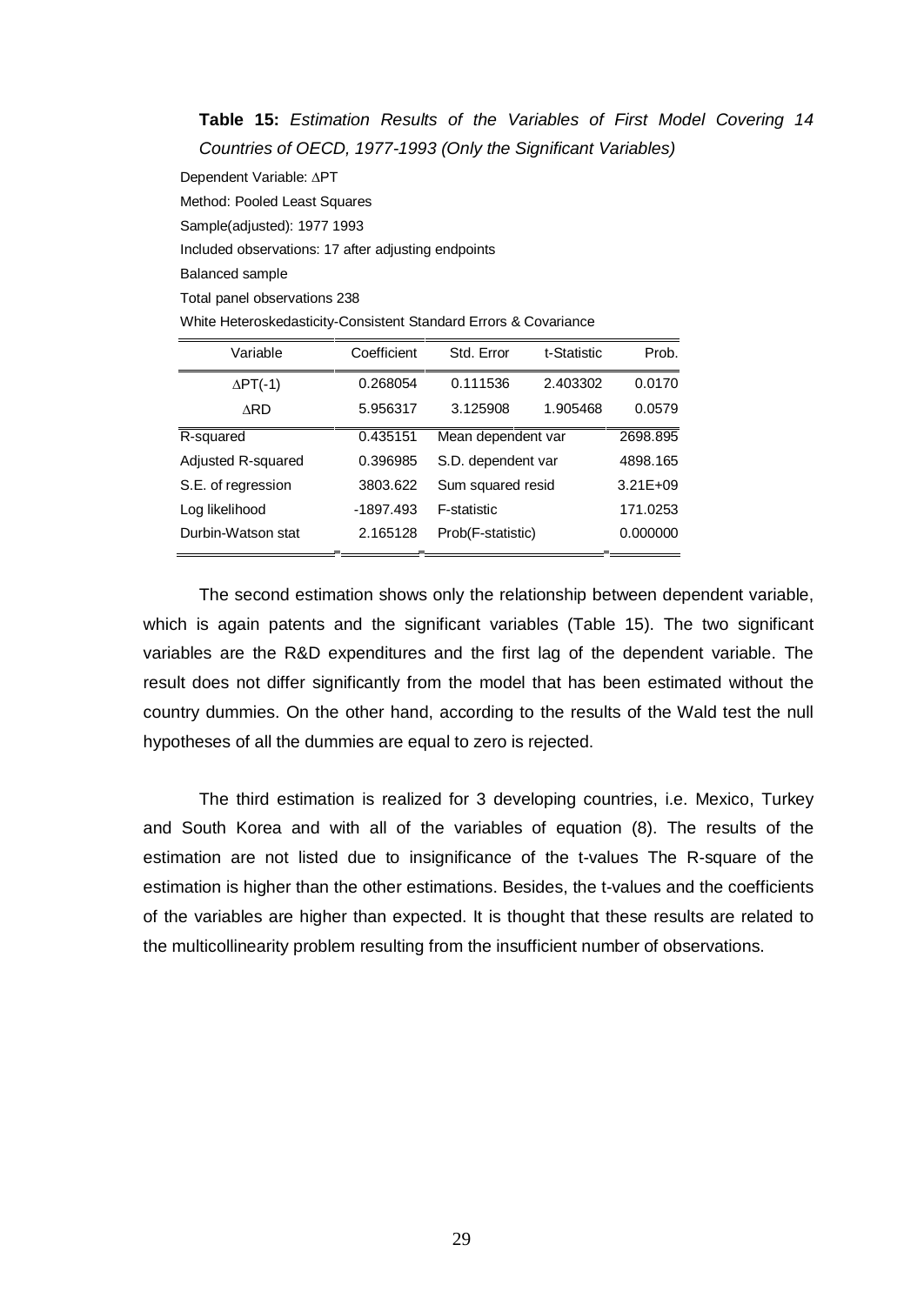## **Table 16:** Estimation Results of the Variables of First Model Covering 14 Countries of OECD, 1977-1993

Dependent Variable: AINV Method: Pooled Least Squares Sample(adjusted): 1977 1993 Included observations: 17 after adjusting endpoints Balanced sample Total panel observations 238

| White Heteroskedasticity-Consistent Standard Errors & Covariance |  |
|------------------------------------------------------------------|--|
|                                                                  |  |

| Variable            | Coefficient   | Std. Error         | t-Statistic | Prob.    |
|---------------------|---------------|--------------------|-------------|----------|
| $\triangle INV(-1)$ | 0.222560      | 0.104810           | 2.123461    | 0.0347   |
| $\Delta I$          | $-2.65E-05$   | 3.83E-05           | $-0.692026$ | 0.4896   |
| $\Delta I(-1)$      | 5.07E-05      | 5.25E-05           | 0.966168    | 0.3349   |
| $\Delta T$          | $-5.95E-06$   | 6.33E-06           | $-0.940655$ | 0.3478   |
| $\Delta T$ (-1)     | 7.02E-06      | 1.19E-05           | 0.587558    | 0.5574   |
| ∆RD                 | 0.053832      | 0.023737           | 2.267833    | 0.0242   |
| $\triangle$ RD(-1)  | $-0.005409$   | 0.024889           | $-0.217323$ | 0.8281   |
| <b>APR</b>          | 2.57E-05      | 1.73E-05           | 1.484401    | 0.1390   |
| $\Delta PR(-1)$     | $-1.97E - 05$ | 1.93E-05           | $-1.024335$ | 0.3067   |
| R-squared           | 0.437988      | Mean dependent var |             | 9.829148 |
| Adjusted R-squared  | 0.380480      | S.D. dependent var |             | 36.73179 |
| S.E. of regression  | 28.91145      | Sum squared resid  |             | 179712.5 |
| Log likelihood      | -836.9588     | F-statistic        |             | 20.94425 |
| Durbin-Watson stat  | 2.098771      | Prob(F-statistic)  |             | 0.000000 |

As stated before, for developing countries the data is more limited and it is not possible to make a balanced estimation. It should be noted that for all the estimations covering only the three countries there is the problem of degrees of freedom due to lacking data related to some of the variables. For this reason results of the estimations should be interpreted with great care. Another important problem related with the estimation of the model that covers 3 developing countries is that, due to lack of data, the estimation is unbalanced. In other words, when the model is estimated the data of the variables do not belong to common points in time. This situation may also cause a biased estimation.

Above, the model whose dependent variable is patents has been analyzed briefly within the framework of fixed effects model. The same analysis will be made changing the dependent variable to inventiveness coefficient. Again there will be four different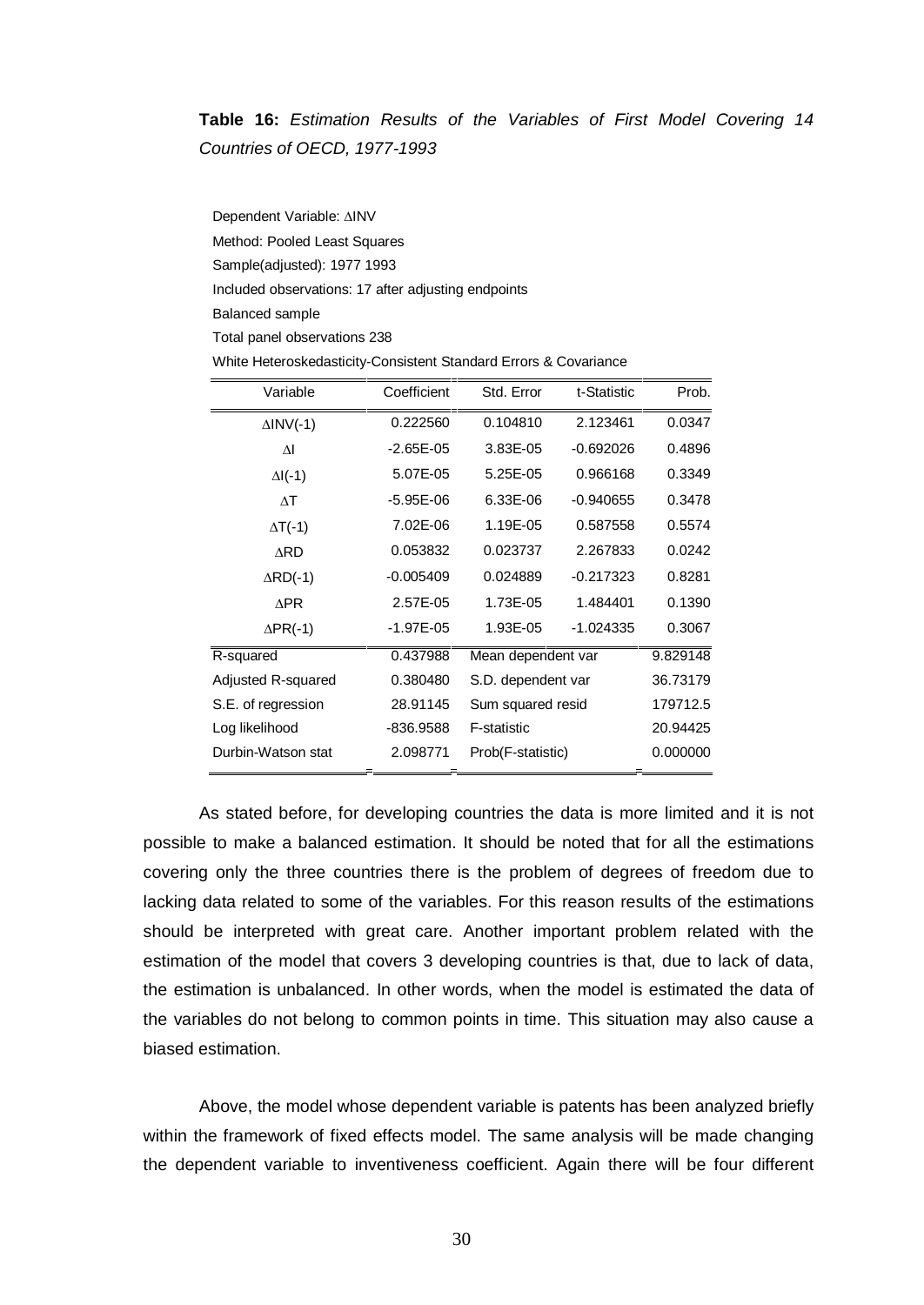estimations, two of them related to 14 countries and the remaining two related to the 3 developing countries. The estimations will be realized according to equation (9), which is specified as:

$$
\Delta INV_{ii} = \alpha_0 + \alpha_1 \Delta INV_{i,t-1} + \alpha_2 \Delta I_{it} + \alpha_3 \Delta I_{i,t-1} + \alpha_4 \Delta T_{it} + \alpha_5 \Delta T_{i,t-1} + \alpha_6 \Delta RD_{it} + \alpha_7 \Delta RD_{i,t-1} + \alpha_8 \Delta PR_{it} + \alpha_9 \Delta PR_{i,t-1} + d_i + \varepsilon_i
$$
 (9)

The results of the first estimation are illustrated in Table 16. According to the t values of the results, two variables are significant. The first lag of the dependent variable and R&D expenditures are positively related with the technological change. When the dummies for 13 countries are analyzed in detail, individually only the dummy variable related to Japan is significant. When the restriction of the Wald test is tested, it has been concluded that all the dummies are different then zero, i.e., the null hypotheses is rejected. This result of the Wald test points that fixed effects model is much more suitable for the estimation of the first model.

If the insignificant variables are eliminated from the model that has been illustrated in Table 16, the coefficients and the t-values of the new estimation does not change so significantly. The results can be scrutinized from Table 17.

**Table 17:** Estimation Results of the Variables of First Model Covering 14 Countries of OECD, 1977-1993 (Only the Significant Variables)

Dependent Variable: AINV Method: Pooled Least Squares Date: 10/11/01 Time: 06:17 Sample(adjusted): 1976 1993 Included observations: 18 after adjusting endpoints Balanced sample Total panel observations 252 White Heteroskedasticity-Consistent Standard Errors & Covariance

| Coefficient | Std. Error         | t-Statistic | Prob.    |
|-------------|--------------------|-------------|----------|
| 0.067942    | 0.022985           | 2.955934    | 0.0034   |
| 0.366102    | Mean dependent var |             | 9.417737 |
| 0.328656    | S.D. dependent var |             | 35.81174 |
| 29.34256    | Sum squared resid  |             | 204053.6 |
| $-866.6261$ | Durbin-Watson stat |             | 1.603433 |
|             |                    |             |          |

Conclusively, it can be stated that for the first model whose dependent variables are the number of patents and inventiveness ratio, only R&D expenditures and the first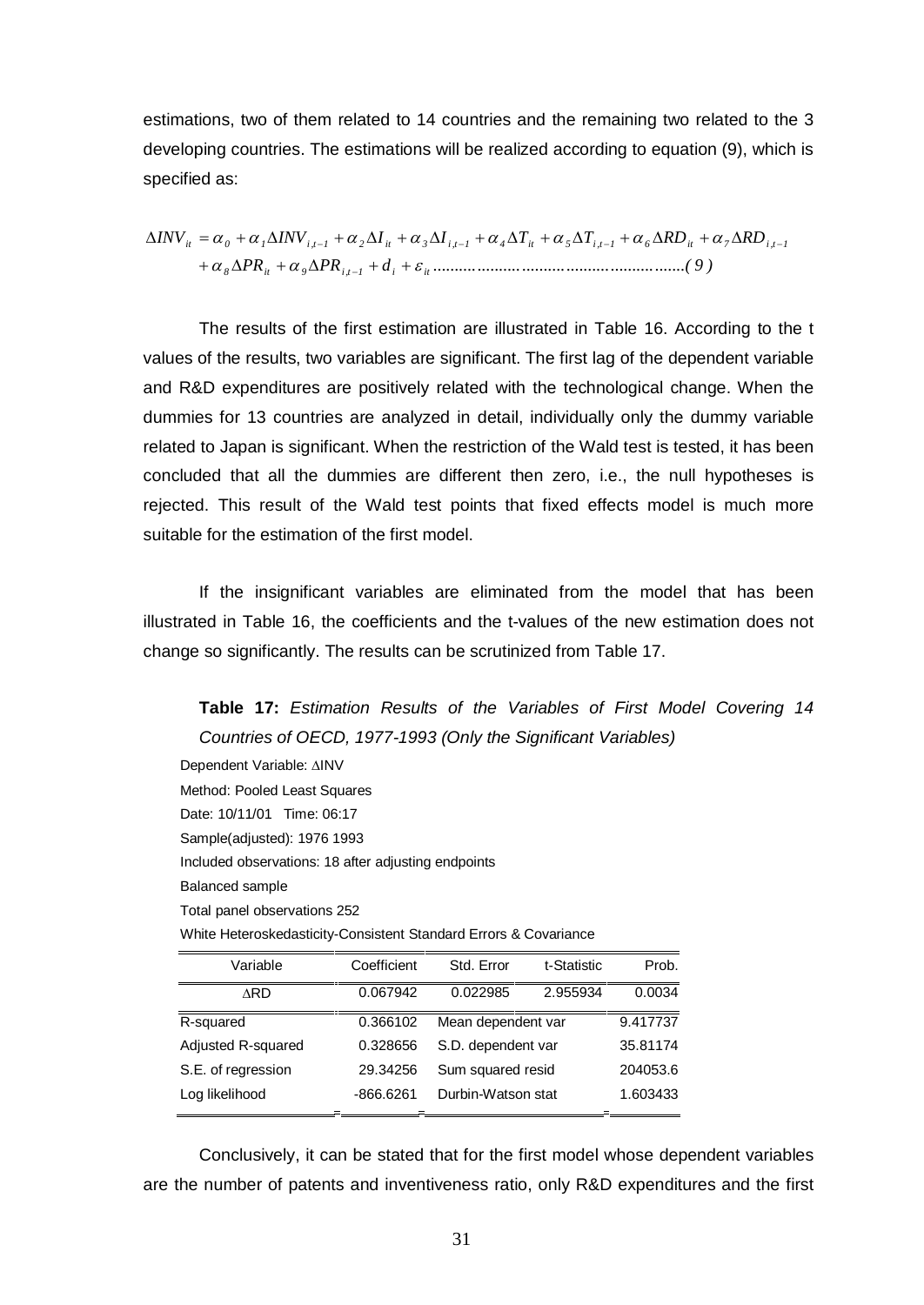lag of the dependent variable seem significant when compared with the other independent variables of the model. For 14 industrialized countries of the OECD, the equation states that technological change is related positively to R&D expenditures and the technological change that has occurred one period before.

#### **Second Model (Without Dummies)**

This model is related to the specification of the relationship between the electronic commerce usage proxies and the macroeconomic variables. As in the first model, there are two basic equations estimated with two different dependent variables. The dependent variables are the access lines and the Internet hosts. All the variables are explained in detail in Appendix. Starting with the first specification in which the dependent variable has been taken as the Access Lines per number of employee working in the telecommunication sector, the model can be specified as:

$$
\Delta A_{ii} = \alpha_0 + \alpha_1 \Delta A_{i,t-1} + \alpha_2 \Delta I_{it} + \alpha_3 \Delta I_{i,t-1} + \alpha_4 \Delta T_{it} + \alpha_5 \Delta T_{i,t-1} + \alpha_6 \Delta R D_{it} + \alpha_7 \Delta R D_{i,t-1} + \alpha_8 \Delta R_{it} + \alpha_9 \Delta R_{i,t-1} + \alpha_{10} \Delta G_{it} + \alpha_{11} \Delta G_{i,t-1} + \varepsilon_{it}
$$
.................(10)

The same procedure that has been applied in the first model will also be applied for this model. The estimation will be realized for two dependent variables within the framework of 15 OECD countries. First dependent variable is the number of access lines per number of employees working in the telecommunications sector. There will be two estimations related to the first dependent variable, in the first estimation all the variables are put in the equation, while, in the second equation only the significant variables will be estimated.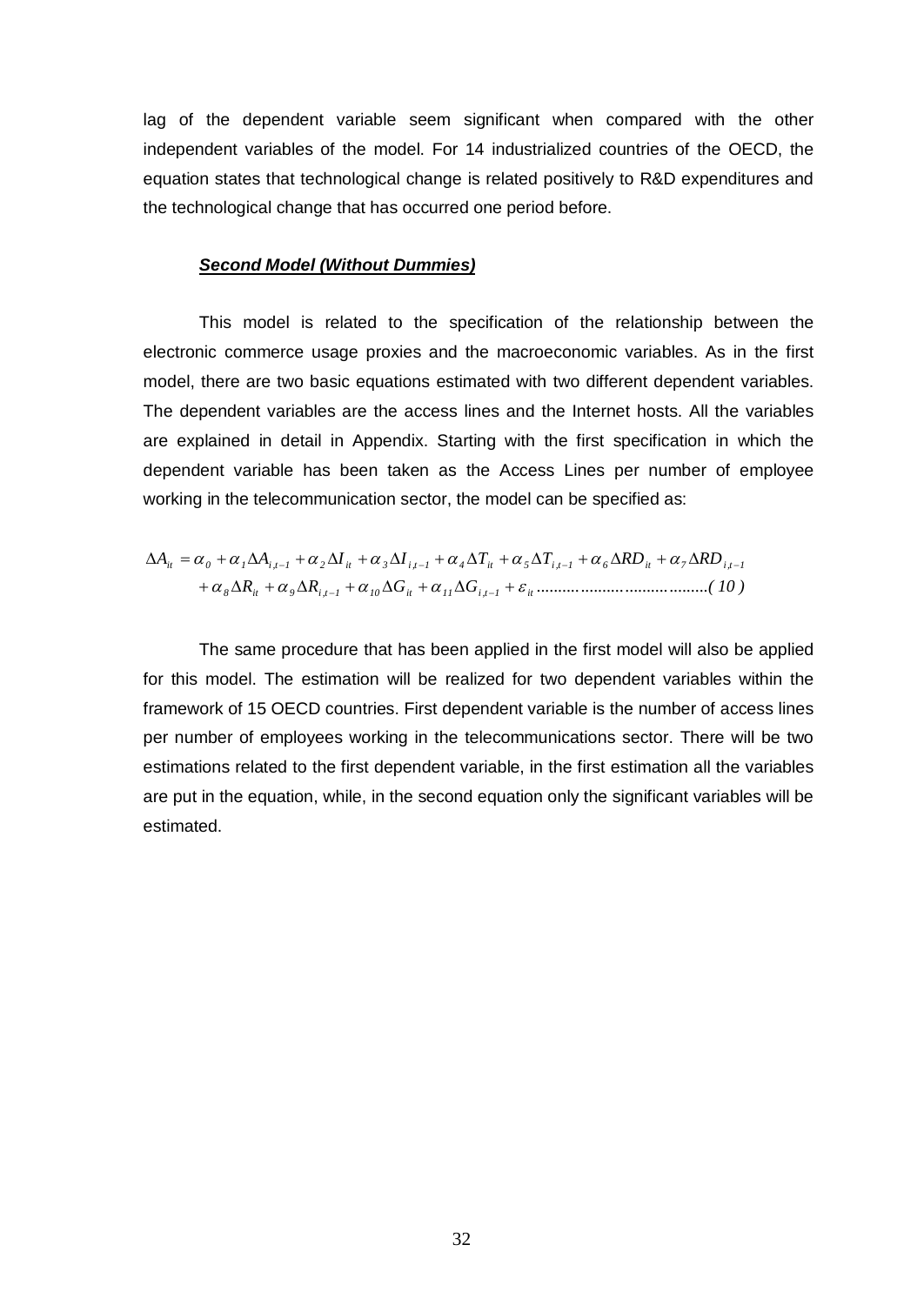# **Table 18:** Estimation Results of the Variables of Second Model Covering 15 Countries of OECD, 1982-1993

Dependent Variable: ΔA Method: Pooled Least Squares Sample(adjusted): 1982 1993 Included observations: 12 after adjusting endpoints Balanced sample Total panel observations 180

| Variable           | Coefficient   | Std. Error         | t-Statistic | Prob.    |
|--------------------|---------------|--------------------|-------------|----------|
| C                  | 2.831329      | 0.632268           | 4.478049    | 0.0000   |
| $\Delta A$ (-1)    | 0.109115      | 0.086552           | 1.260690    | 0.2092   |
| ΛG                 | $-0.003071$   | 0.000479           | $-6.411036$ | 0.0000   |
| $\Delta G$ (-1)    | 0.000418      | 0.000459           | 0.909635    | 0.3643   |
| ΔI                 | 0.000245      | 0.000113           | 2.179893    | 0.0307   |
| $\Delta I(-1)$     | $-0.000299$   | 0.000112           | $-2.664469$ | 0.0085   |
| $\overline{AR}$    | 0.000479      | 7.38E-05           | 6.488521    | 0.0000   |
| $\Delta R$ (-1)    | $-2.49E - 05$ | 7.05E-05           | $-0.353588$ | 0.7241   |
| <b>ARD</b>         | 0.000678      | 0.000128           | 5.288323    | 0.0000   |
| $\triangle$ RD(-1) | $-0.000369$   | 0.000135           | $-2.724865$ | 0.0071   |
| $\wedge$ T         | 8.89E-05      | 8.03E-05           | 1.107581    | 0.2696   |
| $\Delta T$ (-1)    | 0.000210      | 0.000115           | 1.822263    | 0.0702   |
| R-squared          | 0.582388      | Mean dependent var |             | 6.225673 |
| Adjusted R-squared | 0.555045      | S.D. dependent var |             | 7.423441 |
| S.E. of regression | 4.951803      | Sum squared resid  |             | 4119.420 |
| F-statistic        | 21.29888      | Durbin-Watson stat |             | 1.987577 |
| Prob(F-statistic)  | 0.000000      |                    |             |          |

White Heteroskedasticity-Consistent Standard Errors & Covariance

According to Table 18 that illustrates the estimation results, most of the independent variables have t-statistics that are significant at 90 percent. However, there are unexpected signs related with the coefficients. The most unexpected relation is the negative relationship between the gross domestic product and the number of access lines. As can be seen from Table 18 the coefficients of all the variables are exceptionally low.

In Table 19, the estimation for the access lines has been realized for only significant variables; therefore in this table all the variables are significant. However, the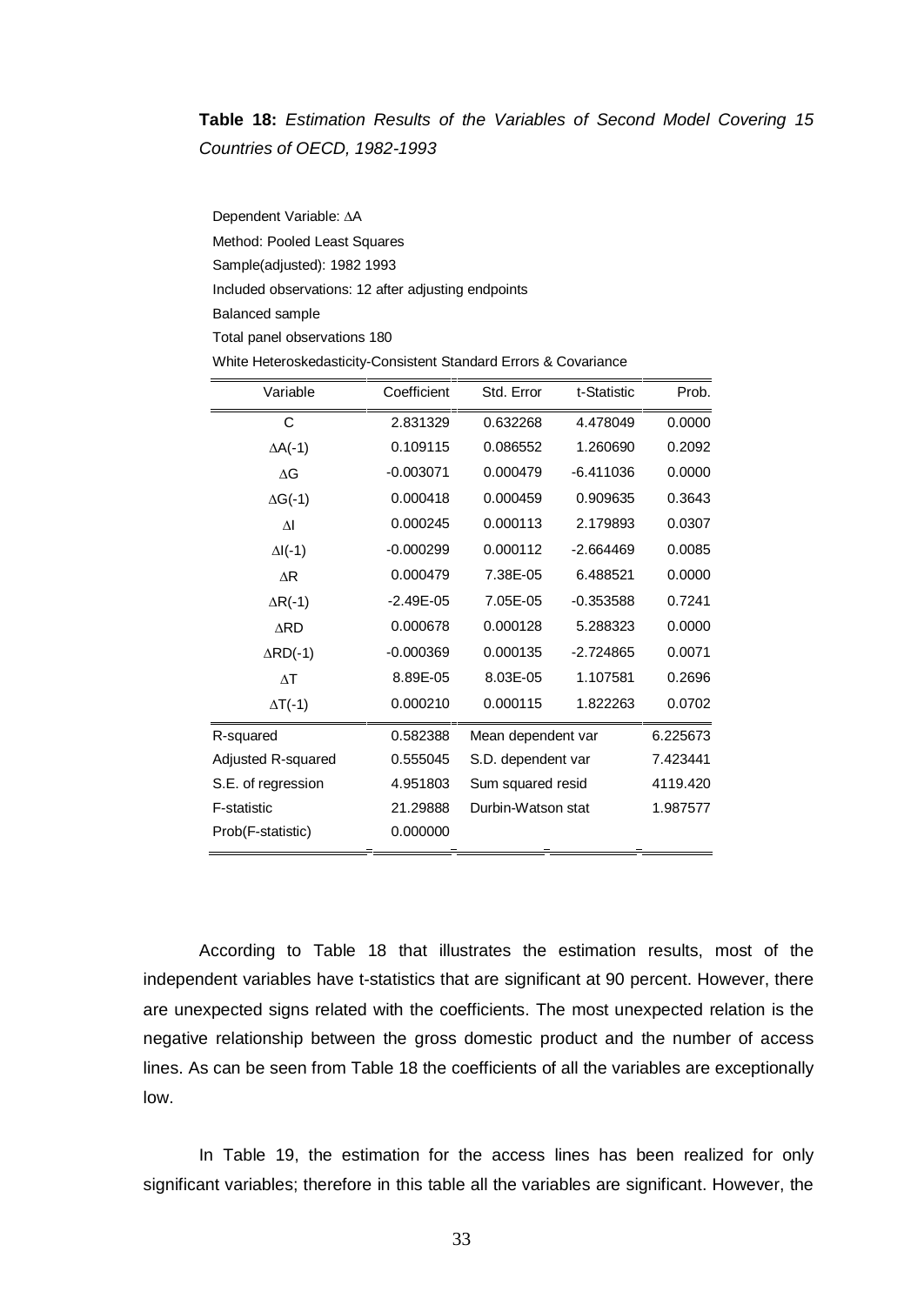coefficients are still near to zero and the sign of the gross domestic product is negative. In second model, trade variable gained significance with a positive sign.

**Table 19:** Estimation Results of the Variables of Second Model Covering 15 Countries of OECD, 1982-1993 (Only the Significant Variables)

Dependent Variable: A

Method: Pooled Least Squares

Sample(adjusted): 1982 1993

Included observations: 12 after adjusting endpoints

Balanced sample

Total panel observations 180

| Variable                | Coefficient | Std. Error         | t-Statistic | Prob.    |
|-------------------------|-------------|--------------------|-------------|----------|
| C                       | 3.341881    | 0.624634           | 5.350140    | 0.0000   |
| ΔG                      | $-0.003160$ | 0.000413           | $-7.657284$ | 0.0000   |
| $\overline{\mathsf{M}}$ | 0.000236    | 0.000110           | 2.140088    | 0.0338   |
| $\Delta I(-1)$          | $-0.000241$ | 8.52E-05           | $-2.825980$ | 0.0053   |
| AR                      | 0.000485    | 6.52E-05           | 7.438843    | 0.0000   |
| <b>ARD</b>              | 0.000656    | 0.000122           | 5.390215    | 0.0000   |
| $\triangle$ RD(-1)      | $-0.000279$ | 0.000116           | $-2.399939$ | 0.0175   |
| $\Delta T$ (-1)         | 0.000261    | 0.000122           | 2.147325    | 0.0332   |
| R-squared               | 0.573292    | Mean dependent var |             | 6.225673 |
| Adjusted R-squared      | 0.555926    | S.D. dependent var |             | 7.423441 |
| S.E. of regression      | 4.946898    | Sum squared resid  |             | 4209.149 |
| F-statistic             | 33.01228    | Durbin-Watson stat |             | 1.780607 |
| Prob(F-statistic)       | 0.000000    |                    |             |          |
|                         |             |                    |             |          |

White Heteroskedasticity-Consistent Standard Errors & Covariance

The estimation related with the second model that covers the telecommunication sector of the OECD countries will be done changing the dependent variable to Internet Hosts, which is another proxy for the electronic Commerce Usage.

The new equation can be specified as:

 .......................................(6.11) 8 9 , 1 10 11 , 1 0 1 , 1 2 3 , 1 4 5 , 1 6 7 , 1 *it i t it i t it it i t it i t it i t it i t R R G G IH IH I I T T RD RD* 

The only difference between equation (10) and (11) is that the access lines in equation (10) gives its place to Internet Hosts in equation (11). In Table 20 all the variables have been estimated and with the exception of investment per employee and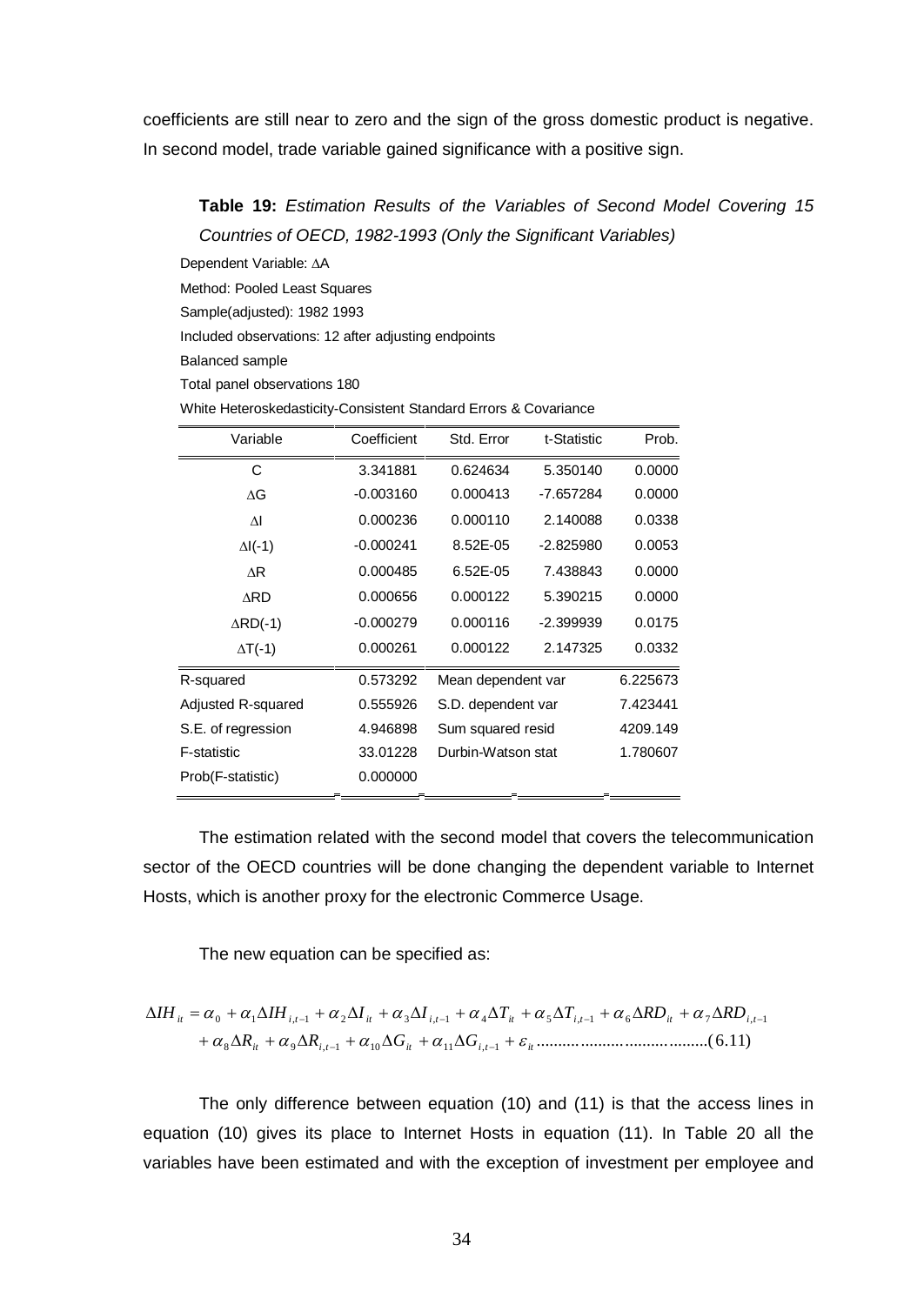total revenue per employee all the remaining variables seem significant. In this equation Internet Host and both gross domestic product and the first lag of gross domestic product have a positive relation that is the expected sign. High coefficient of the first lag of the dependent variable in the equation signals an autoregressive process.

# **Table 20:** Estimation Results of the Variables of Second Model Covering 15 Countries of OECD, 1993-1997

Dependent Variable: AIH

Method: Pooled Least Squares

Sample(adjusted): 1993 1997

Included observations: 5 after adjusting endpoints

Total panel observations 61

White Heteroskedasticity-Consistent Standard Errors & Covariance

| Variable                | Coefficient   | Std. Error         | t-Statistic | Prob.    |
|-------------------------|---------------|--------------------|-------------|----------|
| C                       | 0.367107      | 0.174778           | 2.100422    | 0.0409   |
| $\Delta H(-1)$          | 0.528332      | 0.171161           | 3.086761    | 0.0033   |
| ΔG                      | 0.000144      | 7.56E-05           | 1.908441    | 0.0622   |
| $\Delta G$ (-1)         | 0.000211      | 6.74E-05           | 3.137227    | 0.0029   |
| $\overline{\mathsf{M}}$ | 4.34E-06      | 1.62E-05           | 0.267230    | 0.7904   |
| $\Delta I(-1)$          | $-5.02E - 06$ | 1.27E-05           | $-0.395109$ | 0.6945   |
| AR                      | $-1.42E - 05$ | 6.94E-06           | $-2.046629$ | 0.0461   |
| $\Delta R$ (-1)         | $-6.22E - 06$ | 8.52E-06           | $-0.730493$ | 0.4686   |
| <b>ARD</b>              | 6.89E-05      | 2.53E-05           | 2.727162    | 0.0088   |
| $\triangle$ RD(-1)      | $-6.22E - 06$ | 2.20E-05           | $-0.282176$ | 0.7790   |
| $\wedge$ T              | $-2.46E - 05$ | 9.89E-06           | $-2.483727$ | 0.0165   |
| $\Delta T$ (-1)         | 6.74E-05      | 8.43E-06           | 7.993177    | 0.0000   |
| R-squared               | 0.790303      | Mean dependent var |             | 1.228762 |
| Adjusted R-squared      | 0.743228      | S.D. dependent var |             | 1.596438 |
| S.E. of regression      | 0.808958      | Sum squared resid  |             | 32.06628 |
| <b>F-statistic</b>      | 16.78819      | Durbin-Watson stat |             | 1.293887 |
| Prob(F-statistic)       | 0.000000      |                    |             |          |

Again Table 20 shows that R&D expenditures do increase with increasing Internet Hosts. Trade per employee variable shows a different pattern when compared with the first lag of itself. Trade balance per employee is in negative relation with the Internet hosts but for the first lag this relationship changes sign.

Table 21 illustrates that when investment variable has been removed from the equation, total revenues per employee gains significance but the sign of the coefficient is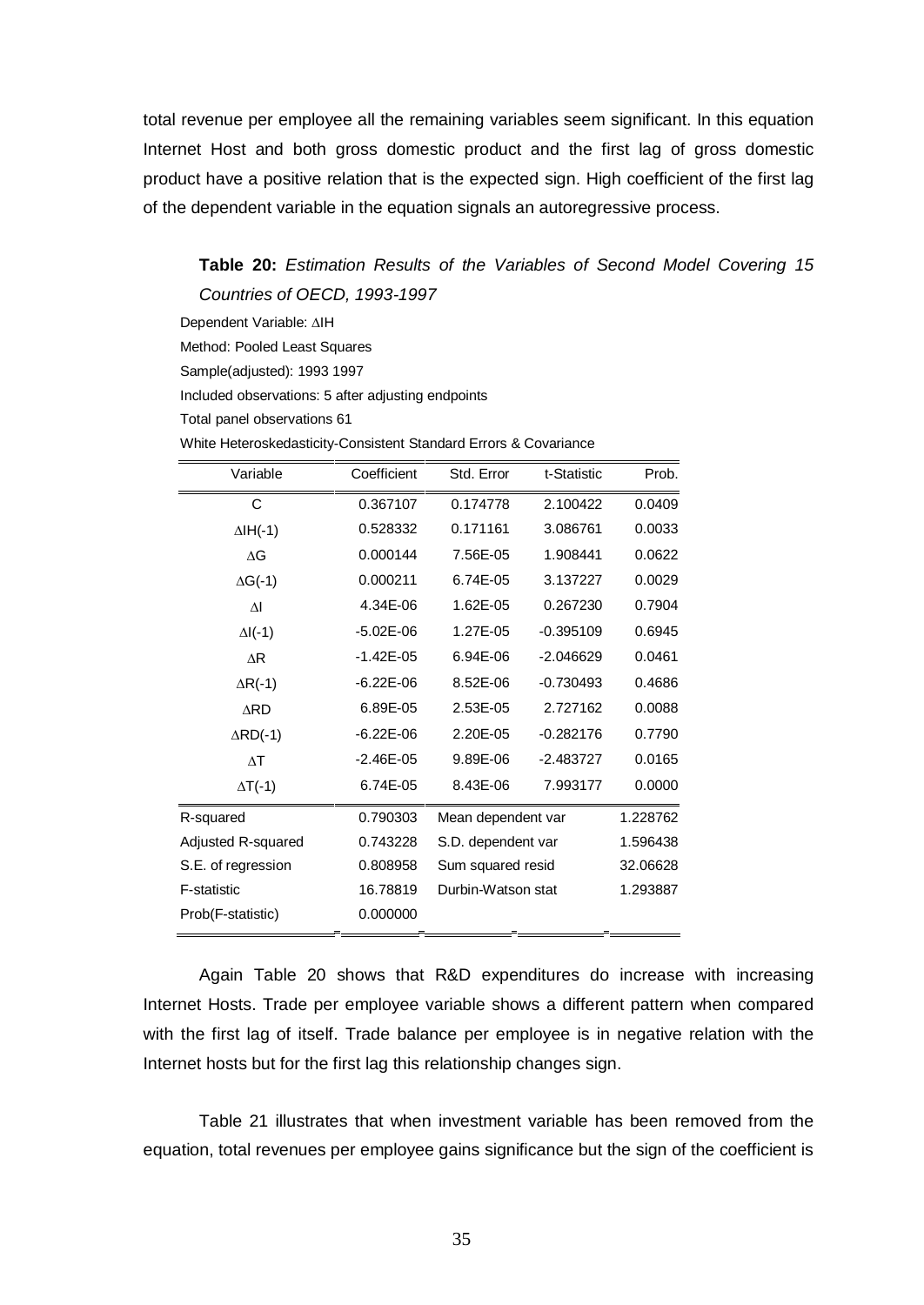negative. Still with 0.5, coefficient of the first lag of the dependent variable is higher than the other coefficients. Moreover, all the other coefficients are ignorably small.

# **Table 21:** Estimation Results of the Variables of Second Model Covering 15 Countries of OECD, 1993-1997(Only the Significant Variables)

Dependent Variable: AIH

Method: Pooled Least Squares

Sample(adjusted): 1993 1997

Included observations: 5 after adjusting endpoints

Total panel observations 61

| White Heteroskedasticity-Consistent Standard Errors & Covariance |
|------------------------------------------------------------------|
|------------------------------------------------------------------|

| Variable           | Coefficient   | Std. Error         | t-Statistic | Prob.    |
|--------------------|---------------|--------------------|-------------|----------|
| С                  | 0.282014      | 0.122501           | 2.302129    | 0.0253   |
| $\Delta IH(-1)$    | 0.511206      | 0.159247           | 3.210138    | 0.0023   |
| ΔG                 | 0.000168      | 6.00E-05           | 2.799434    | 0.0071   |
| $\Delta G$ (-1)    | 0.000177      | 4.14E-05           | 4.279622    | 0.0001   |
| ΔR                 | $-1.57E-05$   | 7.96E-06           | $-1.970515$ | 0.0540   |
| <b>ARD</b>         | 6.96E-05      | 2.25E-05           | 3.091030    | 0.0032   |
| $\wedge$ T         | $-2.28E - 05$ | 7.63E-06           | $-2.990232$ | 0.0042   |
| $\Delta T$ (-1)    | 6.77E-05      | 8.22E-06           | 8.239977    | 0.0000   |
| R-squared          | 0.784301      | Mean dependent var |             | 1.228762 |
| Adjusted R-squared | 0.755812      | S.D. dependent var |             | 1.596438 |
| S.E. of regression | 0.788886      | Sum squared resid  |             | 32.98408 |
| <b>F-statistic</b> | 27.53035      | Durbin-Watson stat |             | 1.248045 |
| Prob(F-statistic)  | 0.000000      |                    |             |          |

#### **Second Model (With Dummies)**

To value whether fixed-effects is more suitable for the second model equation 12 has been estimated,

$$
\Delta A_{it} = \alpha_0 + \alpha_1 \Delta A_{i,t-1} + \alpha_2 \Delta I_{it} + \alpha_3 \Delta I_{i,t-1} + \alpha_4 \Delta T_{it} + \alpha_5 \Delta T_{i,t-1} + \alpha_6 \Delta R D_{it} + \alpha_7 \Delta R D_{i,t-1} + \alpha_8 \Delta R_{it} + \alpha_9 \Delta R_{i,t-1} + \alpha_{10} \Delta G_{it} + \alpha_{11} \Delta G_{i,t-1} + d_i + \varepsilon_{it} \dots \dots \dots \dots \dots \dots \dots \dots (12)
$$

where,  $d_i$  equals to individual dummies of the OECD countries in question. The results of the estimation are given in Table 22. When the table is examined it is easily observed that the results do not differ much from the model that has been estimated without the country dummies. One thing should be noted that, although first lag of the dependent variable is not significant in the equation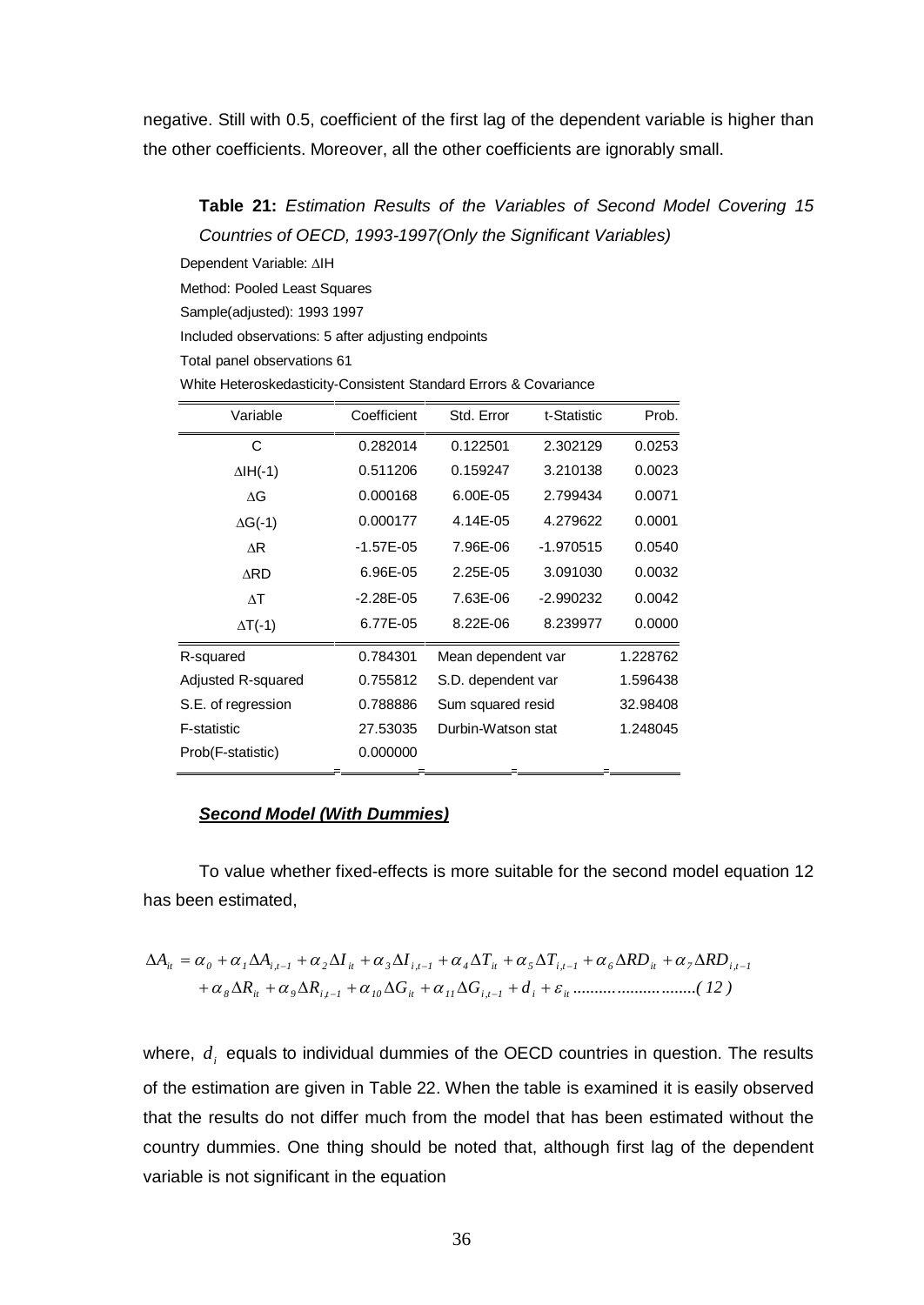**Table 22:** Estimation Results of the Variables of Second Model Covering 15 Countries of OECD, 1982-1993

Dependent Variable: A

Method: Pooled Least Squares

Sample(adjusted): 1982 1993

Included observations: 12 after adjusting endpoints

Balanced sample

Total panel observations 180

White Heteroskedasticity-Consistent Standard Errors & Covariance

| Variable                | Coefficient | Std. Error         | t-Statistic | Prob.    |
|-------------------------|-------------|--------------------|-------------|----------|
| $\Delta A$ (-1)         | 0.017479    | 0.083541           | 0.209229    | 0.8345   |
| ΔG                      | $-0.002999$ | 0.000425           | -7.063282   | 0.0000   |
| $\Delta G$ (-1)         | 0.000317    | 0.000453           | 0.700250    | 0.4847   |
| $\overline{\mathsf{M}}$ | 0.000215    | 0.000102           | 2.114723    | 0.0358   |
| $\Delta I(-1)$          | $-0.000333$ | 0.000112           | $-2.969771$ | 0.0034   |
| $\Delta$ R              | 0.000494    | 6.57E-05           | 7.524129    | 0.0000   |
| $\Delta R$ (-1)         | 1.08E-05    | 7.24E-05           | 0.148841    | 0.8818   |
| <b>ARD</b>              | 0.000722    | 0.000115           | 6.260643    | 0.0000   |
| $\triangle$ RD(-1)      | $-0.000203$ | 0.000137           | $-1.481403$ | 0.1402   |
| $\Delta T$              | 9.59E-05    | 7.74E-05           | 1.239546    | 0.2167   |
| $\Delta T$ (-1)         | 0.000241    | 0.000120           | 2.006487    | 0.0463   |
| R-squared               | 0.631759    | Mean dependent var |             | 6.225673 |
| Adjusted R-squared      | 0.571979    | S.D. dependent var |             | 7.423441 |
| S.E. of regression      | 4.856660    | Sum squared resid  |             | 3632.421 |
| F-statistic             | 26.42039    | Durbin-Watson stat |             | 2.093489 |
| Prob(F-statistic)       | 0.000000    |                    |             |          |

To understand whether we should use dummies in this model or not, individual and joint significance of all the dummies has been tested. Individually all the t-statistics of all the dummies are considerably small and could not be able to pass the critical levels for the significance. On the other hand, the result of the Wald test could not be able to reject the null hypotheses that all the dummies are equal to zero. The meaning of these results shows that the dummies are insignificant individually and jointly. Therefore, it can be concluded that this model does not need a type of fixed-effects estimation procedure. As expressed before, there are very small differences between the results of the equations with dummies and without dummies.

When the insignificant variables are eliminated from equation (12), the remaining variables have been listed in Table 23. The variables considered in the table do not much differ from the model without the dummies. Here again the coefficient of the gross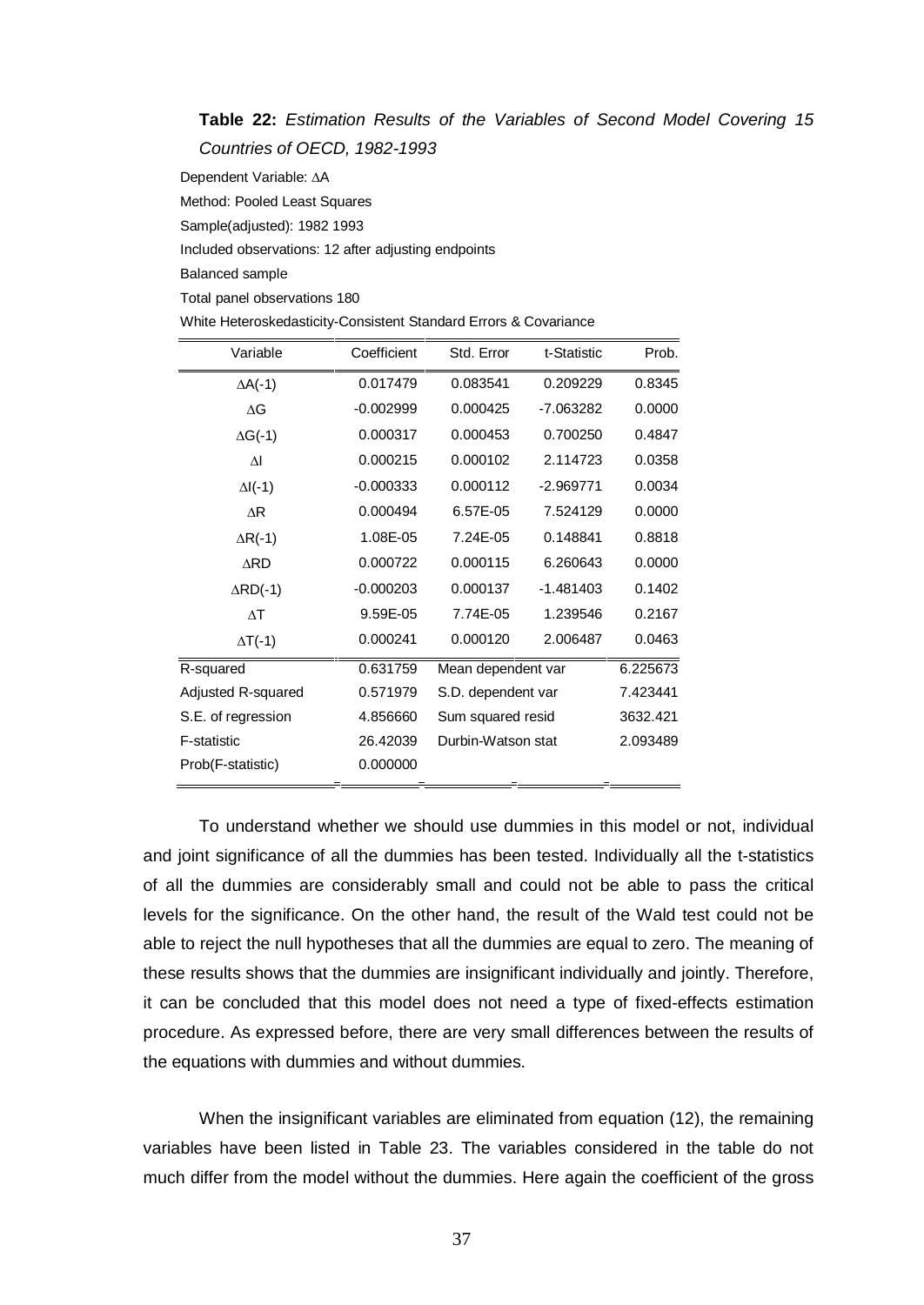domestic product has a negative sign. Considering the significance of the country dummies, individually nearly most of them seem significant due to small values of tstatistics. Besides, results of the Wald test shows that the null hypotheses that all the dummy variables are jointly equal to zero has been rejected, which means that the dummies are jointly significant.

**Table 23:** Estimation Results of the Variables of Second Model Covering 15 Countries of OECD, 1982-1993 (Only the Significant Variables)

Dependent Variable: A

Method: Pooled Least Squares Sample(adjusted): 1982 1993 Included observations: 12 after adjusting endpoints Balanced sample Total panel observations 180

White Heteroskedasticity-Consistent Standard Errors & Covariance

| Variable                  | Coefficient | Std. Error         | t-Statistic | Prob.    |
|---------------------------|-------------|--------------------|-------------|----------|
| ΔG                        | $-0.003038$ | 0.000376           | $-8.082357$ | 0.0000   |
| $\overline{\mathsf{M}}$   | 0.000211    | 0.000102           | 2.066590    | 0.0401   |
| $\Delta I(-1)$            | $-0.000293$ | 8.38E-05           | $-3.502008$ | 0.0006   |
| ΔR                        | 0.000502    | 6.01E-05           | 8.355183    | 0.0000   |
| <b>ARD</b>                | 0.000643    | 0.000112           | 5.735067    | 0.0000   |
| $\Delta T$ (-1)           | 0.000294    | 0.000130           | 2.254231    | 0.0253   |
| R-squared                 | 0.621545    | Mean dependent var |             | 6.225673 |
| <b>Adjusted R-squared</b> | 0.573941    | S.D. dependent var |             | 7.423441 |
| S.E. of regression        | 4.845517    | Sum squared resid  |             | 3733.167 |
| F-statistic               | 52.22591    | Durbin-Watson stat |             | 1.994643 |
| Prob(F-statistic)         | 0.000000    |                    |             |          |
|                           |             |                    |             |          |

The model with the dependent variable of Internet Hosts is specified as:

*R R G G d ..........................( 13 ) IH IH I I T T RD RD 8 it 9 i,t 1 10 it 11 i,t 1 i it it 0 1 i,t 1 2 it 3 i,t 1 4 it 5 i,t 1 6 it 7 i,t 1* 

where  $d_i$  refers to the country specific dummies. The same analysis has been carried out for equation (13) and the results are given in Table 24 and 25.

Table 24 shows that, inclusion of country dummies does not change the significance of the variables. In the fixed-effects model that has been estimated for the dependent variable Internet hosts, it can be observed that the first lag of the GDP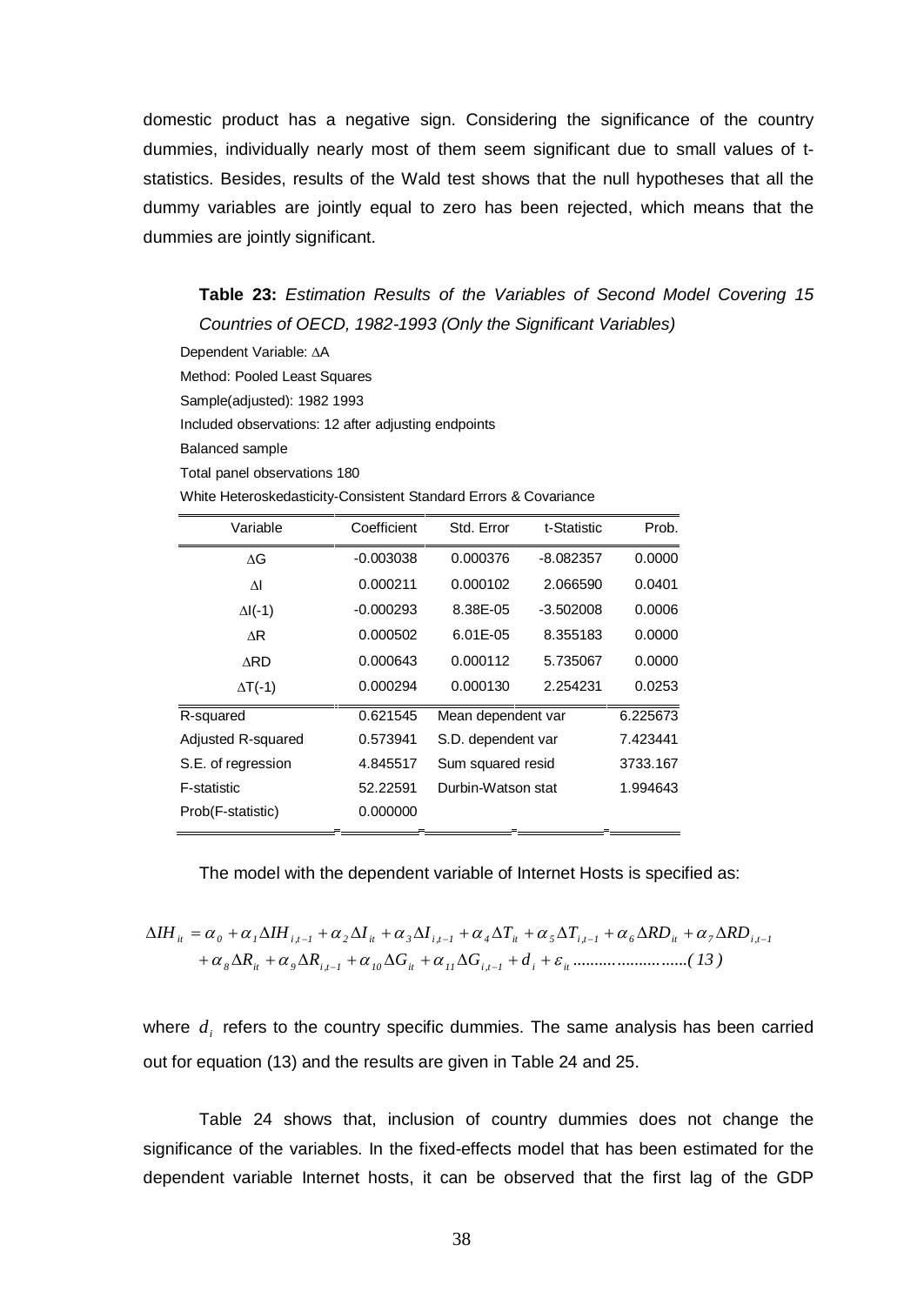growth, R&D expenditures, first lag of the trade balance and the first lag of the dependent variable are positively related with the proxy for the electronic commerce usage.

## **Table 24:** Estimation Results of the Variables of Second Model Covering 15 Countries of OECD, 1993-1997

Dependent Variable: AIH

Method: Pooled Least Squares

Sample(adjusted): 1993 1997

Included observations: 5 after adjusting endpoints

Total panel observations 61

|  | White Heteroskedasticity-Consistent Standard Errors & Covariance |
|--|------------------------------------------------------------------|
|--|------------------------------------------------------------------|

| Variable           | Coefficient   | Std. Error         | t-Statistic | Prob.    |
|--------------------|---------------|--------------------|-------------|----------|
| $\Delta IH(-1)$    | 0.465592      | 0.104716           | 4.446218    | 0.0000   |
| ΛG                 | 8.34E-05      | 6.11E-05           | 1.365877    | 0.1767   |
| $\Delta G$ (-1)    | 0.000124      | 5.19E-05           | 2.396145    | 0.0195   |
| $\Delta I$         | 1.98E-05      | 1.31E-05           | 1.509811    | 0.1359   |
| $\Delta I(-1)$     | 2.14E-05      | 1.24E-05           | 1.721168    | 0.0900   |
| $\Delta$ R         | $-8.62E - 06$ | 5.67E-06           | $-1.519600$ | 0.1335   |
| $\Delta R$ (-1)    | $-1.06E - 06$ | 8.78E-06           | $-0.120467$ | 0.9045   |
| <b>ARD</b>         | 8.46E-05      | 2.30E-05           | 3.683138    | 0.0005   |
| $\triangle$ RD(-1) | 1.37E-05      | 2.32E-05           | 0.591058    | 0.5565   |
| $\Delta T$         | $-9.26E - 06$ | 1.04E-05           | $-0.891486$ | 0.3760   |
| $\Delta T$ (-1)    | 8.44E-05      | 1.26E-05           | 6.694131    | 0.0000   |
| R-squared          | 0.881487      | Mean dependent var |             | 1.228762 |
| Adjusted R-squared | 0.796834      | S.D. dependent var |             | 1.596438 |
| S.E. of regression | 0.719577      | Sum squared resid  |             | 18.12270 |
| F-statistic        | 26.03253      | Durbin-Watson stat |             | 1.938317 |
| Prob(F-statistic)  | 0.000000      |                    |             |          |

The results of the individual t- tests and Wald tests also show that the dummies are individually and jointly insignificant. However, when the insignificant variables are eliminated from the model the dummies become jointly significant and the model turns to fixed effects one.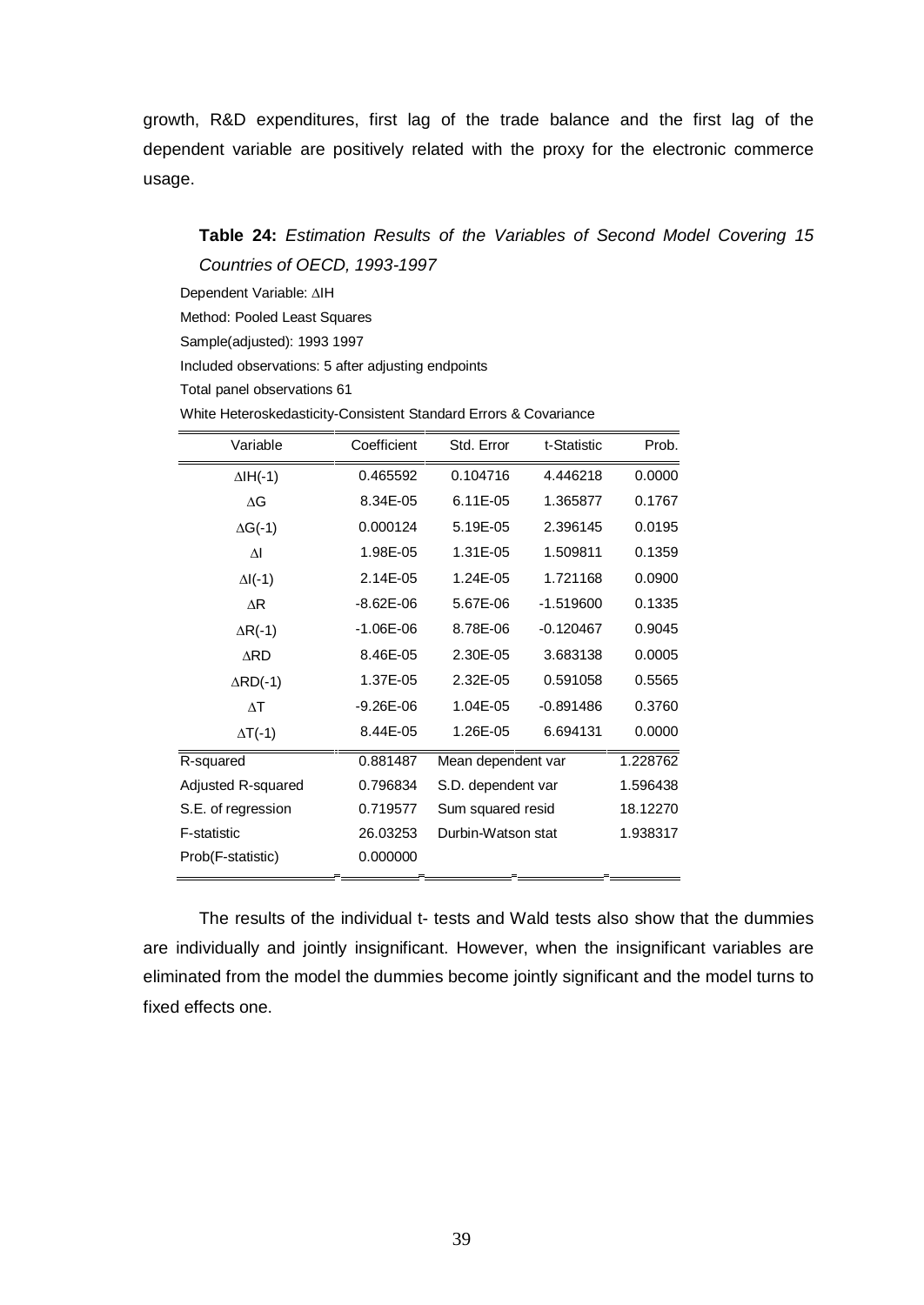# **Table 25:** Estimation Results of the Variables of Second Model Covering 15 Countries of OECD, 1993-1997 (Only the Significant Variables)

Dependent Variable: AIH

Method: Pooled Least Squares

Sample(adjusted): 1993 1997

Included observations: 5 after adjusting endpoints

Total panel observations 64

| Variable                  | Coefficient | Std. Error         | t-Statistic | Prob.    |
|---------------------------|-------------|--------------------|-------------|----------|
| $\Delta H(-1)$            | 0.636386    | 0.107636           | 5.912395    | 0.0000   |
| $\Delta$ I(-1)            | 3.47E-05    | 1.14E-05           | 3.053660    | 0.0031   |
| <b>ARD</b>                | 9.23E-05    | 1.77E-05           | 5.206015    | 0.0000   |
| $\Delta T$ (-1)           | 0.000109    | 1.32E-05           | 8.271032    | 0.0000   |
| R-squared                 | 0.835901    | Mean dependent var |             | 1.263062 |
| <b>Adjusted R-squared</b> | 0.770261    | S.D. dependent var |             | 1.581622 |
| S.E. of regression        | 0.758088    | Sum squared resid  |             | 25.86139 |
| <b>F-statistic</b>        | 76.40826    | Durbin-Watson stat |             | 1.682589 |
| Prob(F-statistic)         | 0.000000    |                    |             |          |

One thing should be kept in mind when considering the Internet Hosts as the dependent variable. The data period starts from 1980 and lasts till 1997. Nearly all the variables have full data but as Internet Host data has not got an old history, therefore, it does start form the year 1991. This problem with the Internet Host data caused an unbalanced estimation and changed the coefficient of variables. Within this framework, when interpreting the results of the estimations that include Internet Hosts as the dependent variable, the bias in the data should be given a special emphasis.

### **3. Overview of the Results**

In this study basically two models have been estimated. The first model, which utilized OECD, STAN dataset, has two dependent variables which has been taken as the proxies for technological change. These two dependent variables in question are the number of patents and the inventiveness ratio. The second model, which utilizes OECD telecommunications dataset has two dependent variables also, namely access lines per employee and Internet Hosts per employee. The dependent variables of the second model have been considered as a proxy for electronic commerce usage. Besides, the two models have been estimated with country specific dummies and without them to see how the coefficients of the other variables change. Also, the dummies have been tested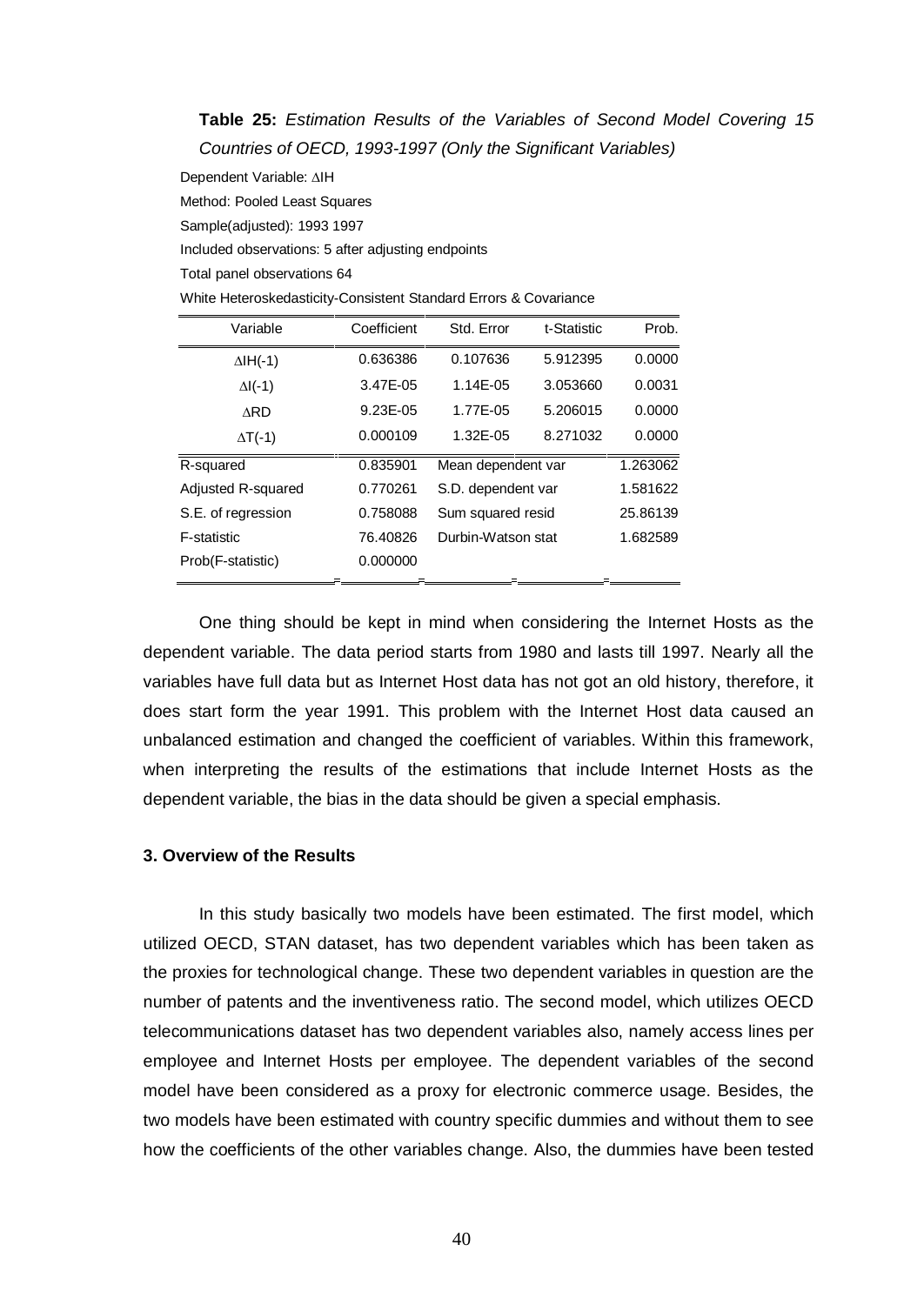if they are individually and jointly significant to decide on if the models in question are of the type fixed-effects or not.

For the first model, it has been found that fixed-effects type of modeling is much more suitable as an estimation procedure. Within this framework, for the industrialized countries, R&D expenditures and the first lag of the technological change variable is very important for the model. The coefficients of both R&D expenditures and first lag of the technological change variable is positive, which is in line with the expectations. For the first model, it has been observed that inventiveness ratio is better for showing the relationship between the technological change and variables like investment R&D and productivity.

For the second model it has been observed that when the country dummies are included in the model, the results do not change significantly, and most of the time the results of the Wald test could not be able to reject the null hypotheses that all the dummies are equal to zero. Due to that reason, it has been concluded that fixed effects model is not much suitable for the second model.

The results of the second model showed that, when access lines per employee has been taken as a proxy for the electronic commerce usage the coefficient of the gross domestic product becomes negative. However, when Internet Hosts have been considered as a proxy for electronic commerce, this time, the coefficient of the total revenue becomes negative. In general the coefficients of the other variables are positive but they are very small.

It is difficult to interpret why the coefficient of the gross domestic product becomes negative when access lines have been taken as a dependent variable. However negative relation between the total revenue and the Internet Hosts can be explained briefly. Nearly all the companies related with the online sales like Amazon.com could not be able to make revenues. The sector related to the online retail sales or telecommunication services revenues are not so high, as the usage is limited to a small number of communities and it is very difficult and costly to supply secure environment for the sales. Therefore the negative sign of the revenue coefficient is not surprising.

Conclusively, it can be argued that for both of the models it has been observed that technological change variables are positively related with R&D expenditures for both of the models. This signals to the fact that R&D expenditures are significant for both

41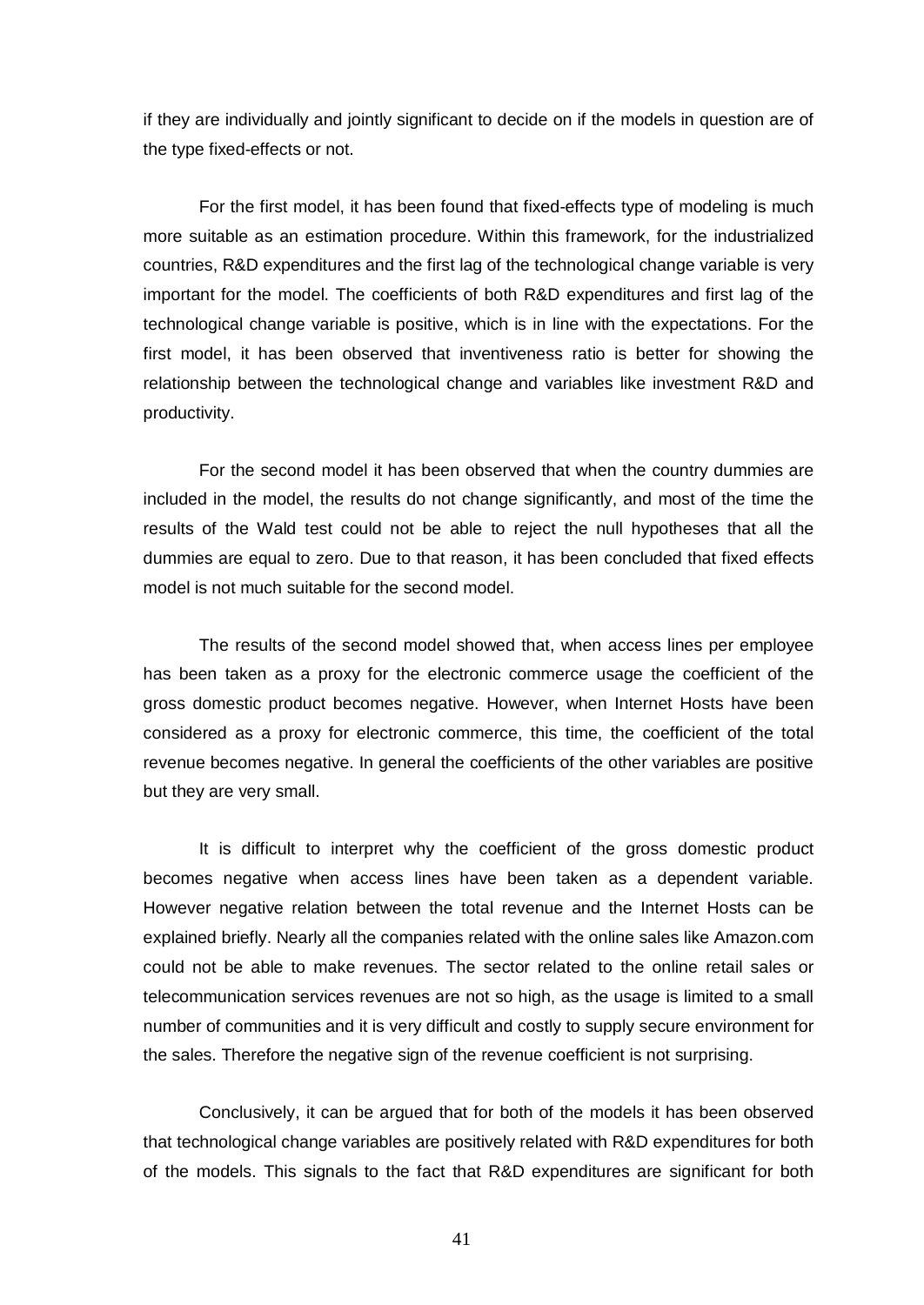increasing technological change and the increasing usage of the electronic commerce. Other important point was that, both the investment and the trade balance variable were most of the time insignificant in the equations that have been considered above. Especially for the first model, the effect of the trade on technological change was negligible. The same conclusion was also true for the investment variable.

#### **4. Concluding Remarks**

Following the recent developments in the usage of electronic commerce and the increasing discussion on the effects of technological change on the economic environment of both industrialized and the developing countries, this study aimed at discovering significant relations between technological change, electronic commerce and economic variables like productivity, growth, trade and investment. In addition, while scrutinizing the effects of technological change and usage of electronic commerce on the economy, special emphasis was given to the issue of employment effects of technological change.

Within this framework, the conceptual framework related to the electronic commerce and the Information and Telecommunication Technologies have been employed for the aim of preparing a ground for the empirical part of the study. The literature survey was related with the issue of the relationship between the technology and labor markets. According to a wide array of studies on the effects of technological change on the labor market, it has been concluded that, in the short term technological change causes unemployment in some sectors of the economy causing job flows between the different sectors. However, in the long run, net effect of these job flows gain importance. In other words, especially for the long-term effects of electronic commerce usage on employment is crucial to scrutinize. Hence, data shortages, and the insufficient number of empirical studies for the employment effect of electronic commerce on employment make the issue complicated.

Before considering the relationship between technological change, electronic commerce and the economic variables, the issue of the employment level in the hightech sectors of the manufacturing industry has been analyzed for the selected OECD countries for the period between 1973 and 1997. The results showed that in most of the countries that has been scrutinized, there was a decline in the employment level for the manufacturing industry, but this decline was much more serious in the high-tech sectors of the manufacturing industry.

42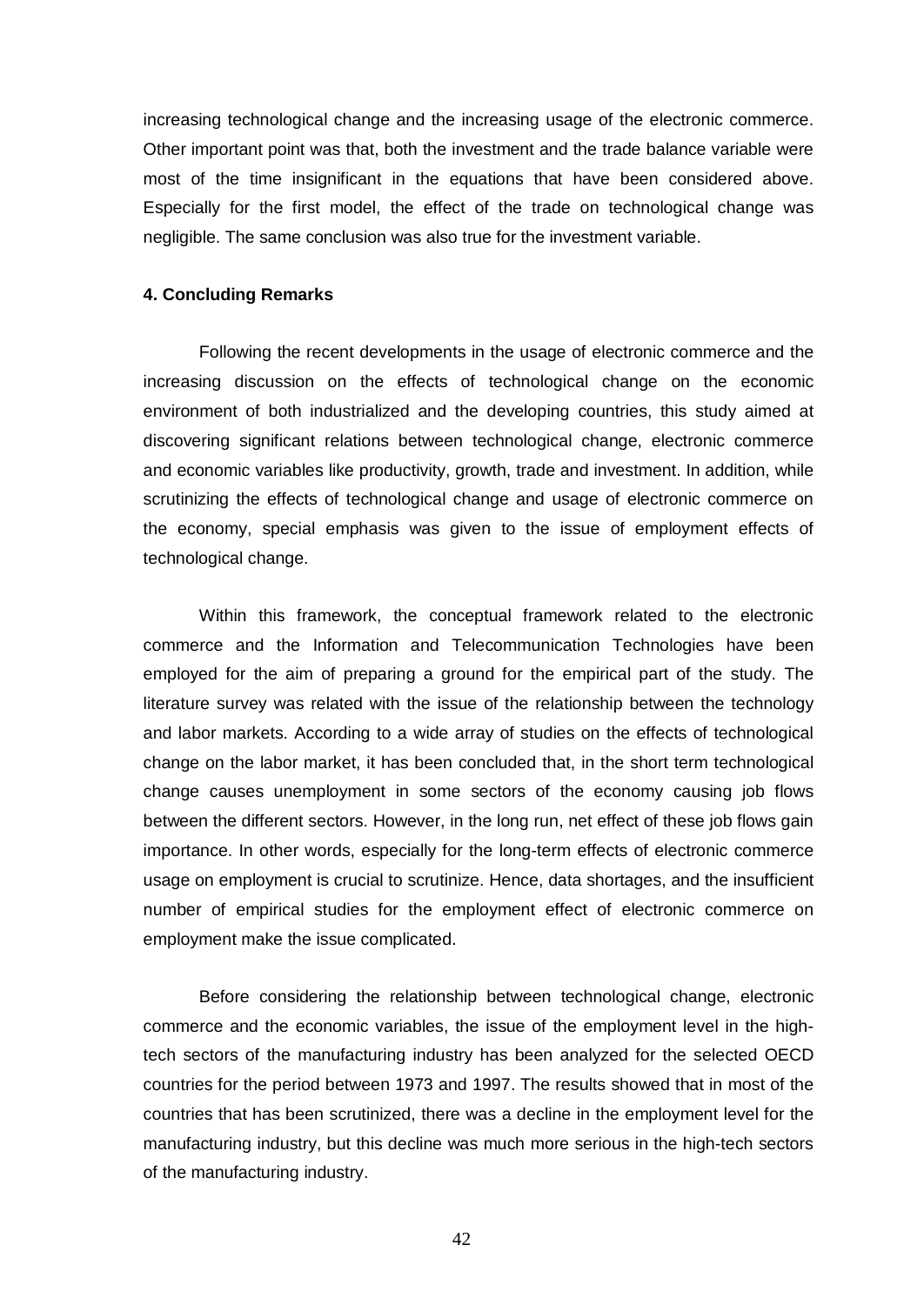For a preliminary analysis on the relationship between the technological change, electronic commerce usage and the economic variables, correlation coefficient and the scatter plots has been carried out in great detail before the estimation of the models for the empirical part. Correlation coefficients illustrated a strong relationship between the technological change variables and productivity, investment, GDP growth and R&D expenditures. Only, the relationship between the trade balance and the technological change was weaker than the other variables in question. Considering scatter plots, most of them illustrated a significant and positive relationship between the technological change and electronic commerce usage and the economic variables. In this respect, preliminary analysis on the issue was signaling to healthy estimation results for the two different models that will be analyzed in the last part of the study.

As a result of both the conceptual part and the analytical part, two important conclusions were drawn. The first one is that technological change is increasingly gaining special emphasis especially with the rising arguments on the issue of "New Economyî. In this framework, technological change has various effects on the general equilibrium of the economy of both industrialized and developing countries. It has been argued in this paper that, technology causes shifts in employment levels related with the "skill-biased technological- change" and the shift of employment to services sector. The employment decline is much more significant in the high-tech sectors of the manufacturing industry within the last 20 years.

The second important point is that technological change and electronic commerce are in relation with the most important variables of the real economy like gross domestic product, investment, trade balance and also R&D expenditures. The two models that have been estimated for building the relationship between technology and these variables in question resulted with positive interaction between the technological change, electronic commerce and growth of gross domestic product, productivity, trade balance and R&D expenditures in general. However some of the coefficients related with the estimations are insignificant. There seem individual differences between the OECD countries with respect to their technological change variables band the level of their electronic commerce usage. This divergence between the countries imply a fixed-effects type of panel data estimation procedure with respect to the estimation of the two specific models that have been described within the study.

Conclusively, it should be always kept in mind that, it is not possible to put all the dynamic relations between the technological change and the main aggregate of the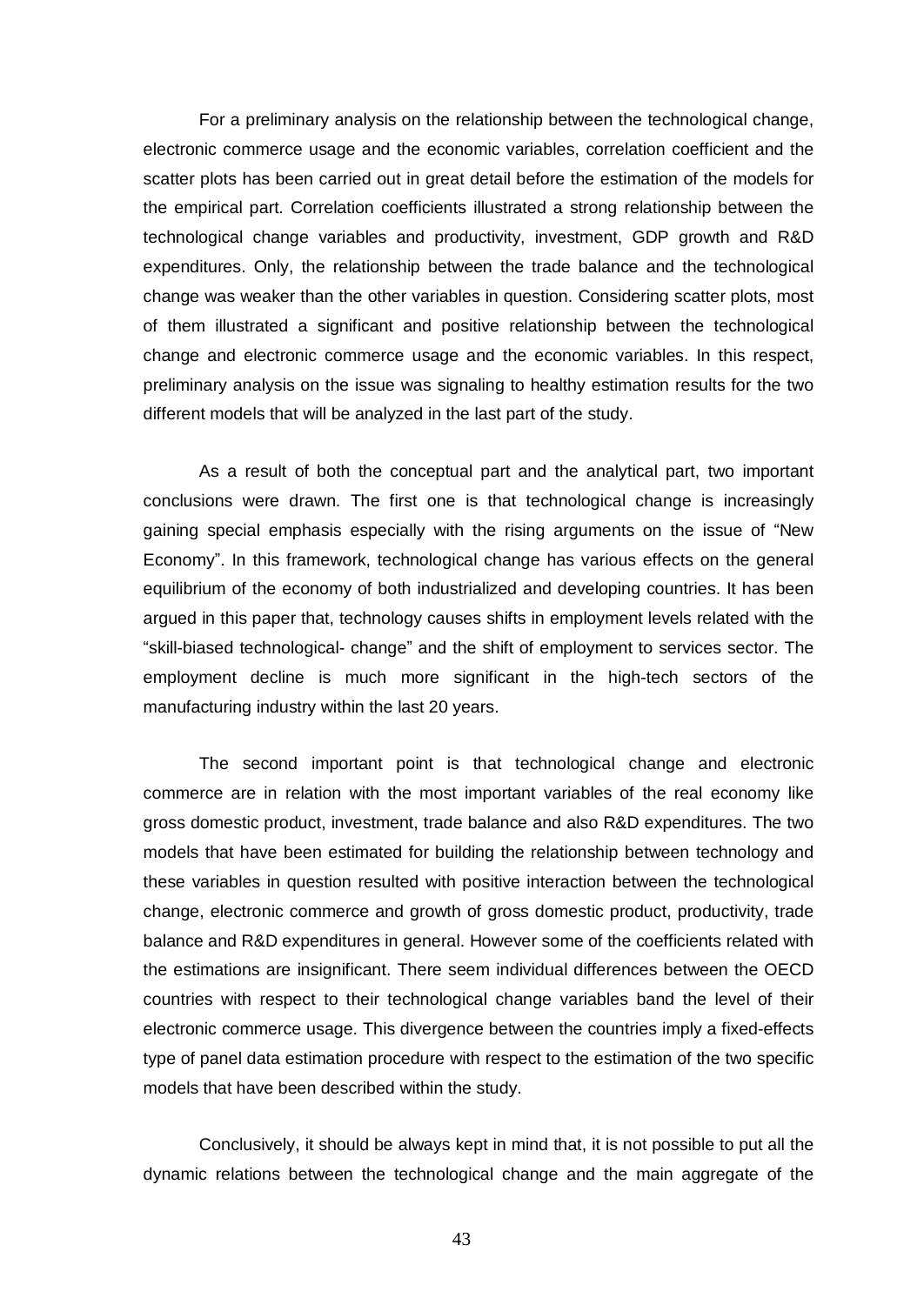economy with the help of only the economic models. Especially for the issue of electronic commerce, which do not have a healthy database. Electronic commerce is at an early stage of its improvement, and therefore to put forward direct relationships with the help of empirical study is a challenging task. However, it is expected that as the technological level of the OECD countries will improve and the usage of Internet and electronic commerce will accelerate, the studies on the issue will be more advanced with the help of a strong data background on the technology related variables.

#### **REFERENCES**

Baltagi, B.H., 1995, *Econometric Analysis of Panel Data*, New York: John Wiley&Sons.

- Bartel, A.P. and Sicherman, N., 1999, "Technological Change and Wages: An Interindustry Analysis", The Journal of Political Economy, 107, 285-325.
- Berman, E. and Machin, S., 2000, "Skill-Biased Technology Transfer Around the World", Oxford Review of Economic Policy, 16, 12-22.
- Berman, E., Bound, J., and Griliches, Z., 1994, "Changes in the Demand for Skilled Labor Within U.S. Manufacturing: Evidence from the Annual Survey of Manufacturers", The Quarterly Journal of Economics, 109, 367-97.
- Berman, E., Bound, J., and Machin, S., 1998, "Implications of Skill-Biased Technological Change: International Evidenceî, The Quarterly Journal of Economics, 113, 1245-79.
- Bresnahan, T.F., Brynjolfsson, E., and Hitt, L.M., 1999, "Information Technology, Workplace Organization, and the Demand for Skilled Labor: Firm-Level Evidence", National Bureau of Economic Research, No.7136.
- Brown, C. and Campbell, B., 2000, "The Impact of Technological Change on Work and Wagesî, Center for Work, Technology and Society, Online Research Reports, University of California, Berkeley.
- Chennells, L. and Reenen, J.V., 1999, "Has Technology Hurt Less Skilled Workers? An Econometric Survey of the Effects of Technical Change on the Structure of Pay and Jobsî, The Institute for Fiscal Studies, Working Paper Series, No.W99/27.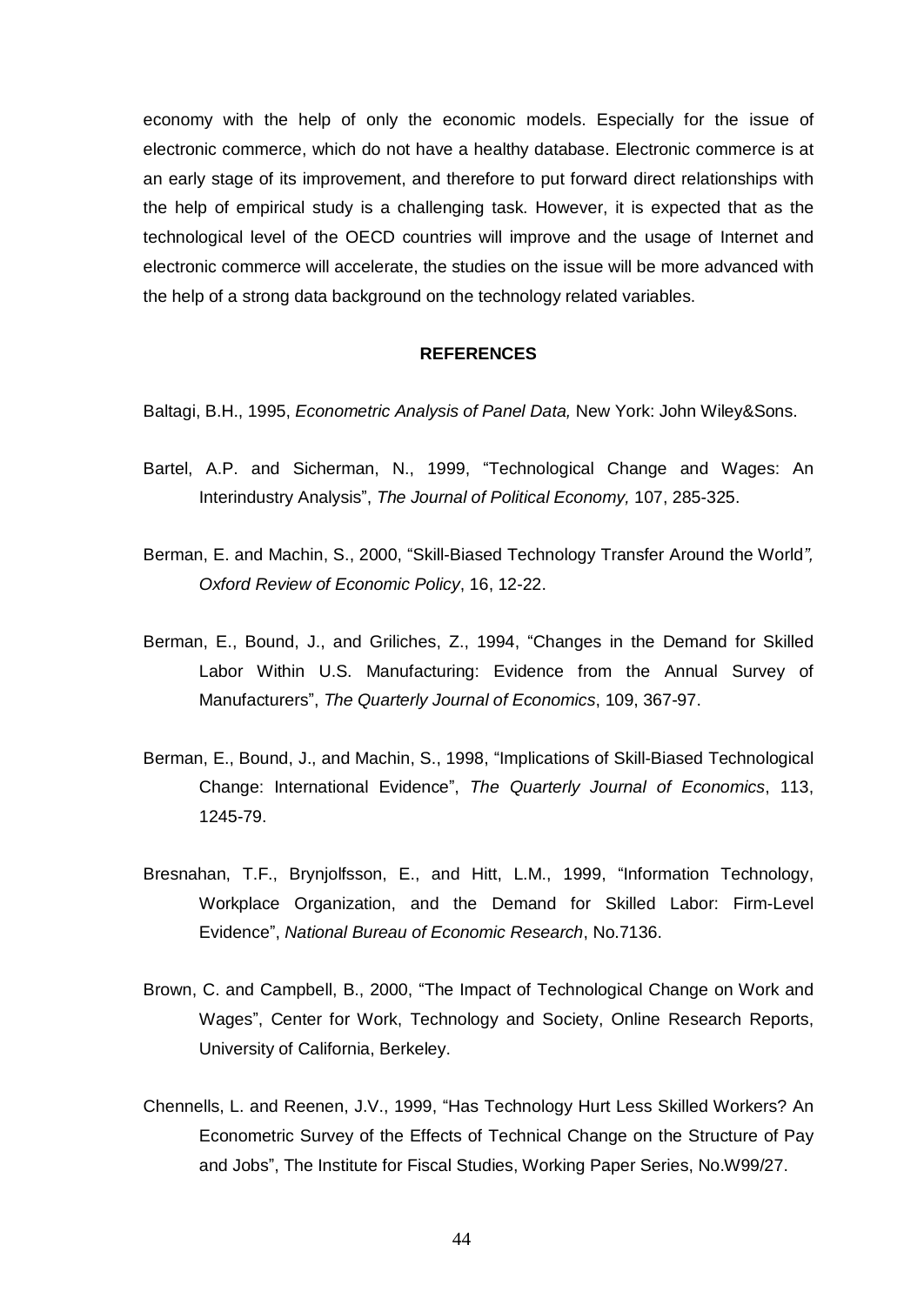- Colecchia, A. and Papaconstantinou, G., 1996, "The Evolution of Skills in OECD Countries and the Role of Technologyî, OECD, STI Working Papers, No.183.
- Erlat, H., 1997, Panel Data: A Selective Survey, Department of Economics, Middle East Technical University.
- Galor, O. and Moav, O., 2000, "Ability-Biased Technological Transition, Wage Inequality and Economic Growth" Quarterly Journal of Economics, 115, 469-97.
- Goldin, C. and Katz, L.F., 1998, "The Origins of Technology-Skill Complementarity", The Quarterly Journal of Economics, 693-732.
- Greenan, N., Mairesse, J., and Topiol-Bensaid, A., 2001, "Information Technology and Research and Development Impacts on Productivity and Skills: Looking for Correlations on French Firm Level Dataî, National Bureau of Economic Research, No.8075.
- Jha, R. and Maiumdar, S.K., 1999. "A Matter of Connections: OECD Telecommunications Sector Productivity and the Role of Cellular Technology Diffusion", Information Economics and Policy, 11, 243-69.
- Krueger, A.B., 1993, "How Computers Have Changed the Wage Structure: Evidence from Microdata, 1984-1989", Quarterly Journal of Economics, 108, 33-60.
- Lee, S., Ahn, G., Zhang, X., Campbell A.T., 2000, "An IP Based Quality of Service Framework for Mobile Ad Hoc Networks", Journal of Parallel and Distributed Computing, 60, 374-406.
- Murphy, K.M., Riddell, W.C., and Romer, P.M., 1998, "Wages, Skills, and Technology in the United States and Canadaî, National Bureau of Economic Research, No.6638.
- Nelson, R.R. and Phelps, E.S., 1966, "Investment in Humans, Technological Diffusion, and Economic Growth", The American Economic Review, 56, 69-75.

OECD, 2001b, Basic Science and Technology Statistics, 1975-1998, Paris: OECD.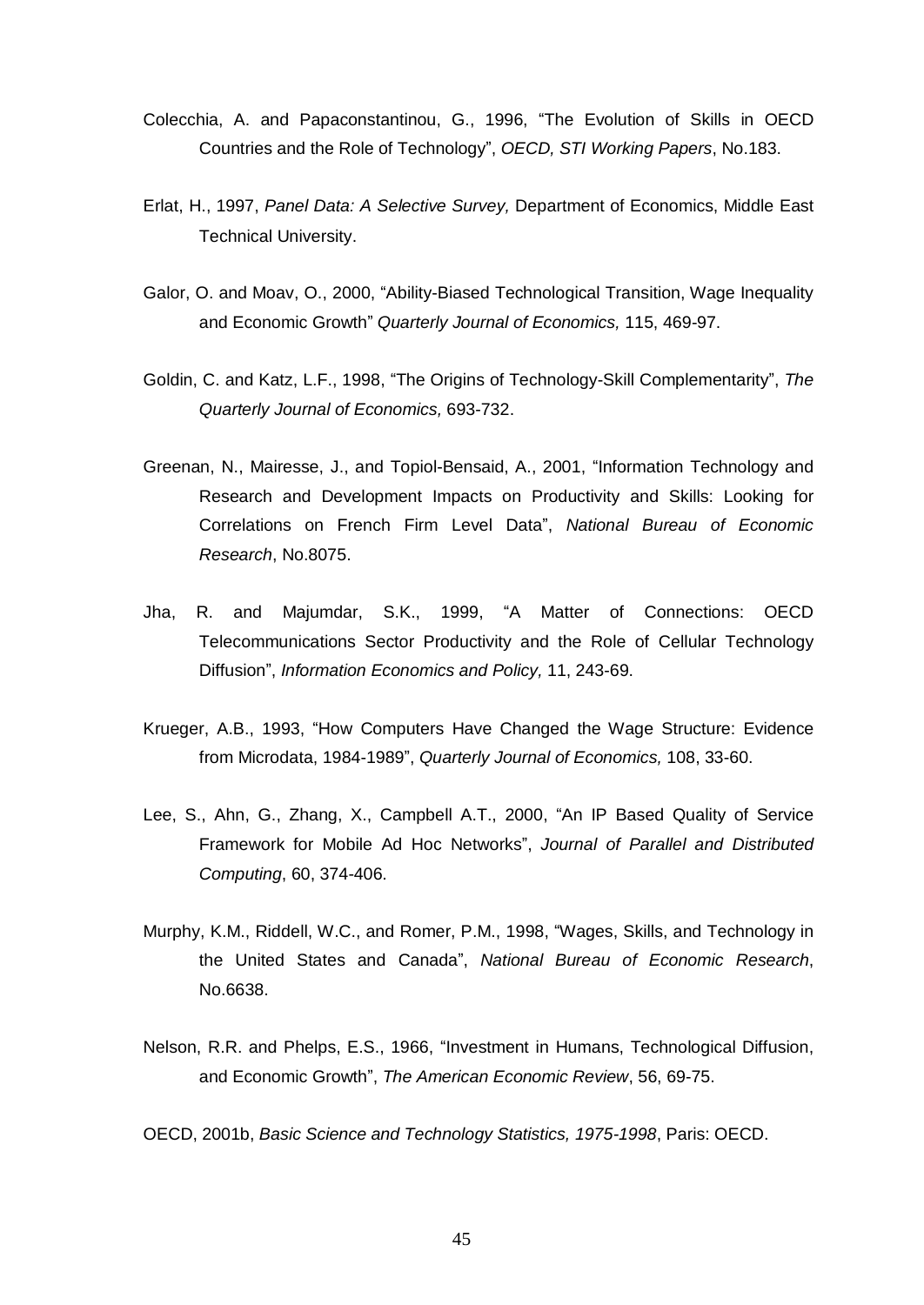- Roed, K. and Nordberg, M., 2000, Have the Relative Employment Prospects for the Low-Skilled Deteriorated After All, Memorandum, No.19, University of Oslo, Department of Economics.
- Sanders, M. and ter Weel, B., 2000, "Skill-Biased Technical Change: Theoretical Concepts, Empirical Problems and a Survey of the Evidence", DRUID Working Paper, N0.00-8.
- Vivarelli, M., Evangelista, R., and Pianta, M., 1996, "Innovation and Employment in Italian Manufacturing Industry", Research Policy, 25, 1013-26.
- Wallace, M., 1989, "Brave New Workplace: Technology and Work in the New Economy", Work and Occupations, 16, 363-92.